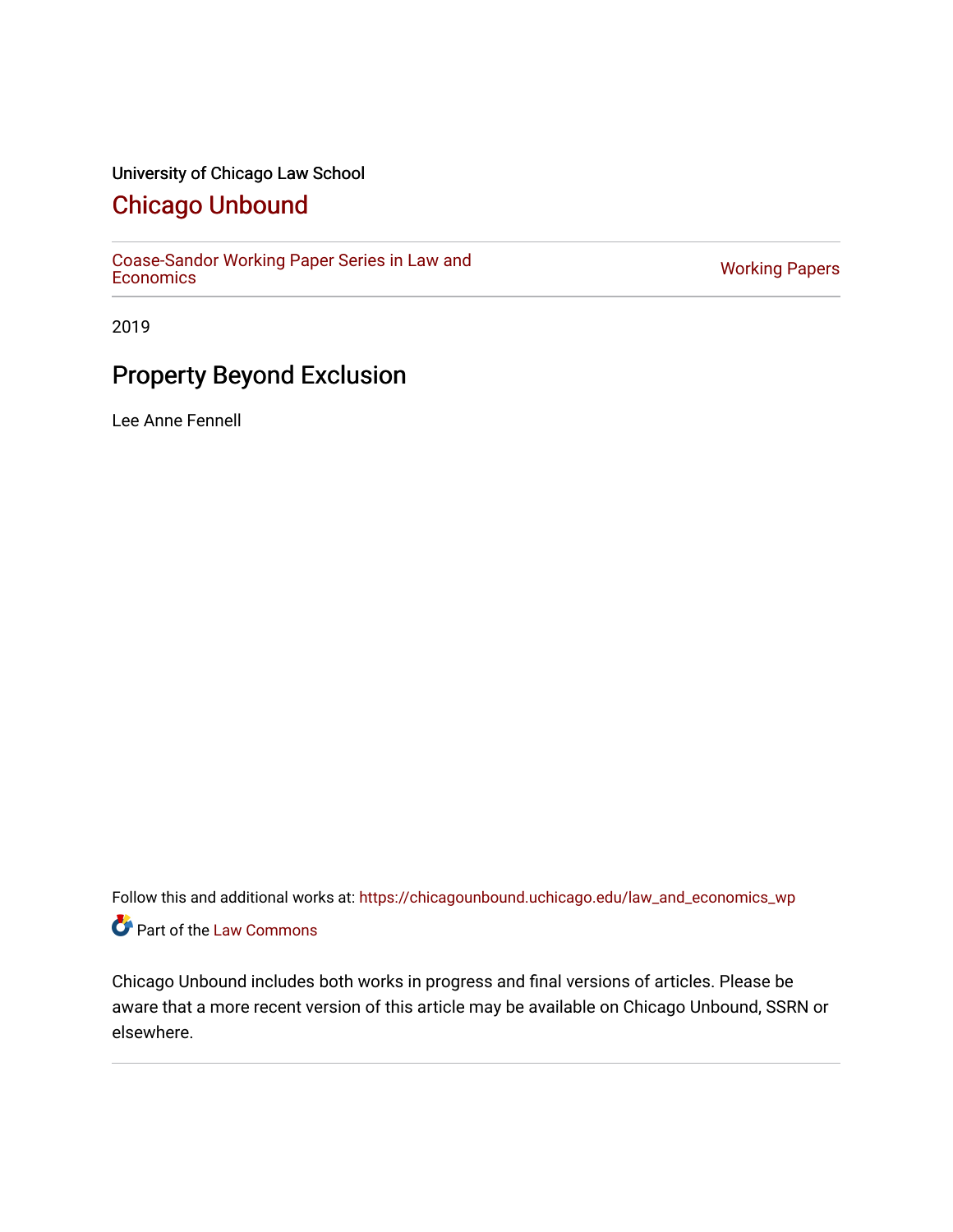# *LECTURE*

## PROPERTY BEYOND EXCLUSION

## LEE ANNE FENNELL<sup>\*</sup>

#### ABSTRACT

*Property rights have long been associated with a simple and distinctive technology: exclusion. But technologies can become outdated as conditions change, and exclusion is no exception. Recent decades have featured profound changes that have made exclusion a less useful, less necessary, and more expensive way of regulating access to resources. This Article surveys the prospects for a post-exclusion understanding of real and personal property. It proceeds from the premise that property is built upon complementarities, the nature and scale of which have undergone seismic shifts. Physical boundaries and lengthy claims on resources are designed to group complementary elements together in time and space in order to generate value. But many of the most important complementarities are now found not within a given owner's holdings but among the holdings of different owners. Moreover, as slices of on-demand access increasingly*

<sup>\*</sup> Max Pam Professor of Law, University of Chicago Law School. I am grateful for research support from the Harold J. Green Faculty Fund and the SNR Denton Fund, and for excellent research assistance from Willekes Cronin and Brendan McCartney. A version of this paper was presented as the 2018 Wythe Lecture at William & Mary Law School, and benefited greatly from comments and questions I received at that event. For additional helpful input, I thank Steven Eagle, Heather Hughes, Iñigo de la Maza, Lior Strahilevitz, and participants in the American Law and Economics Association's 2019 Annual Meeting, in faculty workshops at American University Washington College of Law and Boston College Law School, and in the Universidad de Chile School of Law's 2018 Student Congress. Some of the ideas explored here are also addressed in LEE ANNE FENNELL, SLICES AND LUMPS: DIVISION AND AGGREGATION IN LAW AND LIFE (2019).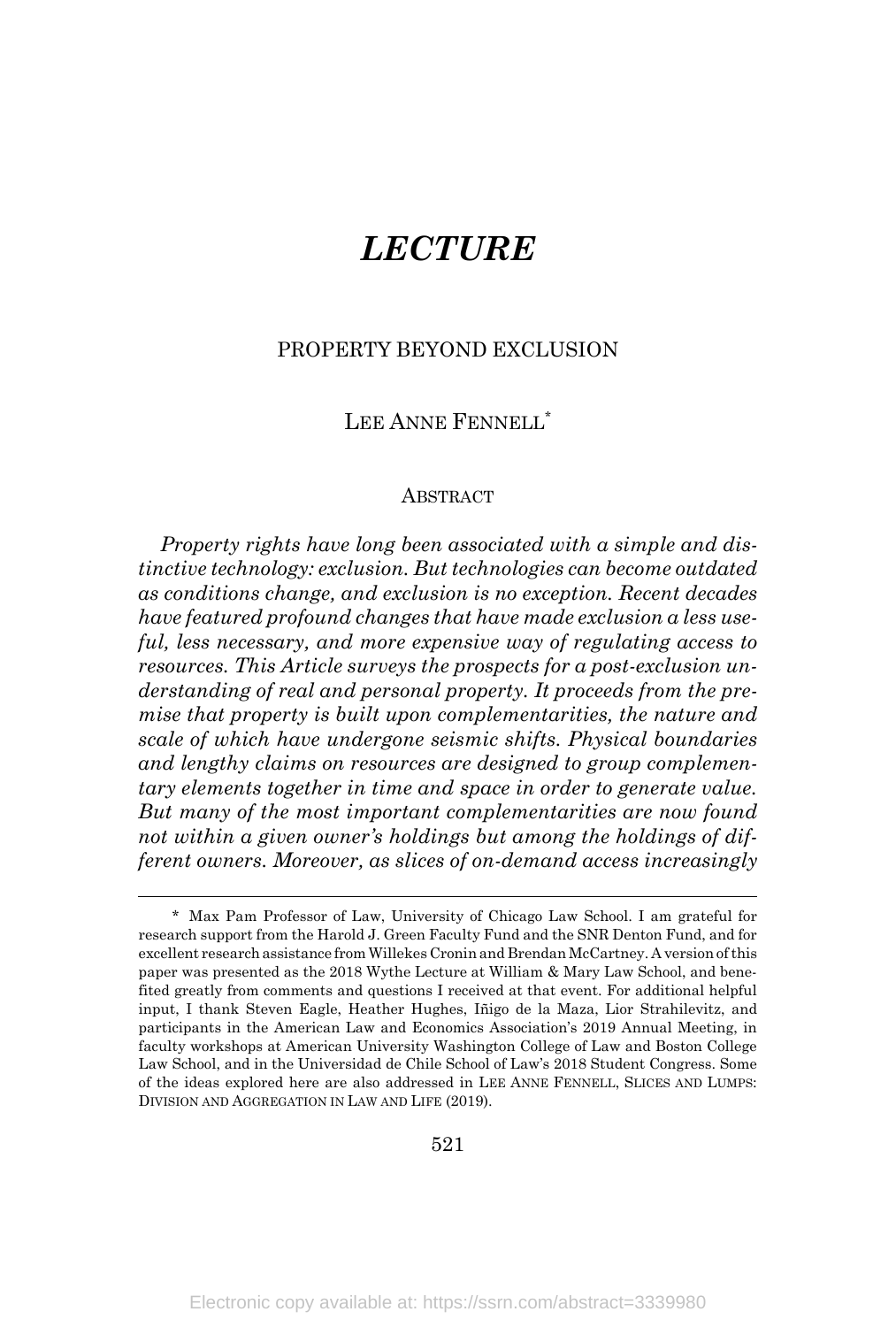*replace lumpy long-term possessory interests, the presumed strong complementarity associated with temporal continuity and spatial contiguity begins to break down. This Article shows how these trends have made property lines an increasingly poor mechanism for grouping together complements. It then considers how property rights might move beyond exclusion, and addresses some implications and objections.*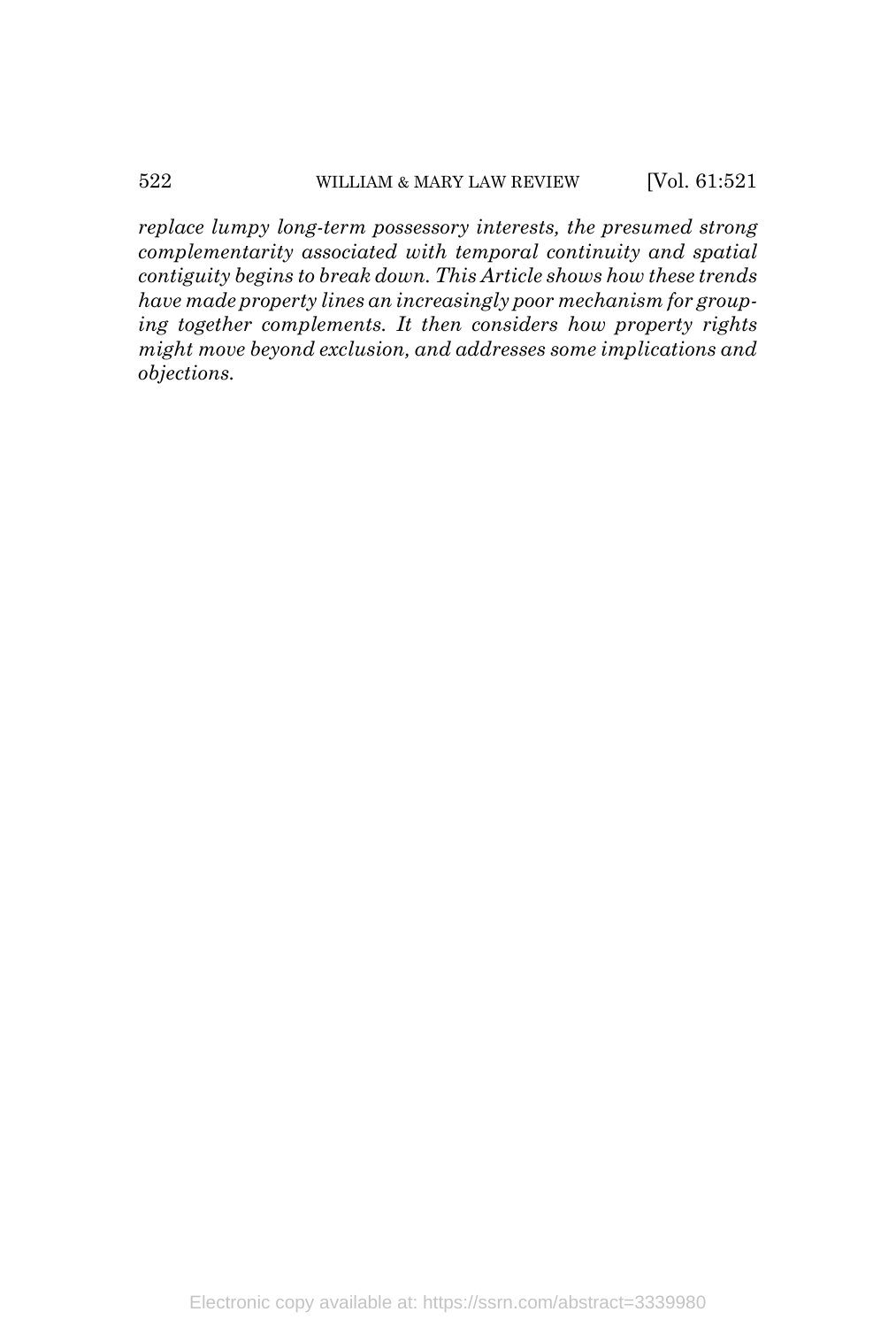# 2019] PROPERTY BEYOND EXCLUSION 523

## TABLE OF CONTENTS

|                                                                                                    | 524 |
|----------------------------------------------------------------------------------------------------|-----|
| I. UNDERSTANDING EXCLUSION                                                                         | 527 |
| A. How Boundary Exclusion Works                                                                    | 528 |
|                                                                                                    | 531 |
|                                                                                                    | 532 |
| 2. Sowing and Reaping                                                                              | 532 |
| 3. Containing Negative Impacts                                                                     | 533 |
| 4. Metering and Monetizing                                                                         | 534 |
| 5. Territoriality and Coordination                                                                 | 536 |
| 6. Expression and Autonomy                                                                         | 539 |
| II. IMPACTS AND INTERACTIONS                                                                       | 540 |
|                                                                                                    | 541 |
| B. More Costly Monopolies                                                                          | 544 |
| III. FROM LUMPS TO SLICES                                                                          | 550 |
|                                                                                                    | 551 |
| B. Pinpointing Gains, Recognizing Costs                                                            | 555 |
| 1. Efficiently Underused?                                                                          | 556 |
|                                                                                                    | 558 |
| 3. Responsibility and Residual Claims                                                              | 561 |
| IV. POST-EXCLUSION PROPERTY?                                                                       | 564 |
| A. What $Now? \ldots \ldots \ldots \ldots \ldots \ldots \ldots \ldots \ldots \ldots \ldots \ldots$ | 565 |
| 1. Land Use Beyond Exclusion                                                                       | 565 |
| 2. Unbundling and Rebundling                                                                       | 568 |
|                                                                                                    | 570 |
|                                                                                                    | 572 |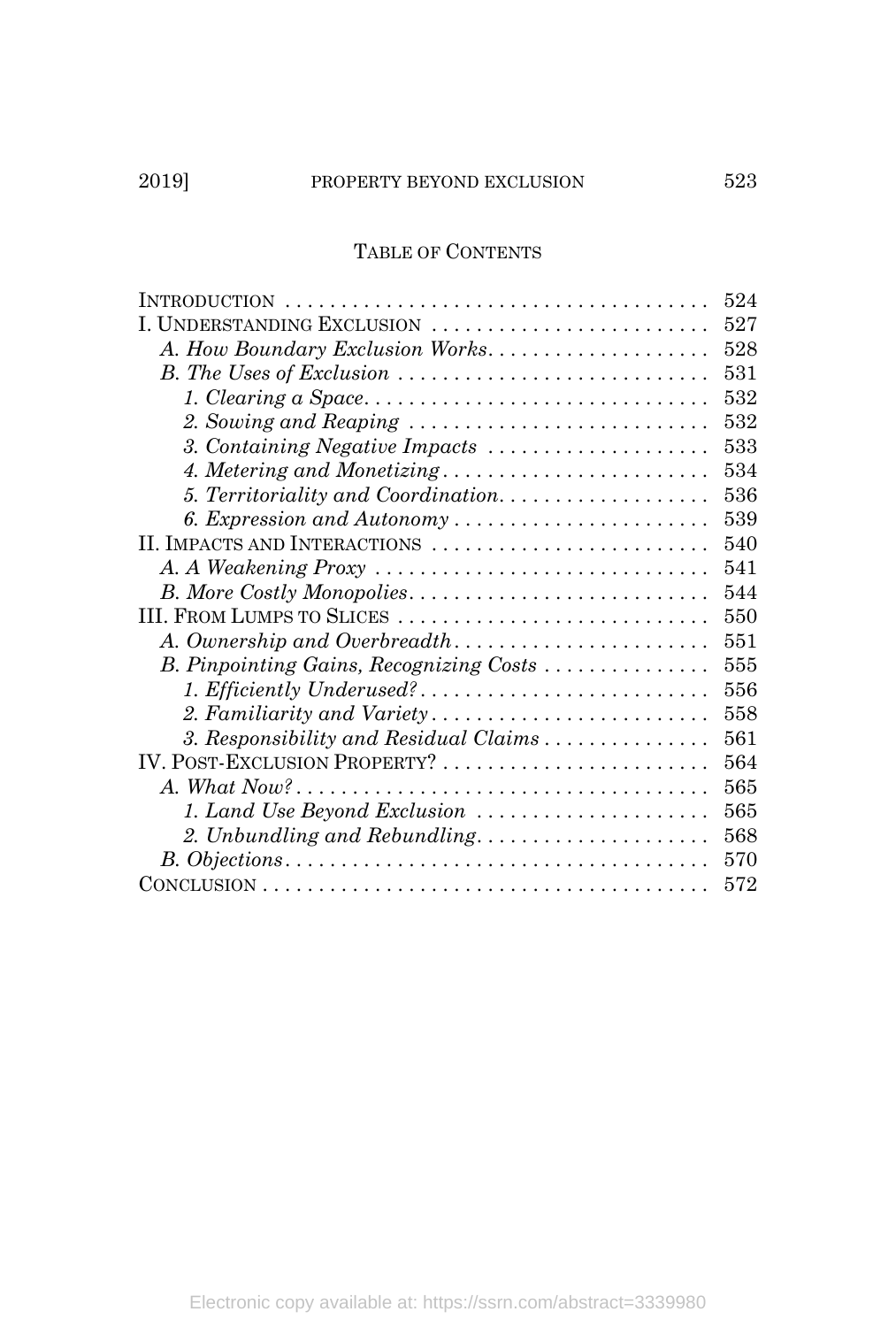#### **INTRODUCTION**

Property rights have long been associated with a distinctive technology: exclusion.<sup>1</sup> The idea is intuitive and the architecture is straightforward.<sup>2</sup> The owner can keep out others, which enables her to use her property as she likes, and enjoy or suffer whatever consequences follow.<sup>3</sup> Yet if we understand property as a human invention designed to optimize access to resources, then exclusion is not an inevitable defining feature of property, but just one possible mechanism for carrying out property's work. And, like any other technology, it can become outdated as conditions change. Recent decades have featured profound changes in technologies for managing resources.<sup>4</sup> Increasing urbanization has also dramatically altered how property generates value and imposes costs. These changes have made exclusion a less useful, less necessary, and more expensive way of regulating access to resources and the streams of benefits they produce.

This Article examines the prospects for a post-exclusion understanding of real and personal property.<sup>5</sup> I proceed from the premise that property is built upon complementarities,  $6$  the nature and scale of which have undergone seismic shifts. Physical boundaries and lengthy claims on resources are designed to group together, in time and space, elements that work together in producing value.<sup>7</sup> Doing

<sup>1.</sup> *See, e.g.*, William Blackstone, 2 Commentaries on the Laws of England 2 (1766); Thomas W. Merrill, *Property and the Right to Exclude*, 77 NEB. L. REV. 730 (1998).

<sup>2.</sup> *See, e.g.*, Henry E. Smith, *Property as the Law of Things*, 125 HARV. L. REV. 1691, 1692-94, 1699-1700 (2012) (proposing an "architectural" understanding of property).

<sup>3.</sup> *See, e.g.*, Harold Demsetz, *Toward a Theory of Property Rights*, 57 AM.ECON.REV. 347, 356 (1967).

<sup>4.</sup> *See, e.g.*, Nestor M. Davidson & John J. Infranca, *The Sharing Economy as an Urban Phenomenon*, 34 YALE L. & POL'Y REV. 215, 224-25 (2016).

<sup>5.</sup> I will not take on intellectual property here, although some of what I say about exclusion applies in that context as well.

<sup>6.</sup> Goods are complements if they are more valuable when consumed together, like left and right shoes. *See, e.g.*, ROBERT COOTER & THOMAS ULEN, LAW & ECONOMICS 184 (6th ed. 2012). Likewise, some property entitlements and attributes gain value when combined. *See* Smith, *supra* note 2, at 1703 (observing that "[p]roperty clusters complementary attributes" within pieces of land and owned objects).

<sup>7.</sup> *See* Smith, *supra* note 2, at 1693 ("Property organizes this world into lumpy packages of legal relations—legal things—by setting boundaries around useful attributes that tend to be strong complements.").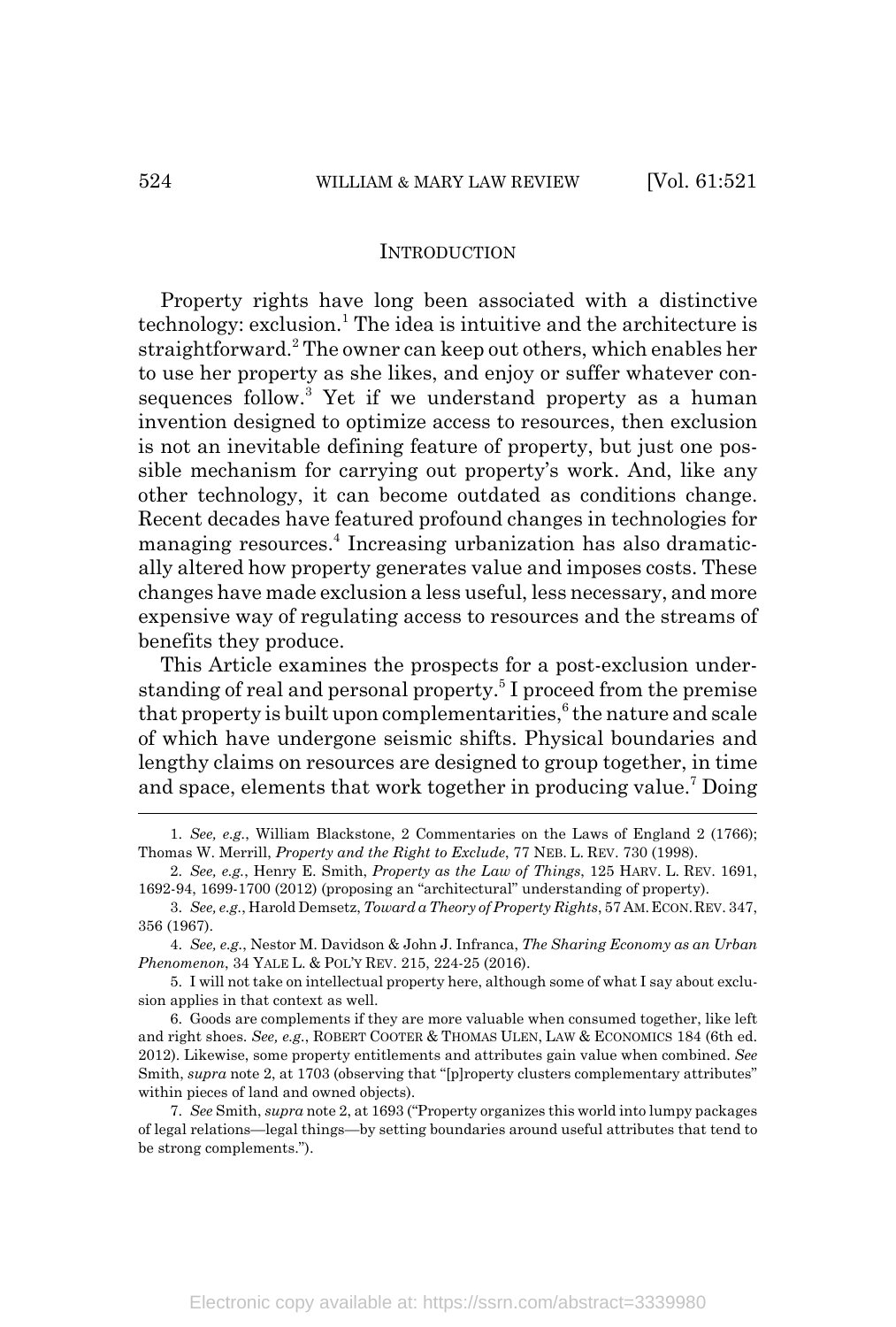so allows owners to internalize the effects of that consolidated valueproduction system.<sup>8</sup> But many of the most important complementarities are found not within a given owner's holdings, but among the holdings of different owners.<sup>9</sup> Moreover, as time-slices of ondemand access increasingly replace enduring lumps of possession.<sup>10</sup> the presumed strong complementarity between possession today and possession tomorrow begins to break down. As a result of these trends, property lines have become an increasingly poor technology for grouping together complements.

My analysis proceeds in four parts. Part I considers how boundary exclusion works. I frame exclusion as a prophylactic mechanism designed to simultaneously enable and disable human endeavors by controlling entry into a boundary-defined space. Exclusion enables projects and investments by protecting resources in temporally continuous and spatially contiguous chunks. Exclusion also disables uninvited others from using the property, or any portion thereof, for their own projects. This arrangement works well when the resources located within the property's lines are more tightly connected to each other than they are to resources lying outside those lines. Increasingly, however, a boundary exclusion strategy turns out to be both underinclusive and overinclusive in grouping together complements.

Part II examines the problems that interdependence *among* property holdings pose for a boundary exclusion strategy.11 As property values come to depend primarily on activities occurring outside the owned parcel, exclusion becomes less effective in encouraging property investments and in discouraging harmful property-related behaviors. For similar reasons, one of the primary implications of an exclusion-centric model—the owner's right to veto any proposed transfer—has become more socially costly. Complementarities

<sup>8.</sup> *See id.*

<sup>9.</sup> For example, a group of shops together generates more foot traffic than they would if widely separated, a close-knit neighborhood produces benefits for the residents that would be lost if the neighborhood were broken up, and an access path that crosses a set of beachfront properties is far more valuable if it is contiguous.

<sup>10.</sup> *See, e.g.*, Davidson & Infranca, *supra* note 4, at 216.

<sup>11.</sup> Although these problems can be largely cast as ones of underinclusiveness (boundaries fail to capture the full set of complements), overinclusiveness is also implicated insofar as property rights grant owners broader and more durable vetoes than would be socially optimal given the interdependence among properties.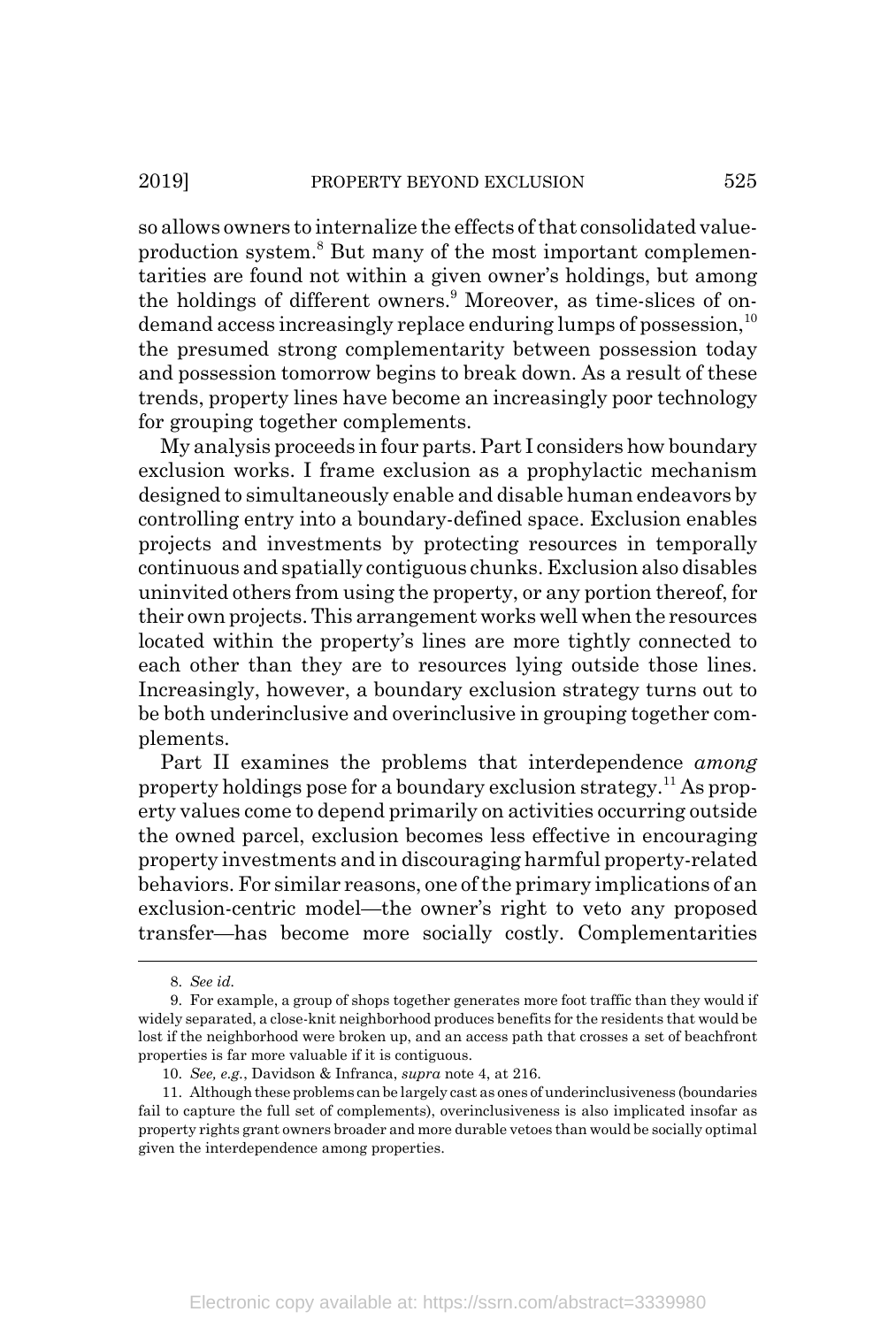among properties allow owners to monopolize resources that represent crucial inputs to the projects of others. Examples include holdout problems that thwart efforts at land assembly, as well as deadlocks between neighbors over resources or rights that each controls. The resulting costs have prompted exercises of eminent domain and other changes in the way that property rights are protected against involuntary transfer.

Part III turns to the connections *within* property holdings that an exclusion strategy presupposes. Lumpy, long-term ownership rights are premised on complementarities over time and across space with respect to possession of an asset. New technologies for transacting over excess capacity are beginning to make continuity of ownership less important, however, and may also change the physical scale at which property is best held. Examples can be found in the "sharing economy" (better termed the "slicing economy"), $12$  and in new forms of "smart property" capable of self-executing conditional claims on resources.13 Yet continuity and contiguity remain important in many contexts; there are latent advantages to full-strength ownership and limits to new on-demand models.

Part IV considers how property rights might move beyond exclusion, and addresses some implications and objections. One concern is worth flagging at the outset: an inquiry like mine risks entangling functional questions about how best to arrange access to resources with semantic questions about the scope of words such as "exclusion" and "property." Although the Article's framing (and title) depend on the particular definitional choices I make, my ultimate concern is with the former. Whether or not one's concept of "property" logically contains a region "beyond exclusion," there is no question that changes are afoot in how people derive value from

<sup>12.</sup> There has been much discussion in the literature about the inaptness of the term "sharing economy," although many writers continue to use it because it has gained such currency in the United States. *See, e.g.*, Davidson & Infranca, *supra* note 4, at 216 & n.1. "Slicing" better captures market transactions that deliver thin, sequential servings of access.

<sup>13.</sup> *See, e.g.*, Kevin Werbach & Nicolas Cornell, *Contracts* Ex Machina, 67 DUKE L.J. 313, 335-37 (2017) (noting the potential for "dynamic transactions around physical objects (smart property)" and describing examples of automatic changes in access); Nick Szabo, *Smart Contracts: Building Blocks for Digital Markets* (1996), http://www.fon.hum.uva.nl/rob/Courses/ InformationInSpeech/CDROM/Literature/LOTwinterschool2006/szabo.best.vwh.net/ smart\_contracts\_2.html [https://perma.cc/PN3V-WDWP] (discussing how to "extend the concept of smart contracts to property").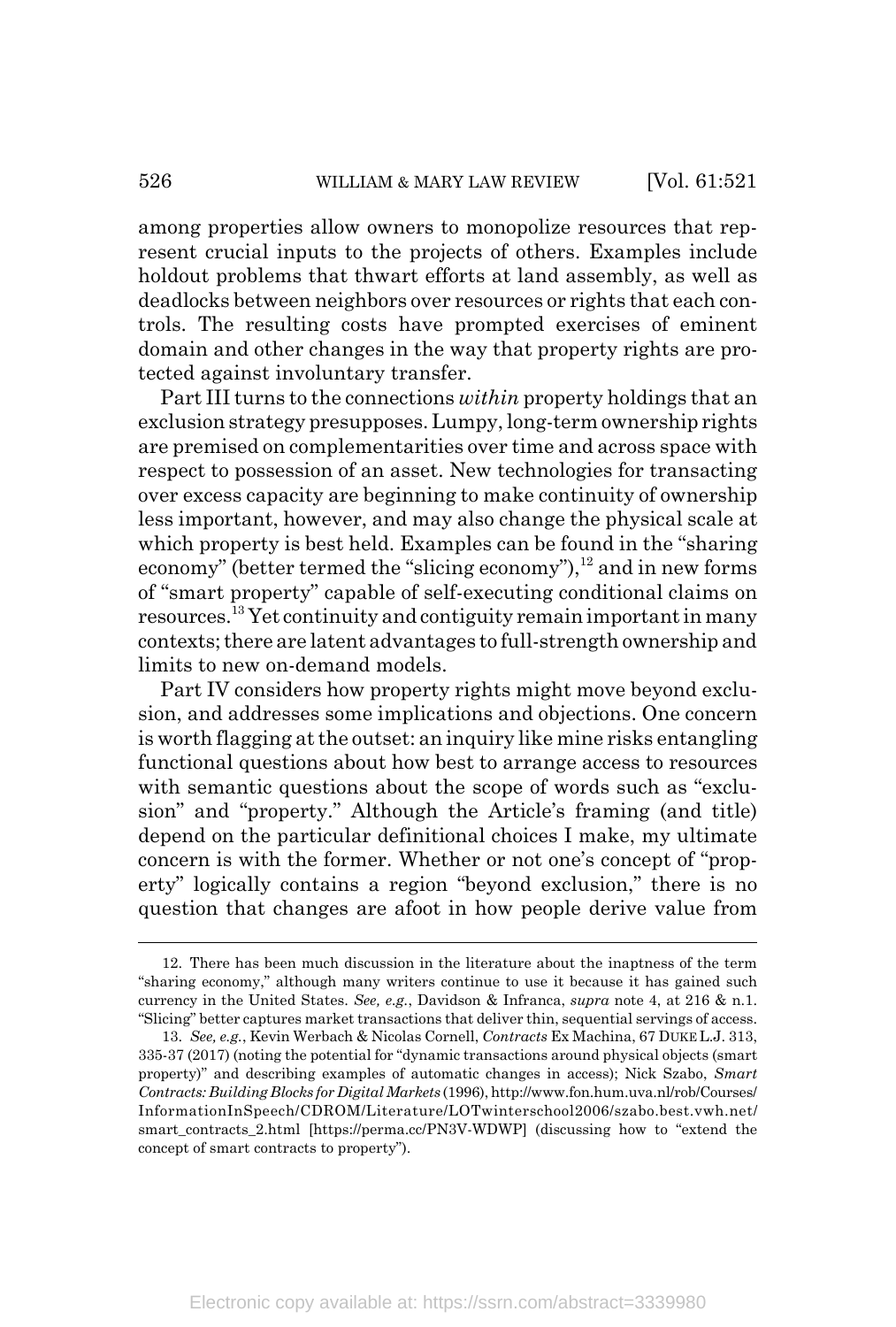resources. This Article is concerned with how best to respond to those changes.

#### I. UNDERSTANDING EXCLUSION

An exclusion strategy places a sharp discontinuity at the property line.<sup>14</sup> This setup is premised on the boundary doing a reasonably good job of bundling together complementary elements.15 Like the boundaries of a firm, property lines are designed to mark off resources that are most efficiently managed together.<sup>16</sup> As that analogy suggests, property lines do not imply isolation; transactions can and do occur across boundaries.<sup>17</sup> Moreover, property law supplements exclusion with governance strategies such as nuisance law, as Henry Smith has emphasized.<sup>18</sup> But the core move of exclusion presumes that there is something significant about boundary crossings that makes preventing them a good proxy for protecting what gives property value.<sup>19</sup>

Although this Article suggests that exclusion is becoming less efficacious and more costly, it remains a workhorse strategy. Highlighting what exclusion is meant to do makes it easier to see how it can misfire or fail. Section A below describes how the boundary exclusion approach works, and Section B examines the purposes it might serve.

<sup>14.</sup> Henry Smith has described this discontinuity as an "on/off" binary. Henry E. Smith, *Property and Property Rules*, 79 N.Y.U.L.REV. 1719, 1753-54 (2004). Yet it may at times work as a less absolute "inflection point." David A. Dana & Nadav Shoked, *Property's Edges*, 60 B.C. L. REV. 753, 757-58 (2019); *see also* LEE ANNE FENNELL, THE UNBOUNDED HOME 13 (2009) (observing that despite robust protection for the home, "strong exclusion from the parcel's edges would be unworkable, even ludicrous").

<sup>15.</sup> *See, e.g.*, Smith, *supra* note 2, at 1693, 1703.

<sup>16.</sup> *See* R. H. Coase, *The Nature of the Firm*, 4 ECONOMICA 386, 390-92 (1937) (discussing efficient firm boundaries). For the application of analogous ideas to real property, see, for example, Robert C. Ellickson, *Property in Land*, 102 YALE L.J. 1315, 1332-34 (1993).

<sup>17.</sup> *See, e.g.*, Ellickson, *supra* note 16, at 1333-34; Demsetz, *supra* note 3, at 356-58.

<sup>18.</sup> *See* Henry E. Smith, *Exclusion Versus Governance: Two Strategies for Delineating Property Rights*, 31 J. LEGAL STUD. S453, S455 (2002).

<sup>19.</sup> *See* FENNELL, *supra* note 14, at 12-13.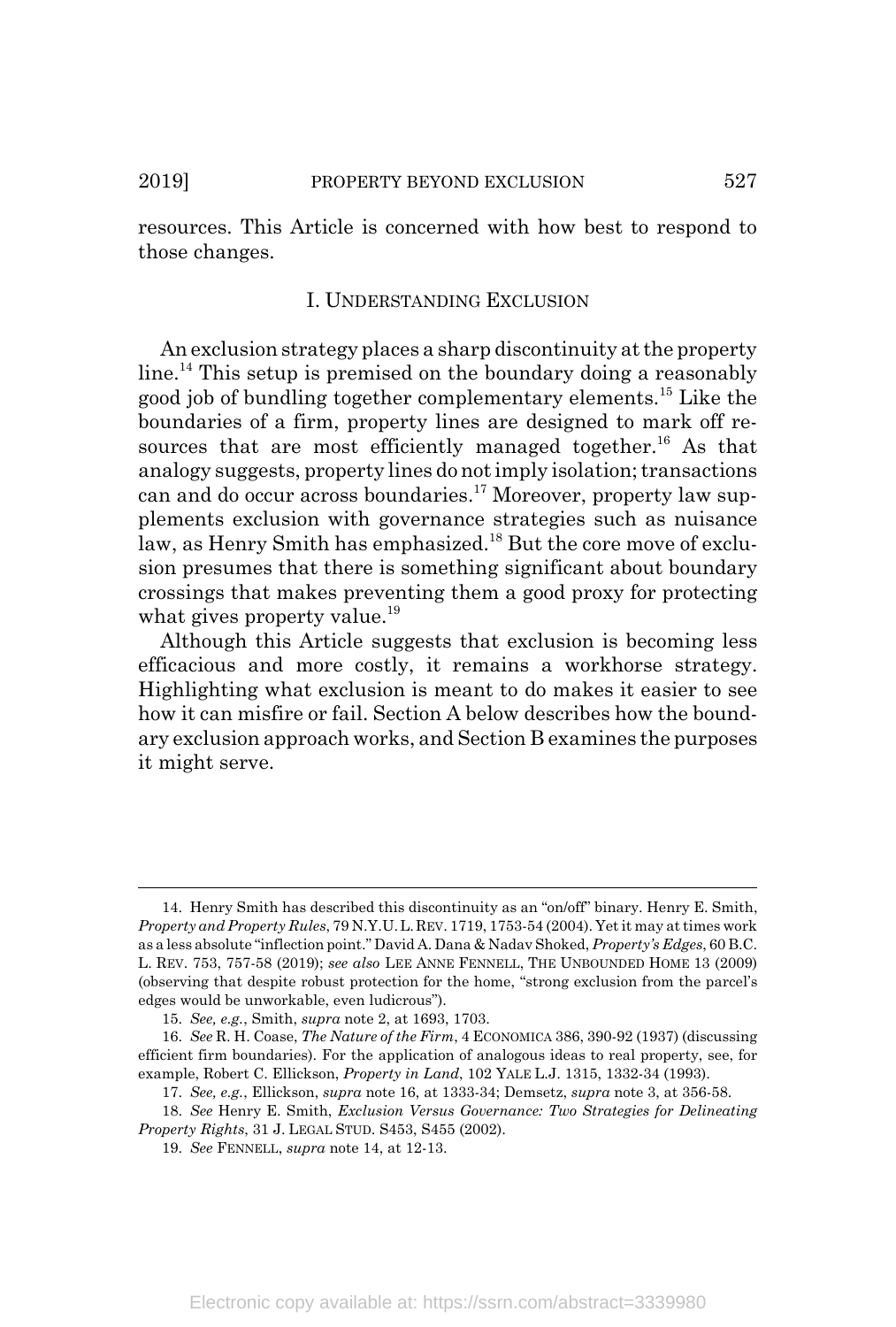#### *A. How Boundary Exclusion Works*

Boundary exclusion, as I use the term, corresponds to popular notions of what it means to own property—the capacity to keep everyone else off. It is perhaps best signified by the image of a fence surrounding a parcel of real property.<sup>20</sup> No fence can keep out all intruders, but as Carol Rose's work emphasizes, the fence communicates a message: "This is *mine*."<sup>21</sup> Or, more bluntly, "Keep out!"<sup>22</sup> Where property rights are formalized and made a matter of public record, property lines communicate the same thing, even without a fence.<sup>23</sup> In a legal regime that protects private property rights, that message is not just cheap talk; it is backed by the force of law.24 The law can coercively stop interlopers or impose penalties large enough to deter entry.

An important feature of property boundaries is that they operate in rem—"against the world"—locking out all but those whom the owner chooses to admit.<sup>25</sup> The in rem character of property rights generates great savings in transaction costs: it is not necessary to strike a deal with every person in the universe about not entering the property, because the fact of ownership automatically generates a broad-based right to exclude everyone else.<sup>26</sup> This generalized right of exclusion leaves the owner free to pursue her own projects in peace, to reap the rewards from good investments or lucky gambles, to bear the losses from any experiments that go awry, and, above all, to stay put for however long she chooses to wait for her bets to pay off. $27$ 

21. *Id.*

24. *See* Smith, *supra* note 22, at 974.

<sup>20.</sup> *See, e.g.*, CAROL M. ROSE, PROPERTY AND PERSUASION 1 (1994) (noting that a fence is one of the "common images" that property brings to mind).

<sup>22.</sup> *See* Henry E. Smith, *Exclusion and Property Rules in the Law of Nuisance*, 90 VA. L. REV. 965, 978 (2004).

<sup>23.</sup> Some form of posting or physical marking may, however, be required in order for the owner to fully vindicate her exclusion right. *See* Richard M. Hynes, *Posted: Notice and the Right to Exclude*, 45 ARIZ. ST. L.J. 949, 951-53 (2013).

<sup>25.</sup> *See, e.g.*, Yun-chien Chang & Henry E. Smith, *An Economic Analysis of Civil Versus Common Law Property*, 88 NOTRE DAME L. REV. 1, 33 (2012); Thomas W. Merrill & Henry E. Smith, *The Property/Contract Interface*, 101 COLUM. L. REV. 773, 790-97 (2001).

<sup>26.</sup> *See, e.g.*, Chang & Smith, *supra* note 25, at 33; Merrill & Smith, *supra* note 25, at 790- 97.

<sup>27.</sup> *See* Smith, *supra* note 14, at 1729 ("[O]wners make bets in situations of uncertainty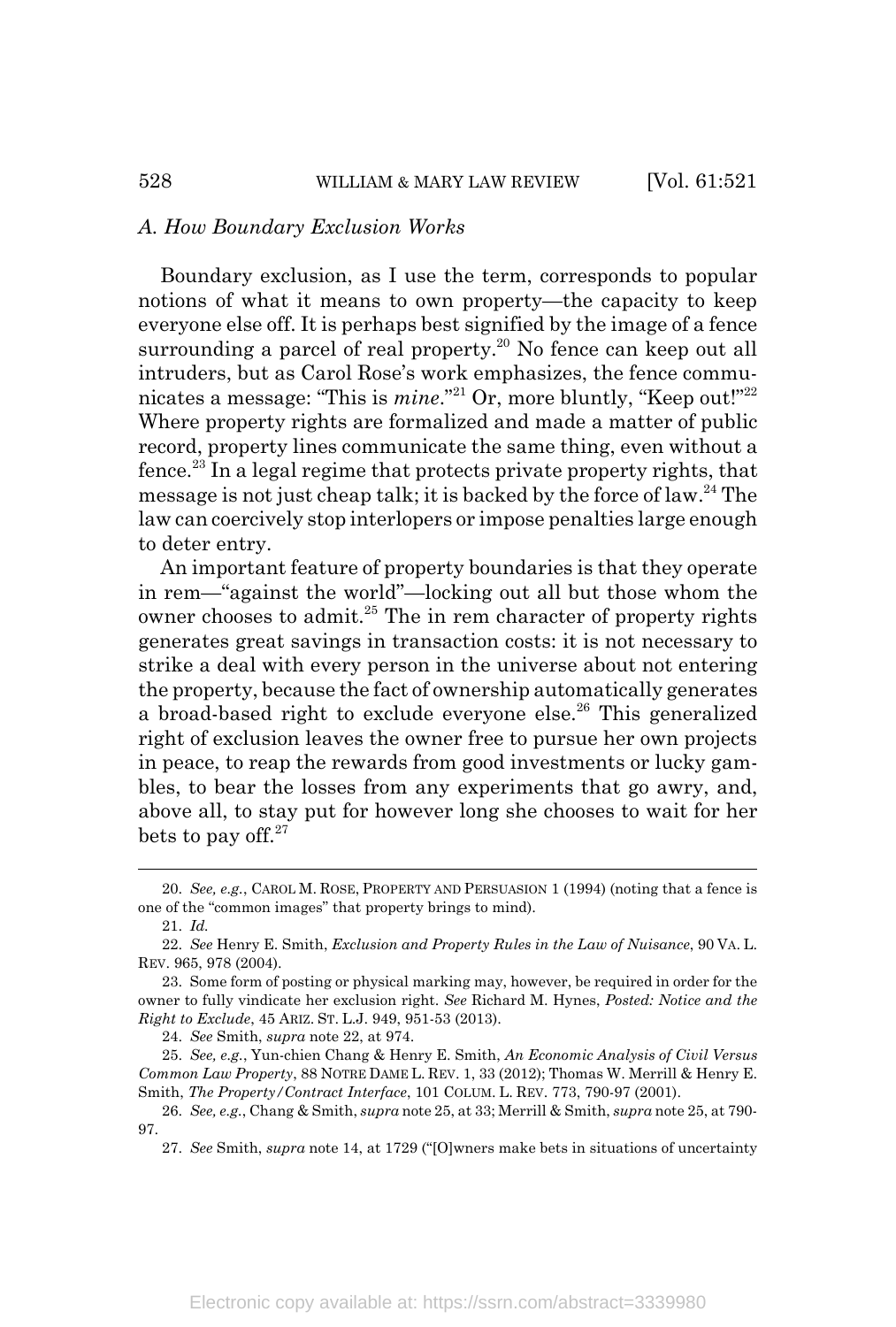#### 2019] PROPERTY BEYOND EXCLUSION 529

Boundary exclusion is inherently prophylactic. Interference with the uses of the owner by the activities of other parties could be addressed in other ways, and different arrangements could be made to pair inputs with outcomes.28 Exclusion attempts to block interference before it has a chance to begin by preventing the simultaneous presence of parties who might have conflicting agendas for the same resource.29 This strategy does not always work, for reasons discussed below.30 But where it does succeed, it does so through the broadbrush tactic of keeping people from being physically present, rather than by regulating the things that they do while present.<sup>31</sup>

By focusing on presence rather than acts, boundary exclusion is overbroad by design.<sup>32</sup> The degree of overbreadth depends on how completely and permanently boundaries exclude. At a fine enough grain, presence becomes an almost perfect proxy for interference, without any need to inquire into the nature of the competing acts. When your fingers are physically present in a gripping configuration on an apple in my orchard at the very moment I am trying to pick that same apple, that presence is an interference. It matters little whether your goal in gripping the apple is to assess its weight and ripeness, adjust its angle for a better view for a picture you are drawing of it, or, indeed, pluck it for immediate consumption—you are in my way, regardless. A form of exclusion that was so finely specified as to keep grasping fingers off individual apples at particular apple-harvesting moments would not be notably overbroad in

29. *See* Smith, *supra* note 18, at S457-58.

and are rewarded or punished depending on how those bets turn out later when the uncertainty is resolved."); *see also infra* Part I.B. (detailing the purposes of exclusion).

<sup>28.</sup> *See, e.g.*, Ellickson, *supra* note 16, at 1333-34.

<sup>30.</sup> *See infra* Part II.A.

<sup>31.</sup> This distinction tracks the one that Henry Smith draws between exclusion and governance. *See* Smith, *supra* note 18, at S454-56, S467-78; Lior Jacob Strahilevitz, *Wealth Without Markets?*, 116 YALE L.J. 1472, 1494 (2007) (book review) (discussing Smith's distinction and observing that "you can control what users of the resource do or, as a substitute, control what kinds of people get to use the resource"); *see also* William C. Powers, Jr., *A Methodological Perspective on the Duty to Act*, 57 TEX.L.REV. 523, 526 (1979) (book review) ("In their polar forms, ownership and reasonable use are contrary methods of allocating resources.").

<sup>32.</sup> *See, e.g.*, FENNELL, *supra* note 14, at 13. *But see* Arthur Ripstein, *Possession and Use*, *in* PHILOSOPHICAL FOUNDATIONS OF PROPERTY LAW 156, 157 (James Penner & Henry E. Smith eds., 2013) (rejecting the idea that possession backed by exclusion is "an overinclusive proxy for something else").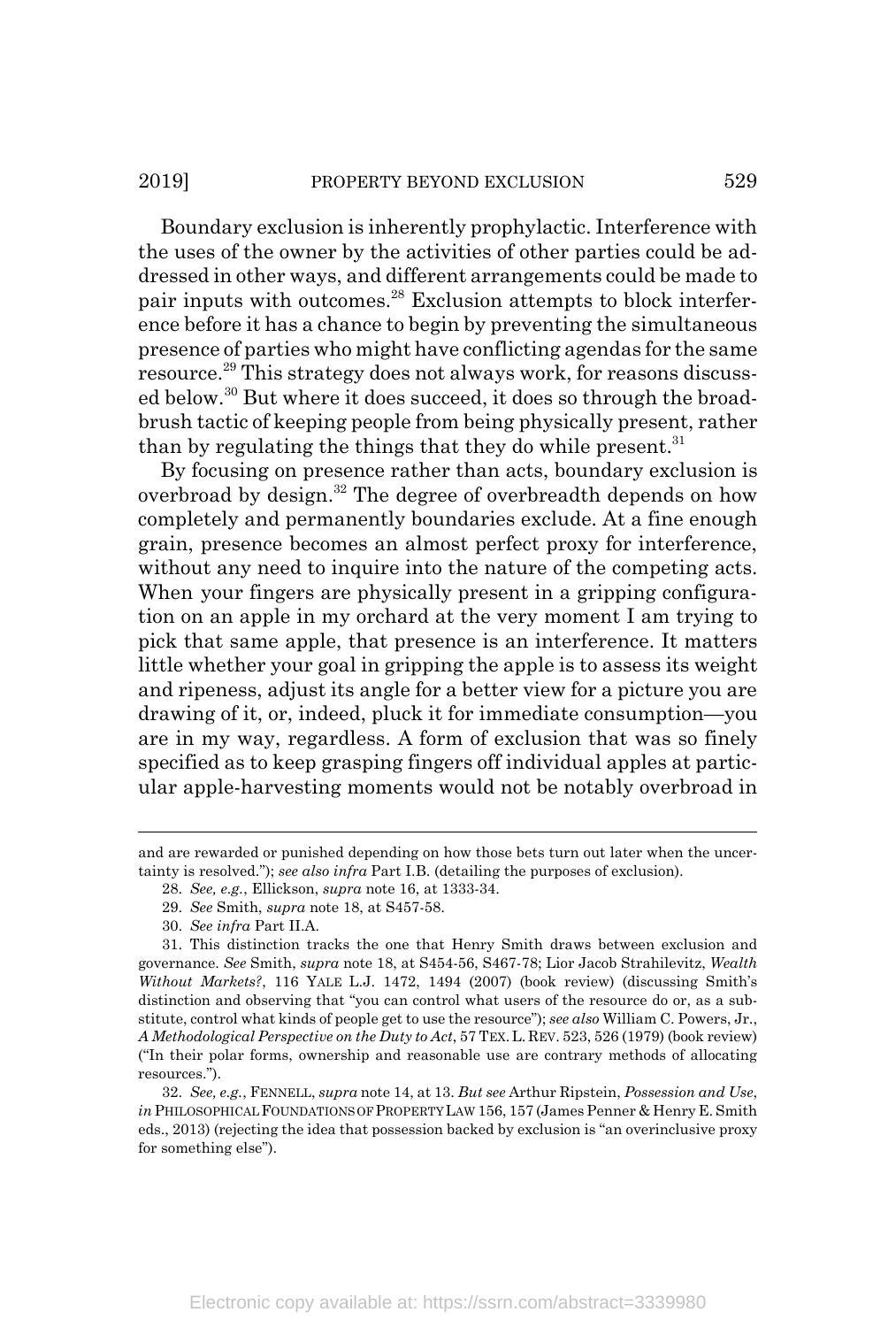its operation. But that is not how boundary exclusion typically works.<sup>33</sup>

Instead, exclusion implies a categorical rather than fine-grained scope of operation, and a set of boundaries that endures over time rather than being continually drawn and redrawn moment by moment in response to the owner's unfolding plans. While it is not impossible to apply the word "exclusion" to a dynamic set of protocols keyed to specific circumstances, the term typically refers to a broad "keep out" strategy that is characterized by physical contiguity and spatial continuity.34 Owners can of course allow others onto their properties as they choose. But the background right to exclude against which these arrangements are made typically confers control of some reasonably contiguous polygon of space over a relatively lengthy chunk of time. $35$  Finer-grained, context-specific arrangements layered on top of that default generally travel under the heading of "governance."36

One might disagree as a definitional matter about when, or even whether, finer specification or slicing of interests ceases to count as exclusion. Nonetheless, the overbreadth described above characterizes property regimes on the ground, and it is something that modern technology and social conditions may increasingly squeeze out. The analysis here explores the implications of that potential squeeze-out. Although I use the term "exclusion" to refer to the feature of property's architecture that generates the overbreadth, nothing turns on whether one prefers to use a different and more specific term to refer to the strategy of demarcating an enduring area that the owner is entitled to control mere presence within, regardless of what interlopers mean to do there.

Although this vision of exclusion applies most naturally to real property, it can be adapted to personal property as well.<sup>37</sup> Valuable items are often protected through boundary exclusion by virtue of

<sup>33.</sup> *See* Smith, *supra* note 22, at 980-83 (rejecting an understanding of "exclusion" that would encompass fine-grained restrictions on use and noting the "roughness" of boundary exclusion as a proxy for harm).

<sup>34.</sup> *See id.* at 978-83.

<sup>35.</sup> *See* Ellickson, *supra* note 16, at 1362-65.

<sup>36.</sup> *See* Smith, *supra* note 14, at 1756 (observing the greater precision with which governance operates, relative to exclusion). *See generally* Smith, *supra* note 18.

<sup>37.</sup> *See* Smith, *supra* note 2, at 1702-04.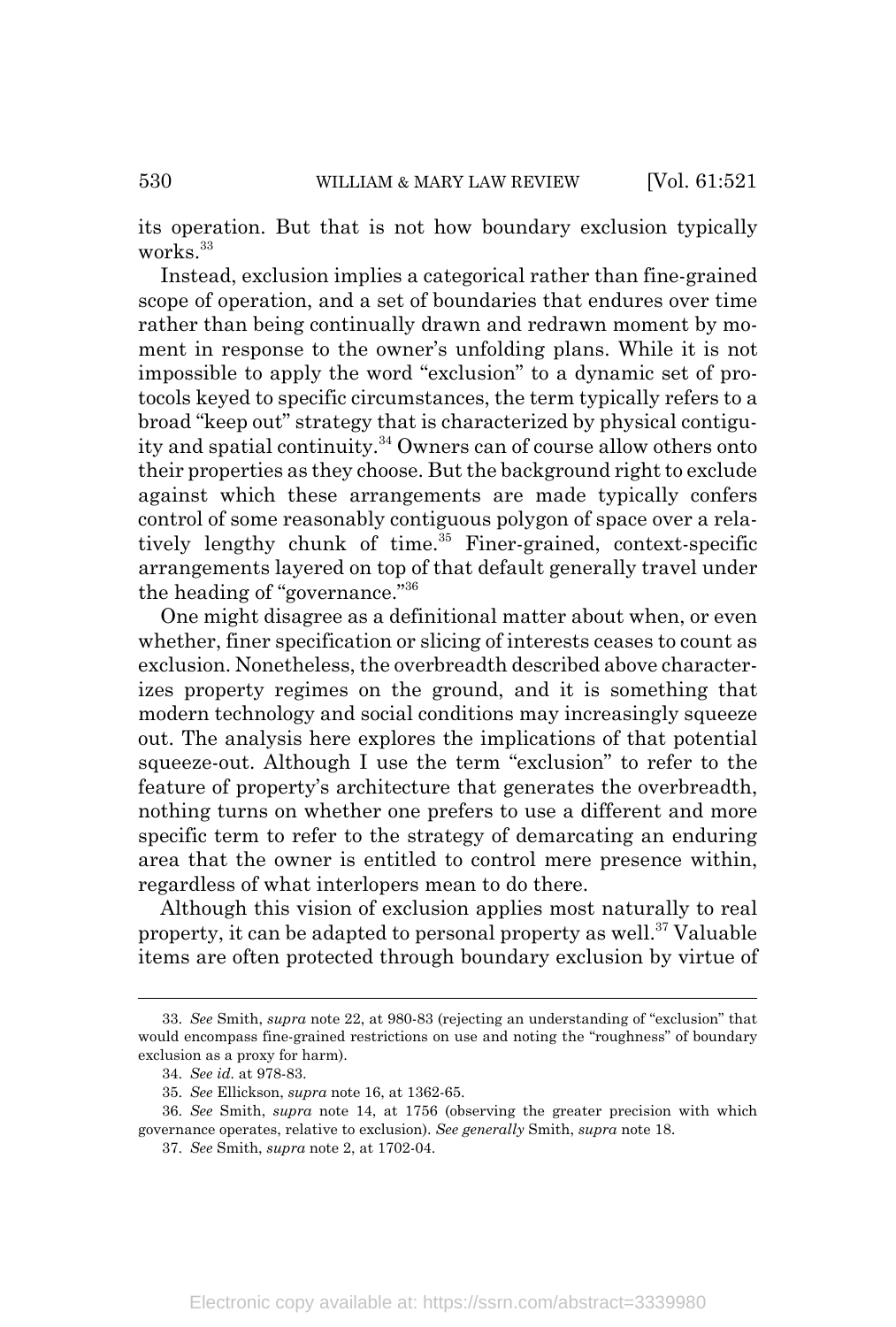#### 2019] **PROPERTY BEYOND EXCLUSION** 531

being placed within the footprint of the owner's real property holdings.38 But even when the owner takes these items out into the world, they are effectively wrapped in a thin membrane of boundary protection that others are not to breach by touching, moving, or tampering with these items. $39$  This imaginary membrane is much more tightly fitted to match the scope of interfering presences than in the land case.40 Nonetheless, an owner is perfectly entitled to keep people from borrowing her goods, even when she is not using them, and even if she would not notice they had been borrowed.<sup>41</sup> In this way, the exclusion right remains broader than necessary to directly address interference with the owner's uses.

#### *B. The Uses of Exclusion*

In most economic accounts of property rights, exclusion is instrumental—a means to an end. But there are a variety of ends that exclusion can serve. Additionally, some implications of exclusion might either be characterized as unintended side effects or consciously pursued as ends in their own right. The Sections below survey the territory.

<sup>38.</sup> Similarly, when owners hold, carry, wear, or drive pieces of personal property, background rights to bodily integrity offer protection against interference or dispossession. For the idea that rights may "effectively shield" other interests that lack their own protection, see Matthew H. Kramer, *Rights Without Trimmings*, *in* A DEBATE OVER RIGHTS:PHILOSOPHICAL ENQUIRIES 7, 11-13 (Matthew H. Kramer et al. eds., 1998); and Shyamkrishna Balganesh, *Demystifying the* Right *to Exclude: Of Property, Inviolability, and Automatic Injunctions*, 31 HARV. J.L. & PUB. POL'Y 593, 604-05, 605 nn.36-37 (2008) (citing Kramer, *supra* at 12-13 and discussing this "'shielding' thesis").

<sup>39.</sup> *See* Shyamkrishna Balganesh, *Property Along the Tort Spectrum: Trespass to Chattels and the Anglo-American Doctrinal Divergence*, 35 COMMON.L.WORLD REV. 135, 137-44 (2006) (discussing parallels and divergences between treatment of trespass to land and to chattels).

<sup>40.</sup> Indeed, not all touchings of personal property will result in liability. *See id.* at 149-51 (discussing the requirement under American law that there be some form of damage to make a trespass to chattels actionable).

<sup>41.</sup> *See, e.g.*, G.A. Cohen, *Illusions About Private Property and Freedom*, *in* IV ISSUES IN MARXIST PHILOSOPHY: SOCIAL AND POLITICAL PHILOSOPHY 223, 236 (John Mepham & David-Hillel Ruben eds., 1981) ("If *A* needs tools of a kind which only *B* has, then, private property being what it is, he is not free to take *B*'s one for a while, even if *B* does not need it during that while.").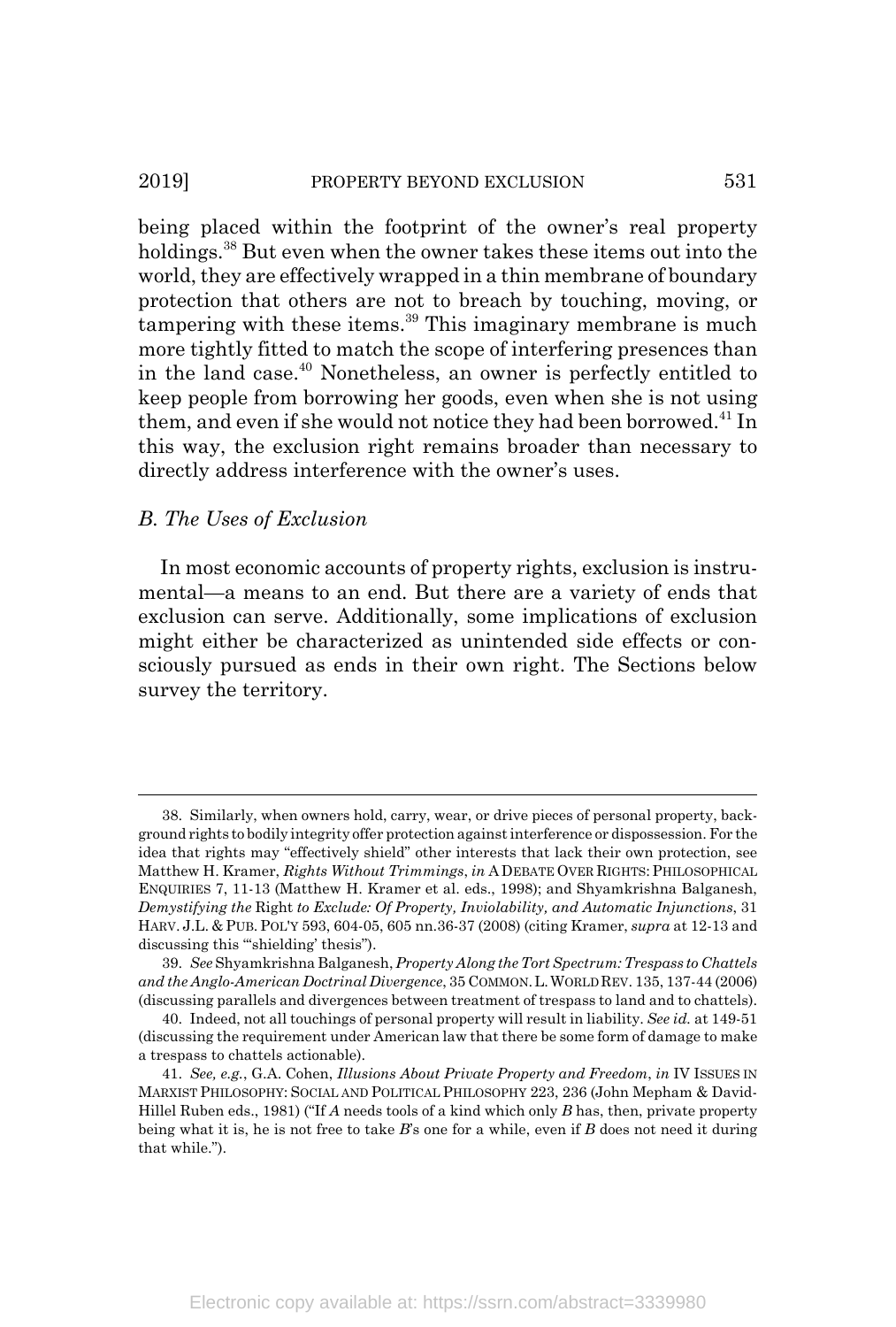#### *1. Clearing a Space*

At its most essential, exclusion performs a slate-clearing function. By keeping all but the owner (and her invitees) off the property, exclusion establishes a zone of noninterference. The value of this slate-clearing function depends on the things that the owner might wish to do on, or with, the property. But at the very least, it confers option value by removing the impediments that the presence of others might pose to various projects.42 To put the point a little differently, the space-clearing function of exclusion makes the property physically available as an input into any activity of consumption or production that an owner might wish to undertake.

Because all activities must be performed *somewhere*, 43 ownership paired with exclusion rights delivers the owner a broad-spectrum complement to all manner of endeavors. And because exclusion clears the space entirely, the owner need not specify in advance what she might wish to do with the space.<sup>44</sup> Although the range of uses may be narrowed through laws and regulations, an owner's background freedom includes all uses that have not been forbidden to her. By default, ownership confers plenary rather than enumerated powers, encompassing even highly idiosyncratic uses.45 The owner enjoys this freedom even if she has no desire to exploit her property's productive capacity in any ordinary sense.

## *2. Sowing and Reaping*

A primary economic justification for property rights lies in their capacity to induce optimal investment by allowing people to reap

<sup>42.</sup> There are other impediments that do not depend on the presence of people on the land, however, and these are *not* cleared by boundary exclusion. *See infra* Part II.A.

<sup>43.</sup> *See* Jeremy Waldron, *Homelessness and the Issue of Freedom*, 39 UCLA L. REV. 295, 296 (1991) ("Everything that is done has to be done somewhere.").

<sup>44.</sup> *See, e.g.*, J.E. PENNER, THE IDEA OF PROPERTY IN LAW 72 (1997) (explaining that his "exclusion thesis.... characterizes property primarily as a protected sphere of indefinite and undefined activity").

<sup>45.</sup> *See* J.W. HARRIS, PROPERTY AND JUSTICE 65 (1996) (including in the potential reach of ownership's unspecified prerogatives the freedom "to paint the bedrooms a luminous green, or to keep coals in the bath, or to inscribe graffiti on the walls, or to breed spiders in the kitchen").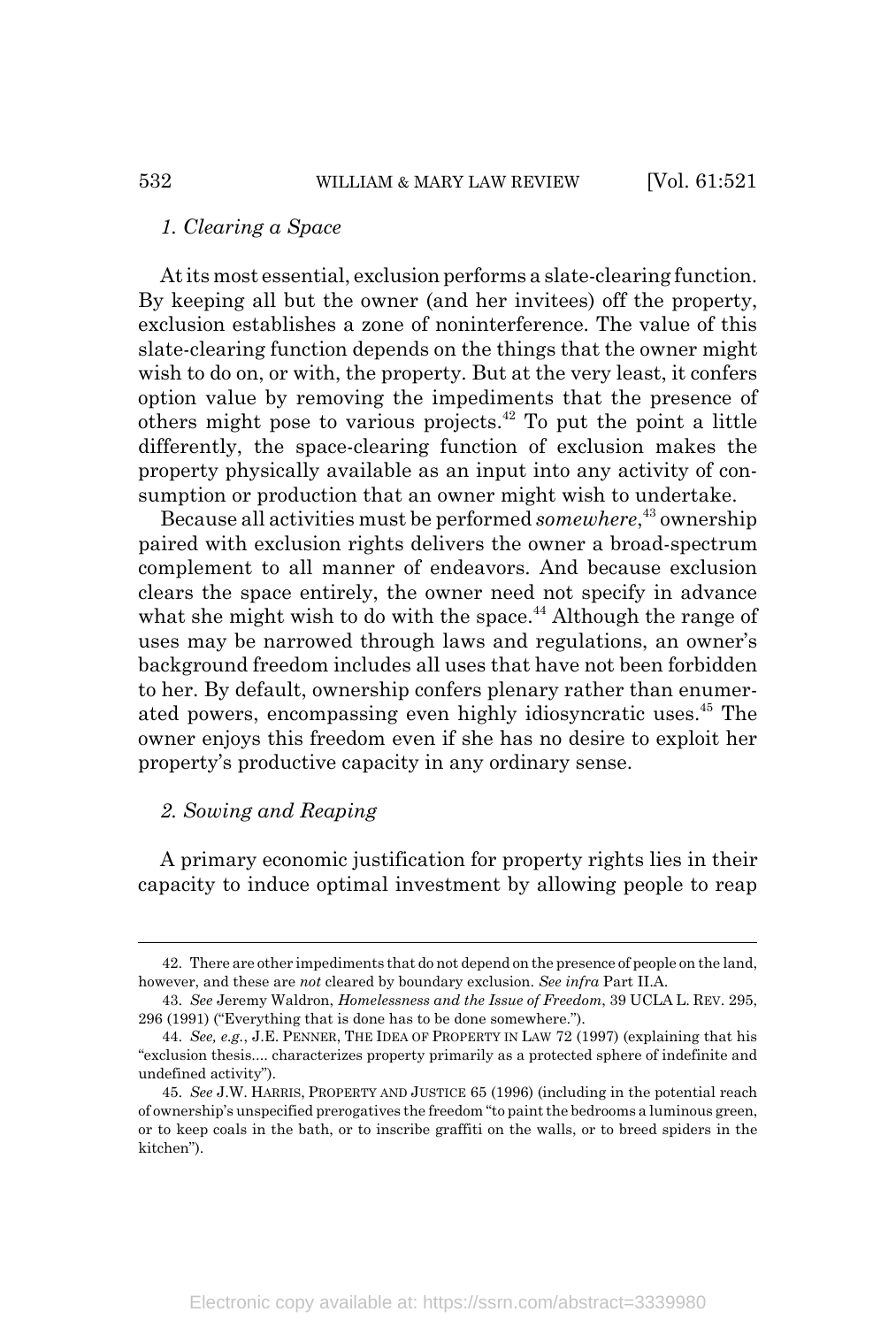where they have sowed (whether literally or metaphorically).<sup>46</sup> It would be possible to pair the activity of sowing with a right to reap without making use of boundary exclusion, but this would require costly monitoring and record-keeping. Simply granting the person designated as owner a residual claim on the asset itself and keeping everyone else away is often a cheaper and simpler way of accomplishing the pairing.  $47$ 

On this account, exclusion secures the connection between the owner's inputs and the outcomes that she enjoys or suffers. But, as we will see, it does not do so completely. It can only ensure a pairing of inputs and outcomes to the extent that physical presence on the property constitutes an adequate proxy for control over the sowing and reaping operations (or their analogic equivalents). Because many impacts cross boundaries without being accompanied by a physical presence, investments can be diluted and augmented by factors that the individual owner cannot control.<sup>48</sup> For example, nearby development, local amenities such as schools and parks, and various forms of infrastructure all greatly influence property values without ever crossing property lines. For this reason, the conclusion that boundary exclusion is a cheaper and more efficient way to internalize externalities and reward investment is contingent on the nature of the relevant externalities and investments.

## *3. Containing Negative Impacts*

Although most discussions of exclusion focus on protecting the owner's activities from outside interference, exclusion also helps the owner avoid interfering with the activities of others. If the owner's

<sup>46.</sup> *See, e.g.*, Thomas W. Merrill, *The Property Strategy*, 160 U. PA. L. REV. 2061, 2083 (2012). *See generally* Timothy Besley, *Property Rights and Investment Incentives: Theory and Evidence from Ghana*, 103 J.POL.ECON. 903 (1995) (examining connections between property rights and investments); Erica Field, *Property Rights and Investment in Urban Slums*, 3 J. EUR. ECON. ASS'N 279 (2005) (examining the effects of property formalization on investment); Sebastian Galiani & Ernesto Schargrodsky, *Property Rights for the Poor: Effects of Land Titling*, 94 J. PUB. ECON. 700 (2010) (same).

<sup>47.</sup> *See, e.g.*, YORAM BARZEL,ECONOMIC ANALYSIS OF PROPERTY RIGHTS 78-80 (2d ed. 1997) (discussing property owners as residual claimants).

<sup>48.</sup> Owners can, of course, attempt to collectively control these impacts through measures such as zoning. *See generally* WILLIAM A. FISCHEL, THE HOMEVOTER HYPOTHESIS (2001) (explaining how homeowners use local political power to protect their property values).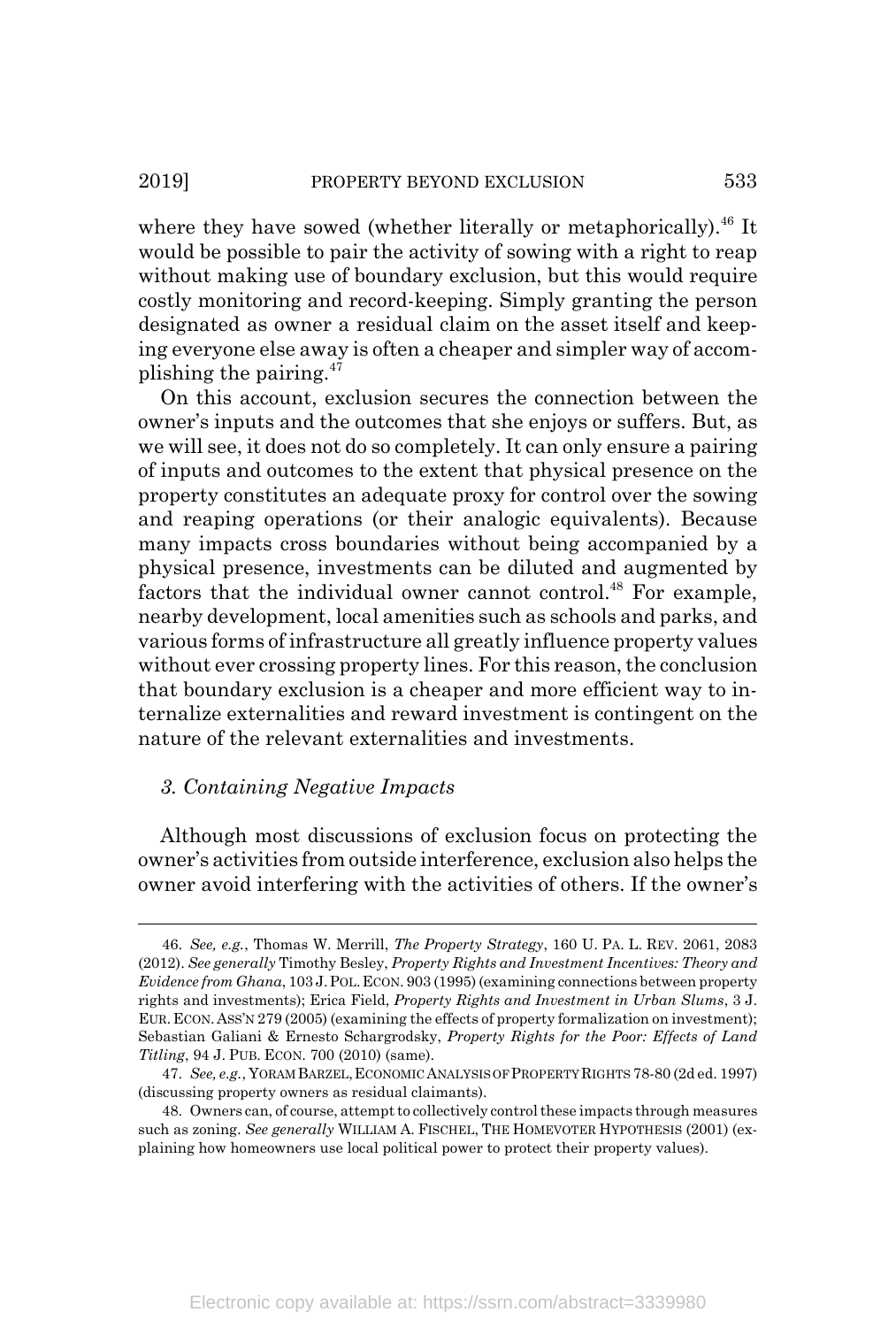holdings are large enough relative to the sorts of activities she regularly conducts on her land, the impacts of these activities will mostly be contained within the property's four corners.<sup>49</sup> This is a function of exclusion. A factory will be less likely to generate troublesome spillovers if the factory's owner has surrounded the facility with buffer land from which she has the right to exclude other uses. Exclusion is thus a liability-limiting mechanism. Because an essential ingredient of a nuisance is the presence of people or uses that are significantly harmed by the activity in question, keeping other people and uses far away is one strategy for preventing nuisances from occurring.

One can lump this benefit of exclusion into the category of protecting a landowner's investments, once one sees the threat of liability as a source of interference with the owner's activities.<sup>50</sup> Exclusion is not fail-safe in this regard, however. Trespasses can occur, and owners are not absolved of liability for all harms that befall those who are on their property without authorization.<sup>51</sup> Further, any owner who cannot afford to buy up enough land to contain all of her activities' effects will need to manage her impacts through other means as well (she might, for example, buy a scrubber for her smokestack). Nonetheless, exclusion is one technique that owners can and do use to keep their activities from having negative spillovers on others. And, notably, this is a technique that relies on exclusion's overbreadth in time and space.

## *4. Metering and Monetizing*

Exclusion can also keep the positive effects of an owner's activities from spilling over onto others—a fact that enables owners to charge for the benefits their property interests produce. Owners

<sup>49.</sup> *See* Lee Anne Fennell, *Property and Half-Torts*, 116 YALE L.J. 1400, 1446 (2007) (noting that the owner's control of a spatial area lets her find ways "to prevent her own onsite activities from producing risks that extend beyond the property's borders"); *see also* Ellickson, *supra* note 16, at 1323-35 (discussing the implications of events of different sizes for the scale at which property is most efficiently held).

<sup>50.</sup> *See* R. H. Coase, *The Problem of Social Cost*, 3 J.L. & ECON. 1, 2 (1960) (noting the reciprocal nature of land use conflicts and the harm caused to a person who is made to stop doing an activity).

<sup>51.</sup> See, e.g., WARD FARNSWORTH & MARK F. GRADY, TORTS: CASES AND QUESTIONS 255-61 (2d ed. 2009) (examining duties to trespassers).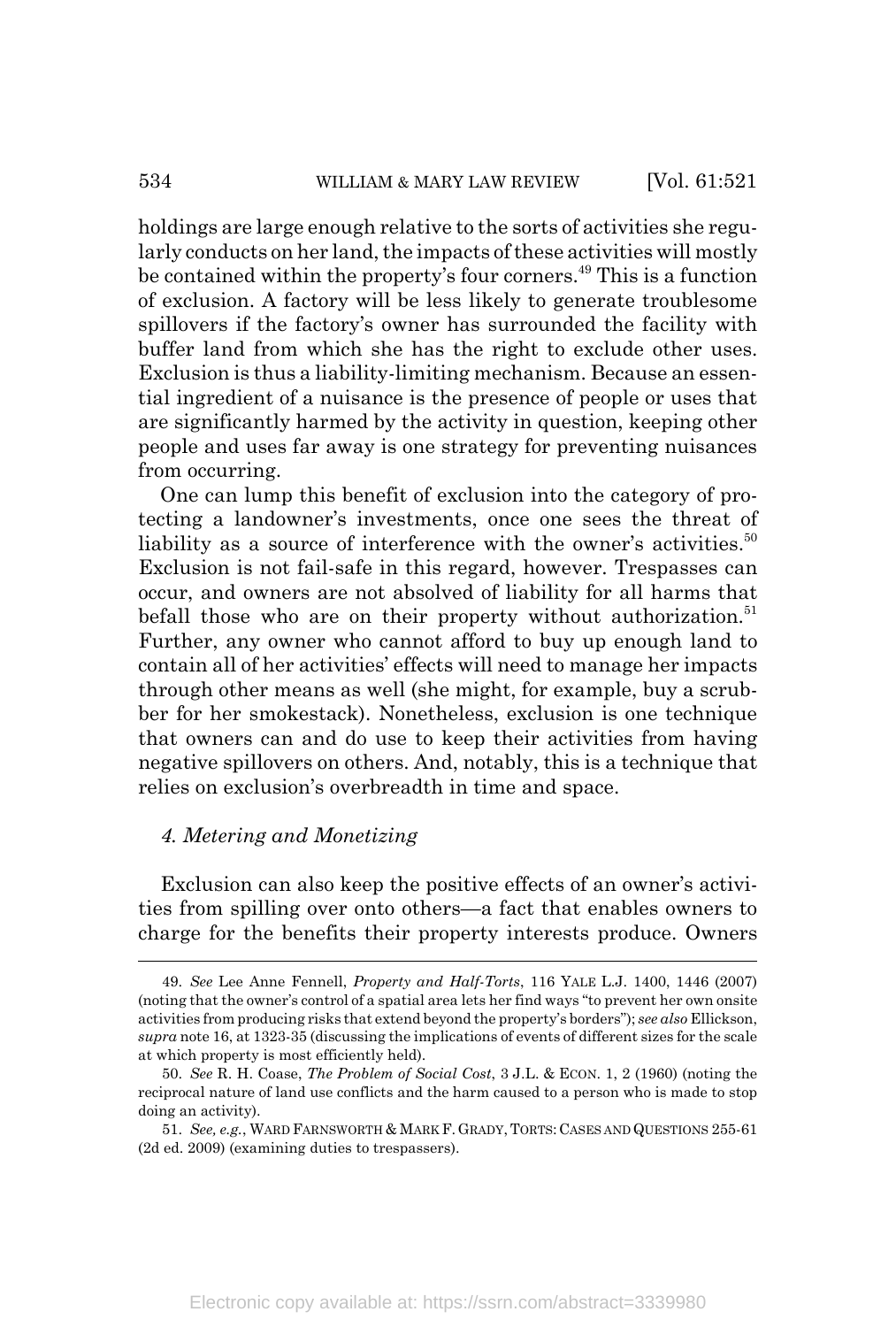cannot, as a rule, charge their neighbors for benefits that they gratuitously confer on them.52 But owners can use exclusion to monetize access to those benefits. Thus, an owner can block outsiders from accessing her property in order to charge them admission. Here, exclusion disables as well as enables. It deprives people of desired inputs into their projects and experiences unless they pay what the owner is asking.

This disabling facet of exclusion should be unsurprising, as it is merely the flip side of ensuring that owners are able to reap returns on their investments. Even in a simple case like farming, exclusion from the cornfields forms the backdrop for market transactions in corn. Where goods are ordinary commodities like crops, the disabling function of exclusion is unremarkable. It is merely a means of metering access to resources. The landowner holds no monopoly; even though her land is unique, there are many substitute sources of produce. In other cases, however, the owner's exclusion deprives a nonowner of a unique input that is not available elsewhere. Here, the monopoly implications of exclusion become economically significant—a point to be further developed below.<sup>53</sup>

The capacity for exclusion to facilitate the metering and monetizing of resources carries another implication: it can push resource development toward forms that are more amenable to exclusion.<sup>54</sup> Exclusion not only mediates access to resources, then, but also shapes the way resources are configured. As technological alternatives to exclusion develop, additional ways of packaging and delivering resources become economically viable.

<sup>52.</sup> *See, e.g.*, Scott Hershovitz, *Two Models of Tort (and Takings)*, 92 VA. L. REV. 1147, 1157-59 (2006); Ariel Porat, *Private Production of Public Goods: Liability for Unrequested Benefits*, 108 MICH. L. REV. 189, 195-98 (2009). *See generally* Saul Levmore, *Explaining Restitution*, 71 VA. L. REV. 65 (1985) (examining the basis for the rule and its various exceptions).

<sup>53.</sup> In addition to metering access to resources that an owner's investments produce, owners can also meter spatial access to resources that have no ongoing investment activities underway. For example, an owner might charge entry fees to allow someone to cross an untended field, or to view a unique geological formation.

<sup>54.</sup> A contested example involves Nikola Tesla's efforts to develop wireless electricity in the late nineteenth and early twentieth centuries. Some accounts suggest that anticipated difficulties in metering wireless electricity worried would-be backers and caused J.P. Morgan to withdraw his support. *See* MARC J. SEIFER,WIZARD:THE LIFE AND TIMES OF NIKOLA TESLA; BIOGRAPHY OF A GENIUS 300 (1996). But other factors were likely responsible. *See* W. BERNARD CARLSON, TESLA: INVENTOR OF THE ELECTRICAL AGE 201-02 (2013).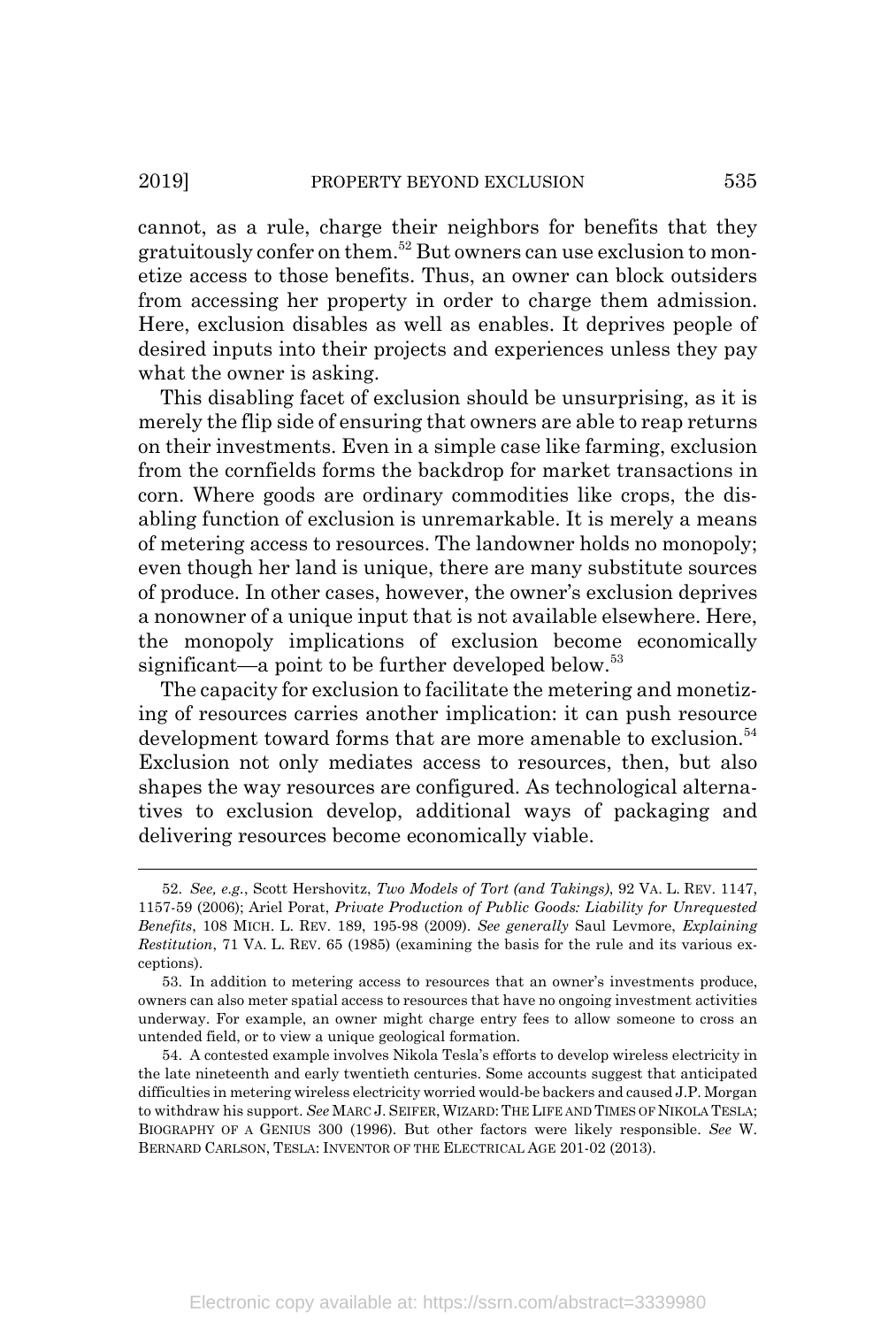#### *5. Territoriality and Coordination*

Boundary exclusion also connects to notions of territoriality, although the strength of the connection and the direction of causation is unclear. Although definitions vary, the idea of territoriality is premised on controlling access to resources by controlling the physical area in which the resources are found.55 Thus territoriality is premised on the same kind of overbreadth as exclusion rights generally, insofar as territory defense proxies for resource defense. Territories need not last forever, but some degree of temporal continuity seems significant. One study examining the way family members define their territories within homes found that rooms used by different family members at different times were deemed "to belong to all the users."56 Physical boundedness also seemed to matter: although asked about portions of rooms, respondents "defined only [entire] rooms or specific pieces of furniture as territorial areas<sup>"57</sup>

Does boundary exclusion foster territoriality, or does it merely embody preexisting territoriality? Because territoriality is found in nonhuman animals as well as in human populations, $58$  it might seem to be innate. Yet territoriality only develops under conditions where it provides a competitive advantage.<sup>59</sup> Much turns on the notion of "economic defensibility": whether the costs of territory defense are more than repaid by the greater access to resources and more efficient foraging opportunities that result from restricting access to the territory.<sup>60</sup> An intriguing claim is that this criterion is

60. *See id.*

<sup>55.</sup> *See, e.g.*, Elizabeth Cashdan, *Territoriality Among Human Foragers: Ecological Models and an Application to Four Bushman Groups*, 24 CURRENT ANTHROPOLOGY 47, 47-48 (1983); Robert D. Sack, *Human Territoriality: A Theory*, 73 ANNALS OF THE ASS'N OF AM. GEOGRA-PHERS 55, 56, 58 (1983). Notably, some definitions of territoriality do not require exclusivity. *See* Cashdan, *supra*, at 47-48.

<sup>56.</sup> Rachel Sebba & Arza Churchman, *Territories and Territoriality in the Home*, 15 ENV'T & BEHAV. 191, 197-98 (1983) (noting that the kitchen was an exception to this rule, and "was identified as belonging to the mother").

<sup>57.</sup> *Id.* at 197.

<sup>58.</sup> *See, e.g.*, *id.* at 191-92; Cashdan, *supra* note 55, at 47-48.

<sup>59.</sup> *See, e.g.*, Cashdan, *supra* note 55, at 48 (citing Jerram L. Brown, *The Evolution of Diversity in Avian Territorial Systems*, 76 WILSON BULL. 160 (1964), as the starting point for this line of inquiry).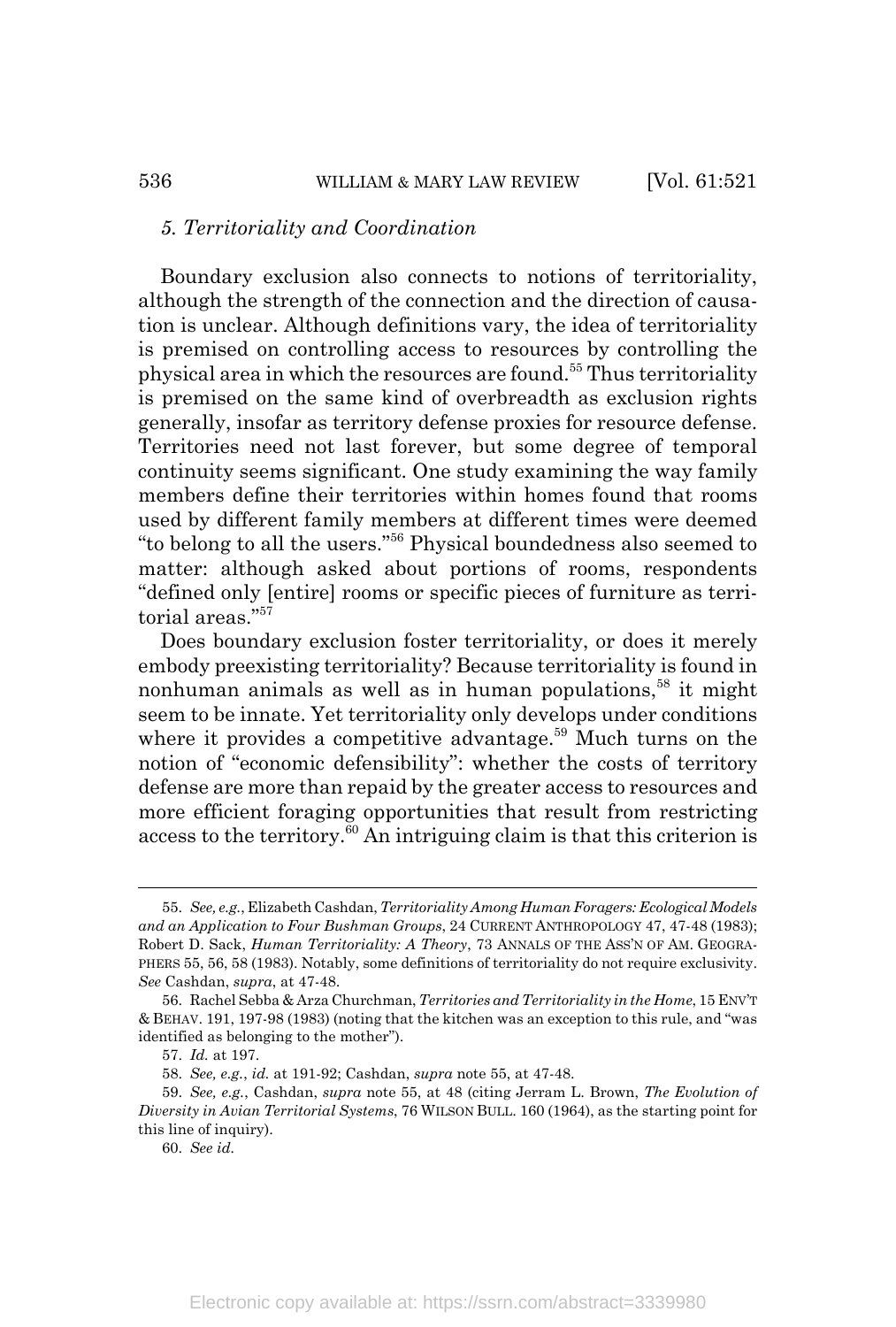only met in some ranges of resource scarcity and density.<sup>61</sup> Where resources are plentiful, it is not worth bothering to defend a territory.<sup>62</sup> And where resources are very scarce and widely dispersed, the size of the territory that would have to be defended would be so large as to make this strategy unduly costly.<sup>63</sup> Resources that are predictably found in aggregated patches are also cheaper to defend through territoriality than those that exhibit less predictability or more mobility or dispersal.64

What this analysis suggests is that boundary exclusion—or what the anthropological literature terms "perimeter defense"—is a sustainable strategy under only particular resource conditions.<sup>65</sup> Far from being the only or universal way to deal with resources, it turns out to be contingent. In fact, humans often use a different form of territoriality, "social boundary defense," that relies on regulating access to a social group occupying an area rather than to the area itself.<sup>66</sup> This approach breaks the link between territory size and defense costs that constrains the use of perimeter defense.<sup>67</sup> As this example shows, substitute technologies can stand in for forms of territoriality that are based on spatial boundaries. In place of social group membership, new ways of regulating access based on payments and agreements could take hold.

A remaining question is whether perimeter defense should be maintained as a social practice in order to foster territoriality itself. What benefits, if any, might widespread territoriality confer? To the

<sup>61.</sup> *See id.*; *see also* Sack, *supra* note 55, at 58 (suggesting that territoriality's effectiveness as a control strategy is greatest "if the distribution in space and time of the resources or things to be controlled fall somewhere between ubiquity and unpredictability").

<sup>62.</sup> *See* Cashdan, *supra* note 55, at 48. This depends on whether there is a natural limit to how much of the resource anyone can use or store up for later use or resale. *See id.* at 55.

<sup>63.</sup> *See id.* at 48.

<sup>64.</sup> *See, e.g.*, *id.*; Sack, *supra* note 55, at 58-59. *See generally* D.W. Macdonald & D.D.P. Johnson, *Patchwork Planet: The Resource Dispersion Hypothesis, Society, and the Ecology of Life*, 295 J.ZOOLOGY 75 (2015) (discussing how resource dispersion influences group formation and defense of territory).

<sup>65.</sup> *See, e.g.*, Cashdan, *supra* note 55, at 49.

<sup>66.</sup> *See, e.g.*, *id.*; Nicolas Peterson, *Hunter-Gatherer Territoriality: The Perspective from Australia*, 77 AM. ANTHROPOLOGIST 53, 60 (1975) ("An alternative strategy for defending the land is to make acceptance into the local land using group a preliminary requirement for using the resources in its territory; that is, by defending the boundaries of the social group rather than the perimeter of the territory itself.").

<sup>67.</sup> *See* Cashdan, *supra* note 55, at 54.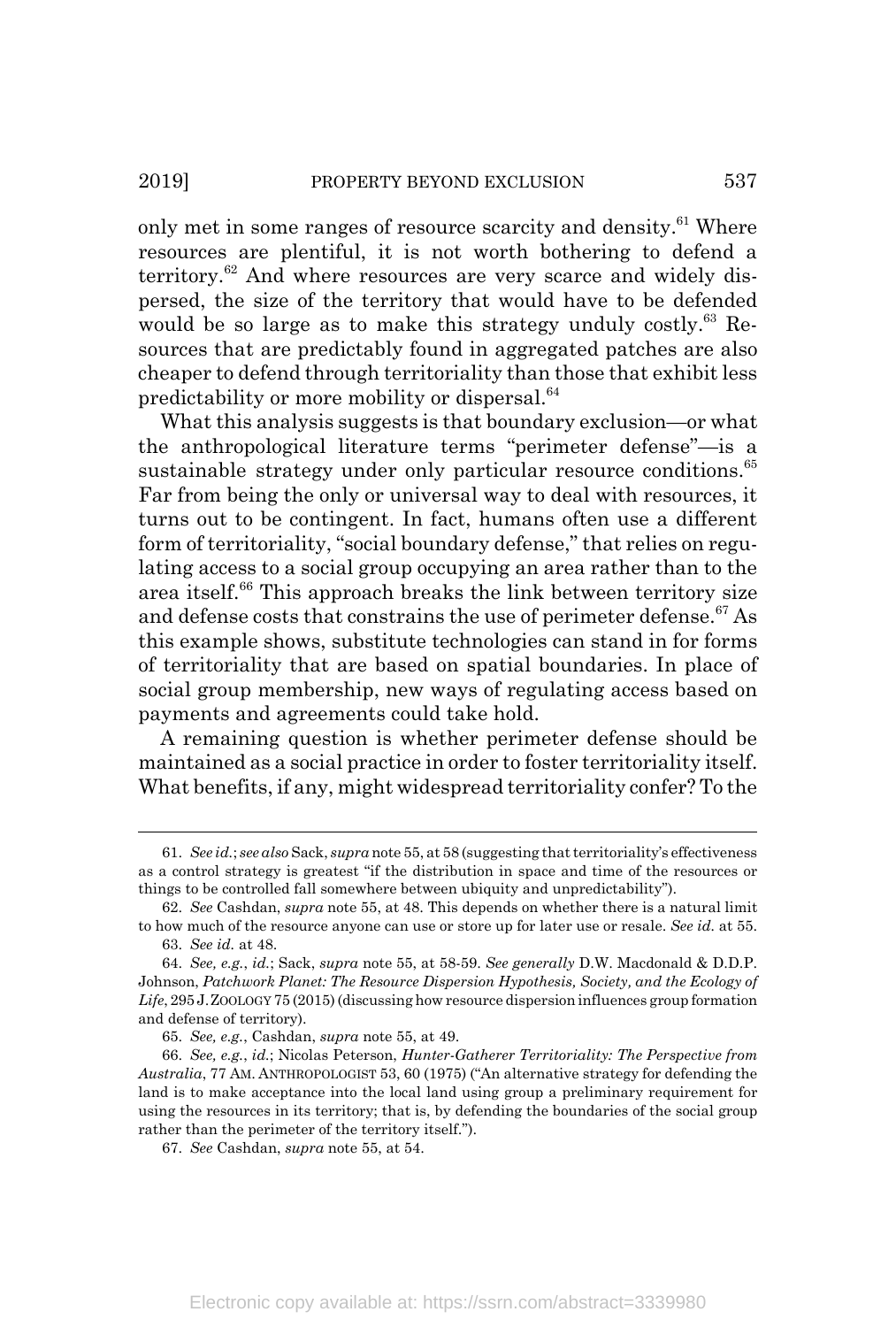extent that territoriality engrains responsibility for the long-term fate of the area in question, it dovetails with the investmentencouraging benefits of exclusion. It also provides a focal solution to disputes over resources by introducing an asymmetry (the possession of territory) that can form the basis for a convention.<sup>68</sup> In this way, territoriality can facilitate coordination by establishing a priority of claims over resources.

On the other hand, territoriality can give rise to socially costly behaviors that make it harder to put resources to good use. For example, homeowners are often territorial about the curb space outside their homes and will attempt to keep others from parking there, even though the homeowners do not always need the space for their own cars and do not actually own the space. $69$  Territoriality has also been blamed for worker resistance to "hot desking," or floating workstation arrangements, despite the capacity of these arrangements to save costs and provide other benefits.<sup>70</sup>

Yet territoriality does not seem to be a hard constraint on flexible resource alternatives if the owner is permitted to control the terms of the interaction. For example, community control over curb parking can be an effective way of putting more parking spaces into rotation.71 Likewise, what would otherwise seem like an outrageous intrusion—a stranger occupying one's bed when one is away—can be transformed through new transaction structures into an entrepreneurial opportunity.<sup>72</sup> Although the questions are empirical

<sup>68.</sup> *See, e.g.*, RICHARD H. MCADAMS, THE EXPRESSIVE POWERS OF LAW 86-90 (2015); ROBERT SUGDEN, THE ECONOMICS OF RIGHTS, CO-OPERATION AND WELFARE 49-54, 98-107 (2d ed. 2005); James E. Krier, *Evolutionary Theory and the Origin of Property Rights*, 95 CORNELL L. REV. 139, 154-55 (2009); *see also* JACK KNIGHT, INSTITUTIONS AND SOCIAL CONFLICT 100 (1992) ("The key in [coordination problem] situations is to discover something in the environment that will catch the attention of enough actors so that they can establish a common action, a standard of behavior that will eventually be emulated by the other members of the community."); Peter DeScioli & Bart J. Wilson, *The Territorial Foundations of Human Property*, 32 EVOLUTION & HUM. BEHAV. 297, 303 (2011) (finding support in experimental results for "an ownership convention" that includes willingness of residents "to fight harder than intruders").

<sup>69.</sup> *See* DONALD C. SHOUP, THE HIGH COST OF FREE PARKING 434 (2005).

<sup>70.</sup> *See, e.g.*, Graham Brown, *Claiming a Corner at Work: Measuring Employee Territoriality in Their Workspaces*, 29 J. ENVTL. PSYCHOL. 44, 44, 51 (2009); Rachel L. Morrison & Keith A. Macky, *The Demands and Resources Arising from Shared Office Spaces*, 60 APPLIED ERGONOMICS 103, 105 (2017).

<sup>71.</sup> *See* SHOUP, *supra* note 69, at 434-40.

<sup>72.</sup> *See* Arthur Ripstein, *Beyond the Harm Principle*, 34 PHIL. & PUB.AFF.215, 218 (2006)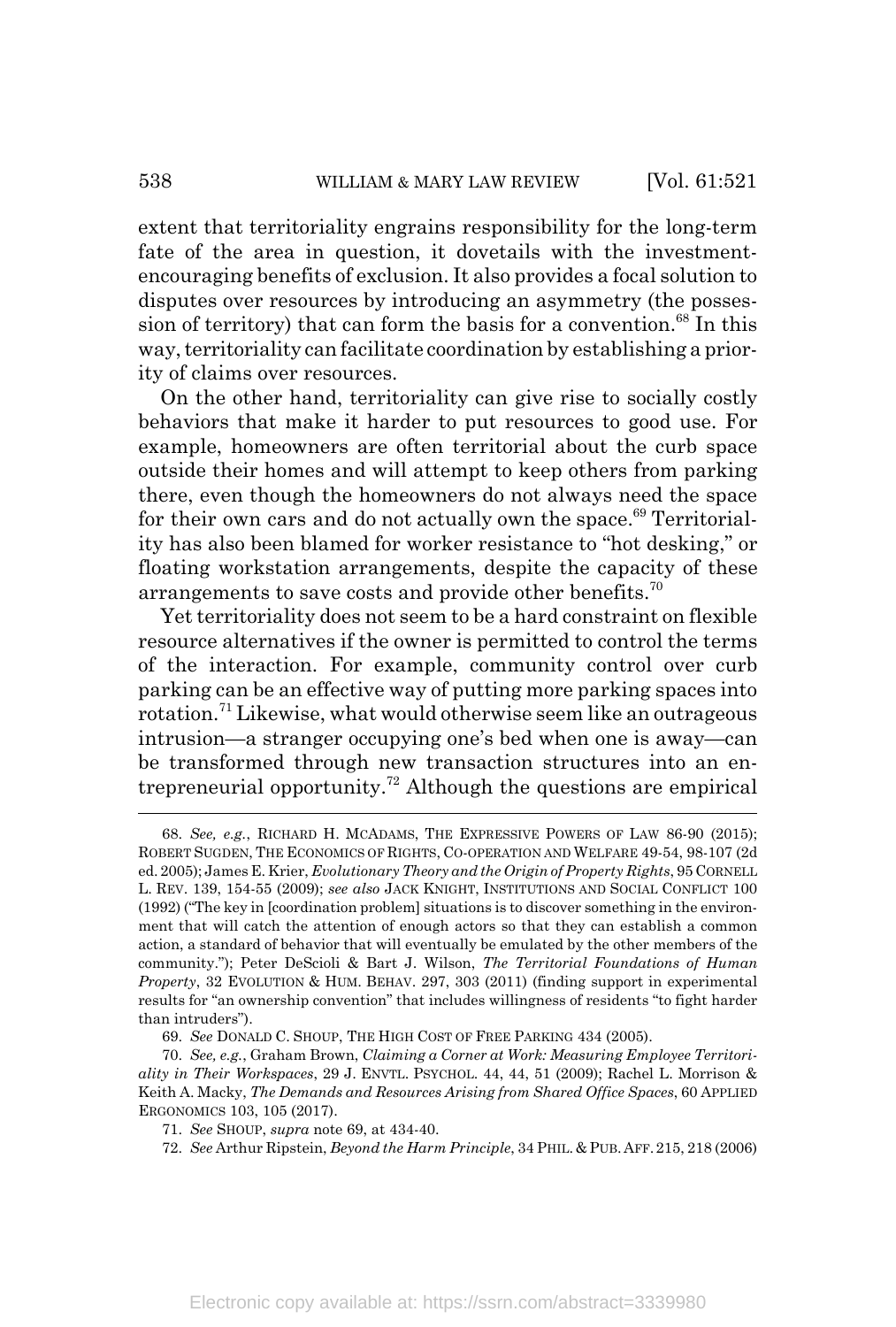ones, these examples suggest that territorial attitudes can yield to new arrangements if those new arrangements are reached by certain paths.

### *6. Expression and Autonomy*

The idea that property rights advance liberty interests is a familiar (if complex and contested) one.<sup>73</sup> The ability to set the terms for interactions over resources can advance autonomy and serve expressive values. Whether boundary exclusion is essential to these goals is less clear.<sup>74</sup> We might say that freedom of contract, for example, serves a similar purpose. Nonetheless, there is something significant about setting aside a bounded domain in which the owner can pursue her projects and, perhaps equally important, deny others the ability to pursue theirs over her objections—what Charles Reich calls "a small but sovereign island of [one's] own."75

The ability to deny others access to one's property can, of course, mean withholding inputs that are essential to their projects. Unlike

<sup>(</sup>presenting a thought experiment emphasizing the affront of even an entirely harmless intrusion—a man taking a nap in one's bed while one is out, using his own bed linens and leaving no trace); *see also* Larissa Katz, *Exclusion and Exclusivity in Property Law*, 58 U. TORONTO L.J. 275, 303 (2008) (discussing Ripstein's example). Temporarily unused bedrooms are now commonly made available through online interfaces such as Airbnb. One platform now contemplates people renting out their apartments by the minute to accommodate napping strangers. *See* RECHARGE, https://recharge.co/ [https://perma.cc/JM6H-A47Y].

<sup>73.</sup> On the relationship between property and liberty, see, for example, Charles A. Reich, *The New Property*, 73 YALE L.J. 733, 771-74 (1964). For a recent critique of the liberty justification for property rights protections on the grounds that it neglects the liberty of nonowners, see Timothy M. Mulvaney, *Property-as-Society*, 2018 WIS.L.REV. 911, 917-29; *see also* Cohen, *supra* note 41, at 227 (describing private property as "a distribution of freedom *and* unfreedom").

<sup>74.</sup> *See, e.g.*, Arthur Ripstein, *Property and Sovereignty: How to Tell the Difference*, 18 THEORETICAL INQUIRIES L. 243, 249-52 (2017) (questioning autonomy and use as predicates for the right to exclude).

<sup>75.</sup> Reich, *supra* note 73, at 774. While Reich takes an expansive view of what constitutes "property," his discussion of the connections between liberty and property expressly invokes the language of boundary exclusion. *See id.* at 771 (describing property as "draw[ing] a boundary" or "circle" within which an individual enjoys enhanced freedom and authority, and "creating zones within which the majority has to yield to the owner"); D. Benjamin Barros, *Property and Freedom*, 4 N.Y.U. J.L. & LIBERTY 36, 47 (2009) (describing Reich's vision of the relationship between property and liberty as "highly spatialized"); *see also* Ripstein, *supra* note 74, at 249 (articulating one version of property rights as follows: "Your property rights build a wall around you, providing you with a space within which others must not interfere").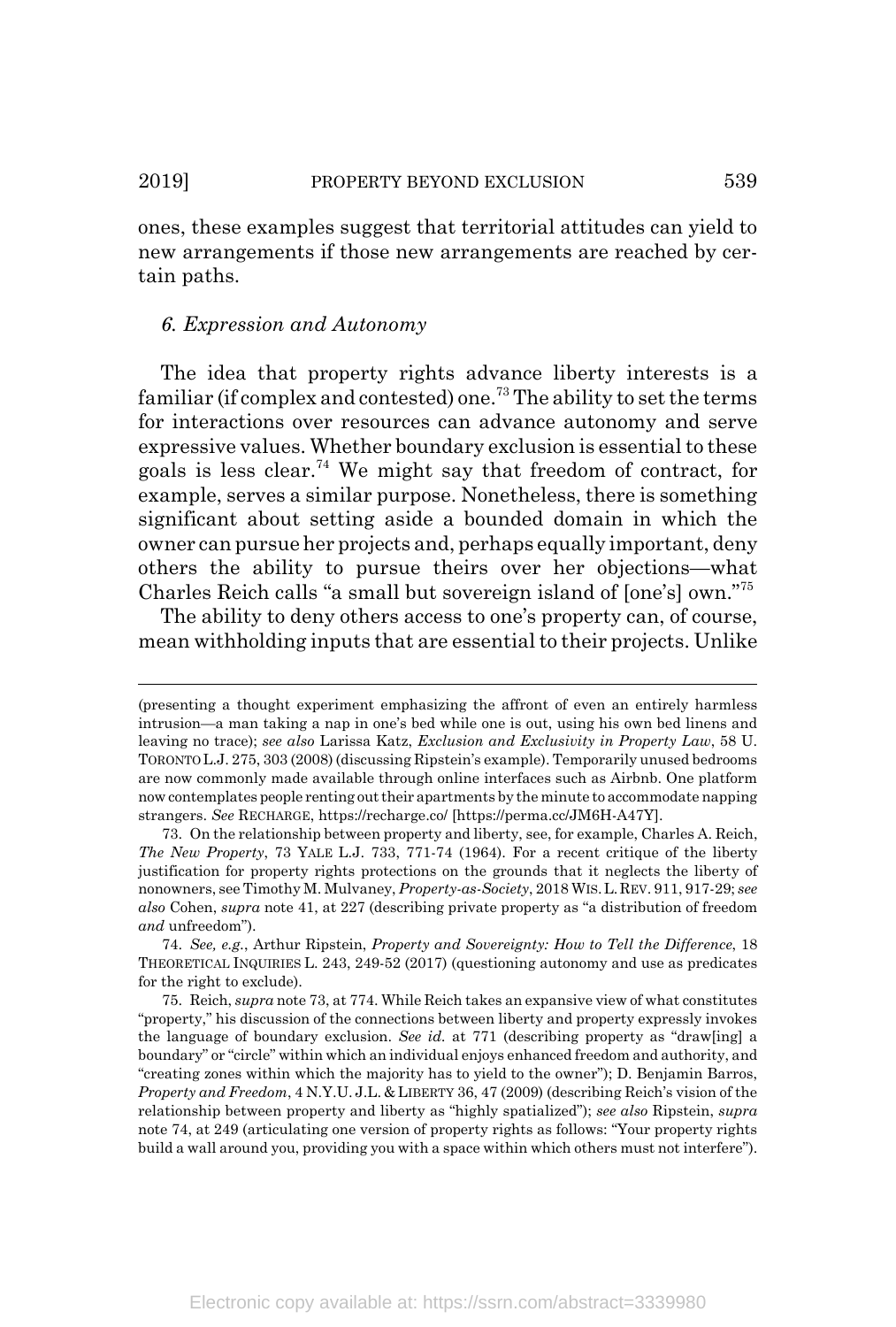an owner who is metering access (or leveraging monopoly power) to monetize resources, an owner who is using the exclusionary power expressively might withhold access to communicate disapproval of the excluded person or her goals,<sup>76</sup> to make a point in a longstanding interaction with that individual, or simply to spite the other party.77 As this list of possibilities suggests, the normative valence of this power is ambiguous. Moreover, to the extent that liberty or autonomy is uniquely generated by an exclusion-based form of ownership, the distribution of that form of ownership also becomes normatively relevant.

#### II. IMPACTS AND INTERACTIONS

The attractions of the boundary exclusion model are evident. By securing temporal continuity and spatial contiguity, a boundaryringed vision of property promises to clear space for investment and grant the owner the flexibility and autonomy to pursue her own projects over a time horizon of her choosing. But exclusion's efficacy in delivering these benefits depends on how social and economic conditions interact with particular resources. Of course, even the most exclusion-focused property theorists recognize that exclusion cannot stand alone, and view governance mechanisms as necessary supplements.78 Yet we still must ask whether exclusion continues to serve as the best starting point. And on that score, there is some reason for doubt.

The increased interdependence among properties that has accompanied widespread urbanization raises questions about two

<sup>76.</sup> *See* James Y. Stern, *What Is the Right to Exclude and Why Does It Matter?*, *in* PROP-ERTY THEORY: LEGAL AND POLITICAL PERSPECTIVES 38, 66-67 (James Penner & Michael Otsuka eds., 2018) (giving the example of an owner who wants to deny a group of neo-Nazis access to his land for one of their rallies, not because he wishes to use the property himself, but because he does not want to let them use it).

<sup>77.</sup> *See generally* Lee Anne Fennell, *Owning Bad: Leverage and Spite in Property Law*, *in* CIVIL WRONGS AND JUSTICE IN PRIVATE LAW (Paul B. Miller & John Oberdiek eds., (forthcoming)), https://papers.ssrn.com/sol3/papers.cfm?abstract\_id=3262836 [https://perma.cc/ D4T7-ZHZG]; Jeffrey Harrison, *Spite: Legal and Social Implications*, 22 LEWIS & CLARK L. REV. 991 (2018); Larissa Katz, *Spite and Extortion: A Jurisdictional Principle of Abuse of Property Right*, 122 YALE L.J. 1444 (2013).

<sup>78.</sup> *See, e.g.*, Smith, *supra* note 14, at 1755-57 (noting advantages of governance when precision is required).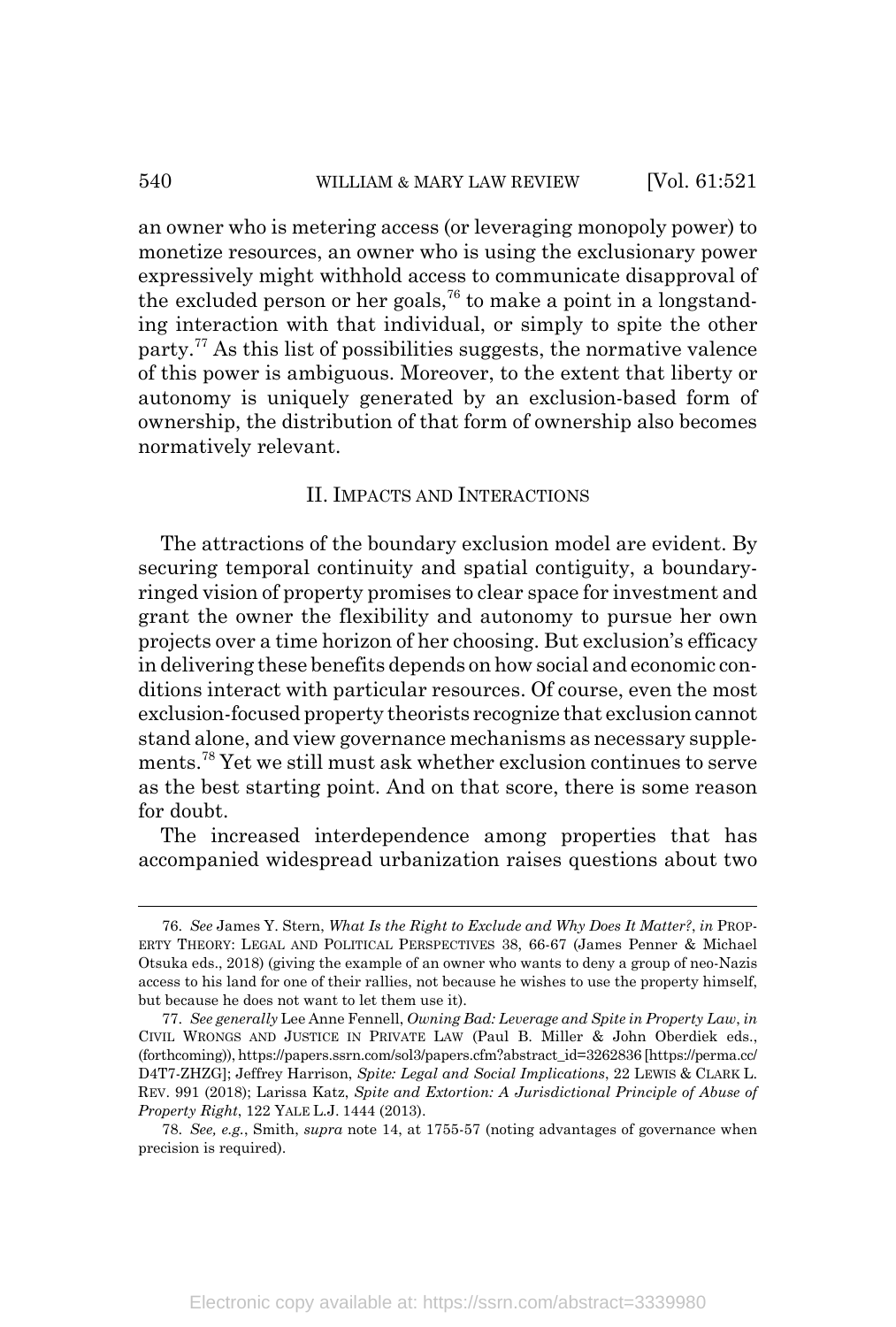#### 2019] PROPERTY BEYOND EXCLUSION 541

central features of an exclusion-centric model of real property: boundary defense as a proxy for resource defense, and the capacity of owners to monopolize unique resources. The first of these features suggests why boundary exclusion has become less useful, while the second explains why it has become more socially costly.

## *A. A Weakening Proxy*

Exclusion promises to protect the owner's property-related endeavors from interference so that her projects can flourish and grow.<sup>79</sup> The owner may pick bad projects, and exclusion will not turn them into good ones nor save her from their negative consequences. But if she succeeds in building something valuable, exclusion will enable her to reap the rewards. $80$  And indeed, exclusion works fairly well as a proxy for resource protection when we think of agrarian examples such as crops and herds. Here, physical intrusion spells interference, and a lack of intrusion corresponds to noninterference. The law supplements exclusion with governance measures such as nuisance law, but exclusion offers a good first line of defense.<sup>81</sup>

The correspondence between exclusion and noninterference is not inevitable, however. It depends on whether physical exclusion from boundaries is a good proxy for keeping out bad effects that would spoil an owner's investments and for protecting her ability to enjoy (or sell, or gift) the fruits of her labors. The proxy value of physical exclusion is not equally robust across all contexts, and it is subject to change as social and economic conditions evolve. With increasing urbanization, exclusion has become a less useful mechanism for safeguarding property's value.

Many of the largest modern threats to real property have nothing to do with boundary crossings. Instead, property values are today largely a function of proximity to other valuable uses and amenities.82 Of course, exclusion is just one technology for managing access to resources; it is augmented by an array of land use controls,

<sup>79.</sup> *See supra* Part I.

<sup>80.</sup> *See* Demsetz, *supra* note 3, at 356.

<sup>81.</sup> *See, e.g.*, Smith, *supra* note 2, at 1709-10.

<sup>82.</sup> *See, e.g.*, Lee Anne Fennell, *Agglomerama*, 2014 BYU L. REV. 1373, 1383.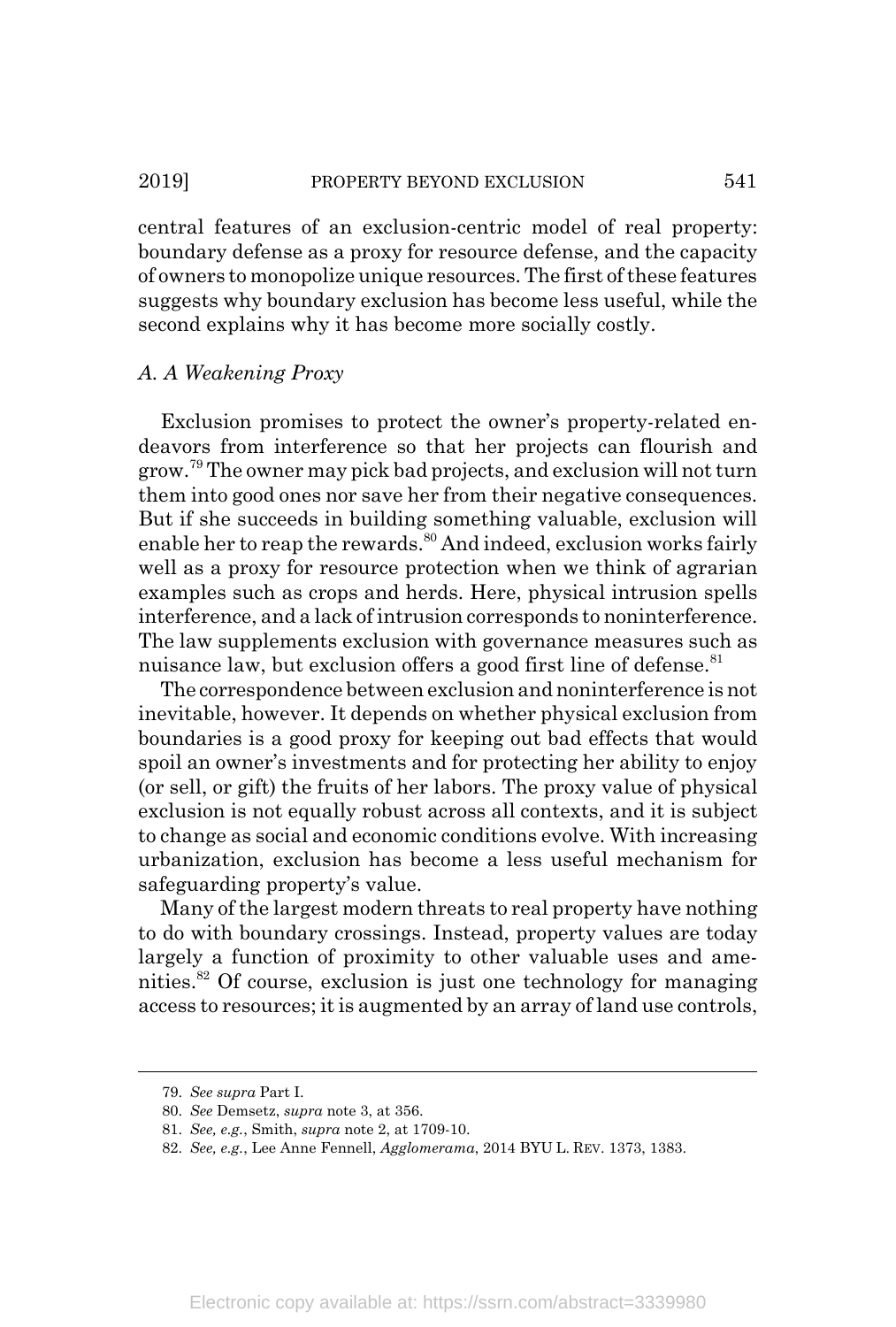including zoning and private covenants.<sup>83</sup> However, these forms of governance typically operate in rather boundary-focused ways. Because these controls are principally about excluding uses, they rely on the same failing proxy, albeit at a larger scale. Through land use controls such as zoning and covenants, the circle of control expands outward to categorically exclude certain kinds of uses.<sup>84</sup> Just as boundary exclusion is overinclusive and underinclusive at the parcel level,<sup>85</sup> these controls are likely to overexclude uses that would be benign or even beneficial, fail to keep out uses that subtract value from the area, or both.

Although such forms of governance have evolved to address new challenges, they still mesh poorly with prevalent features of urban life.<sup>86</sup> The problem is not only that nearby uses could cause one's property values to fall, but also that they could keep property values from rising. While land use controls are set up to keep out incompatible uses, they are not well suited to maximize urban agglomeration benefits, which are of growing economic importance.<sup>87</sup> If one is interested in making the most of real property in an urban environment, creating positive synergies with one's neighbors is as important as keeping conflicting uses away.

A primary threat to land's value as a resource is, in short, a failure of complementarity. Boundary exclusion cannot effectively group together the elements that will generate the most value in combination. Nor can land use controls, at least as currently constituted. Existing land use controls do try to reach out beyond the boundaries of the individual parcel to secure inputs that are complementary to the owner's enterprises. Suppose that a certain degree of quiet and serenity beyond the edges of one's home is strongly

<sup>83.</sup> *See, e.g.*, FENNELL, *supra* note 14, at 3.

<sup>84.</sup> *See, e.g.*, *id.* at 23-24, 55-56.

<sup>85.</sup> *See, e.g.*, Smith, *supra* note 22, at 982-83.

<sup>86.</sup> *See, e.g.*, Fennell, *supra* note 82, at 1406-07.

<sup>87.</sup> For legal scholarship addressing agglomeration benefits, see, for example, *id.*; Gideon Parchomovsky & Peter Siegelman, *Cities, Property, and Positive Externalities*, 54 WM.&MARY L. REV. 211 (2012); David Schleicher, *The City as a Law and Economic Subject*, 2010 U. ILL. L. REV. 1507 (2010). A large body of economic literature has developed on this topic. An early influence was ALFRED MARSHALL, PRINCIPLES OF ECONOMICS IV.X.7-13 § 3 (8th ed. 1920). For a taxonomy and analysis of agglomeration benefits, see generally Gilles Duranton & Diego Puga, *Micro-Foundations of Urban Agglomeration Economies*, *in* 4 HANDBOOK OF REGIONAL AND URBAN ECONOMICS 2063 (J. Vernon Henderson & Jacques-François Thisse eds., 2004).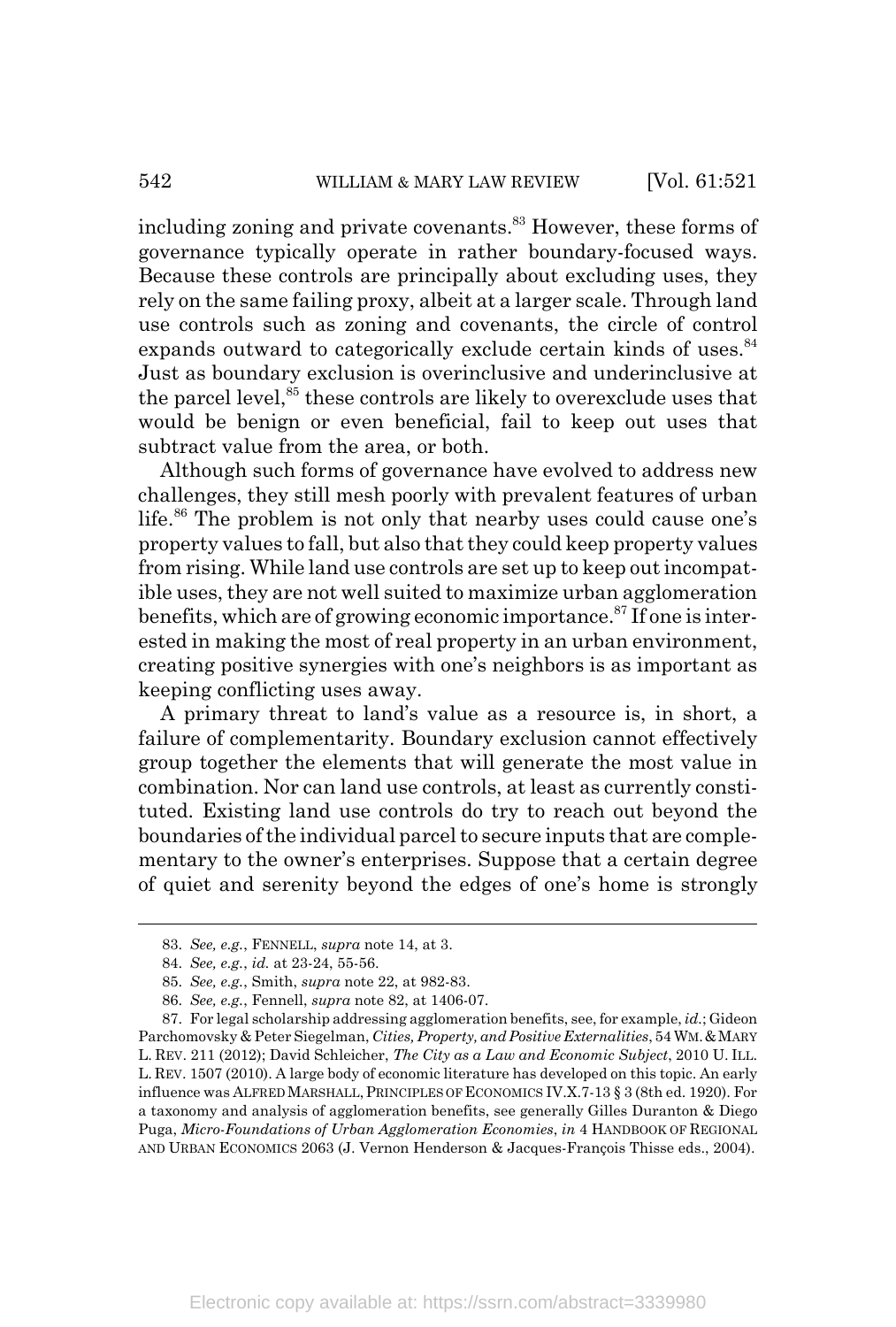complementary to the enterprise of "residential living." An owner could secure that complement by buying a large lot with plenty of buffer space around the home, or she could secure it through the operation of a land use control that limits what her neighbors can do and thereby effectively forces them to provide that input (typically in exchange for her reciprocal restraint). But what if the input that she really needs to enjoy her home is not peace and quiet but higher density development in the area or successful retail stores nearby that would enliven the urban experience? Land use controls that focus on keeping things out cannot secure this kind of input.

These points do not suggest that boundary exclusion is unnecessary, only that it is insufficient to deliver what property owners want. In real property contexts, exclusion at the parcel level serves a variety of significant purposes, including protecting privacy and seclusion, securing personal property that is stored on the premises, and offering a staging ground for ongoing projects—whether a new invention, an interrupted chess game, or a craft project. Yet some of these functions require less continuity and contiguity than a boundary exclusion model would suggest. For example, privacy and peace can be supplied outside of the home on an à la carte basis through sleeping pods or hotels (which are now even available by the minute).88 Storage facilities and shared "makerspaces" can offer a place to hold one's goods and one's works in progress.<sup>89</sup> Homes and offices can be made more portable and flexible through new interfaces that supply on-demand residential and workplace services.<sup>90</sup>

Personal property too is undergoing change. While the dominant model for many forms of personal property still involves keeping others away, some items such as computers are becoming more or less interchangeable portals for accessing content that resides elsewhere. Owning the same machine over time becomes less important than having the right kinds of interactivity with software, apps, and

<sup>88.</sup> *See, e.g.*, RECHARGE, *supra* note 72.

<sup>89.</sup> *See, e.g.*, *What is a Makerspace?*, MAKERSPACES, https://www.makerspaces.com/whatis-a-makerspace/ [https://perma.cc/Q26X-KBXL].

<sup>90.</sup> *See, e.g.*, *Workspace,*WEWORK, https://www.wework.com/workspace [https://perma.cc/ 4UPB-JUC7] (offering short-term private and shared workspaces); WELIVE, https://www. welive.com [https://perma.cc/97NQ-PZWG] (offering furnished housing for shorter and longer term use).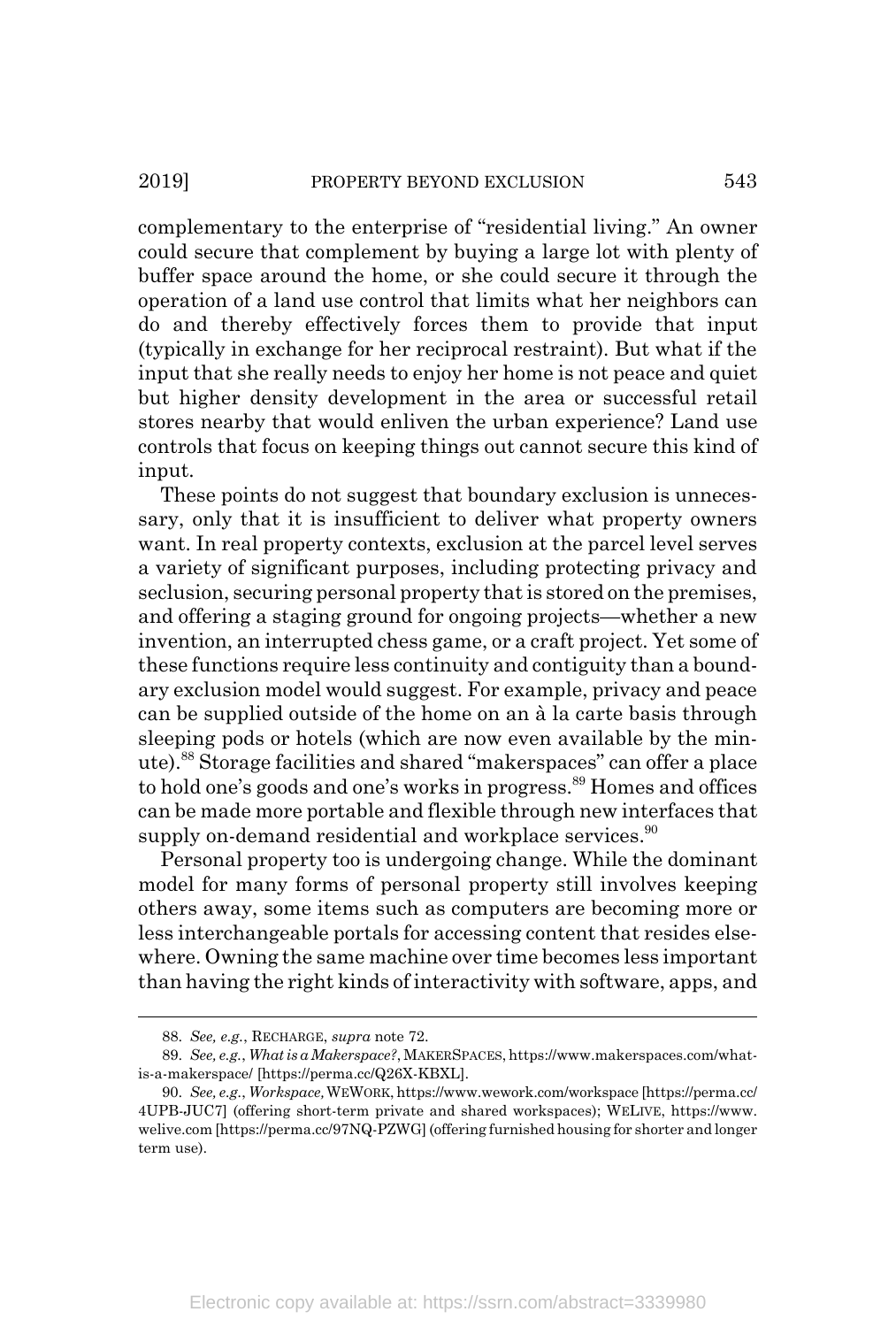#### 544 WILLIAM & MARY LAW REVIEW [Vol. 61:521]

other users.<sup>91</sup> Threats to value now come more from obsolescence and incompatibilities than from physical intrusions. These threats do not make exclusion unimportant, but they do make it incomplete. Whether exclusion will remain relevant as other threats to asset value rise is an open question. The techniques that are developed to address other losses in value could also change the modality of resource access from one that is premised on exclusion. Thus, hardware tracking mechanisms and rapid replacement might be supplied along with 24/7 repairs and continual updates, supplanting the need for owner vigilance.

Specifics vary from context to context, but the trend is a general one: the proxy value of exclusion is weakening. Boundary exclusion has become less effective in safeguarding and maximizing asset value. It has also become a more socially costly strategy owing to a feature inherent in its design: the monopoly power that it grants to owners. The next Section explains.

#### *B. More Costly Monopolies*

Ownership backed by exclusion keeps nonowners from accessing resources without the owner's consent, even when those resources represent crucial inputs into socially valuable projects. $92$  This implication of exclusion becomes significant when the owner holds monopoly power over the input in question. Complementarities between separately owned properties can go unrealized due to the veto power each owner enjoys over their aggregation.

Consider land holdings. Because every piece of real estate occupies a unique spatial position, owners are always monopolists over the particular locations that they own.<sup>93</sup> But this nominal monopoly need not translate into any meaningful market power. Often sites are fungible and many good substitutes exist.<sup>94</sup> The

<sup>91.</sup> *See, e.g.*, Abraham Bell & Gideon Parchomovsky, *Property Lost in Translation*, 80 U. CHI. L. REV. 515, 548-51 (2013) (discussing network effects that depend on interoperability).

<sup>92.</sup> *See, e.g.*, Thomas W. Merrill, *The Economics of Public Use*, 72 CORNELL L.REV. 61, 75- 77 (1986) (discussing owners' monopoly power in land assembly and other "thin market" contexts).

<sup>93.</sup> *See* Richard A. Epstein, *Justified Monopolies: Regulating Pharmaceuticals and Telecommunications*, 56 CASE W. RES. L. REV. 103, 107 (2005).

<sup>94.</sup> *See, e.g.*, *id.* at 108-09 (explaining how spatial monopolies over plots of land are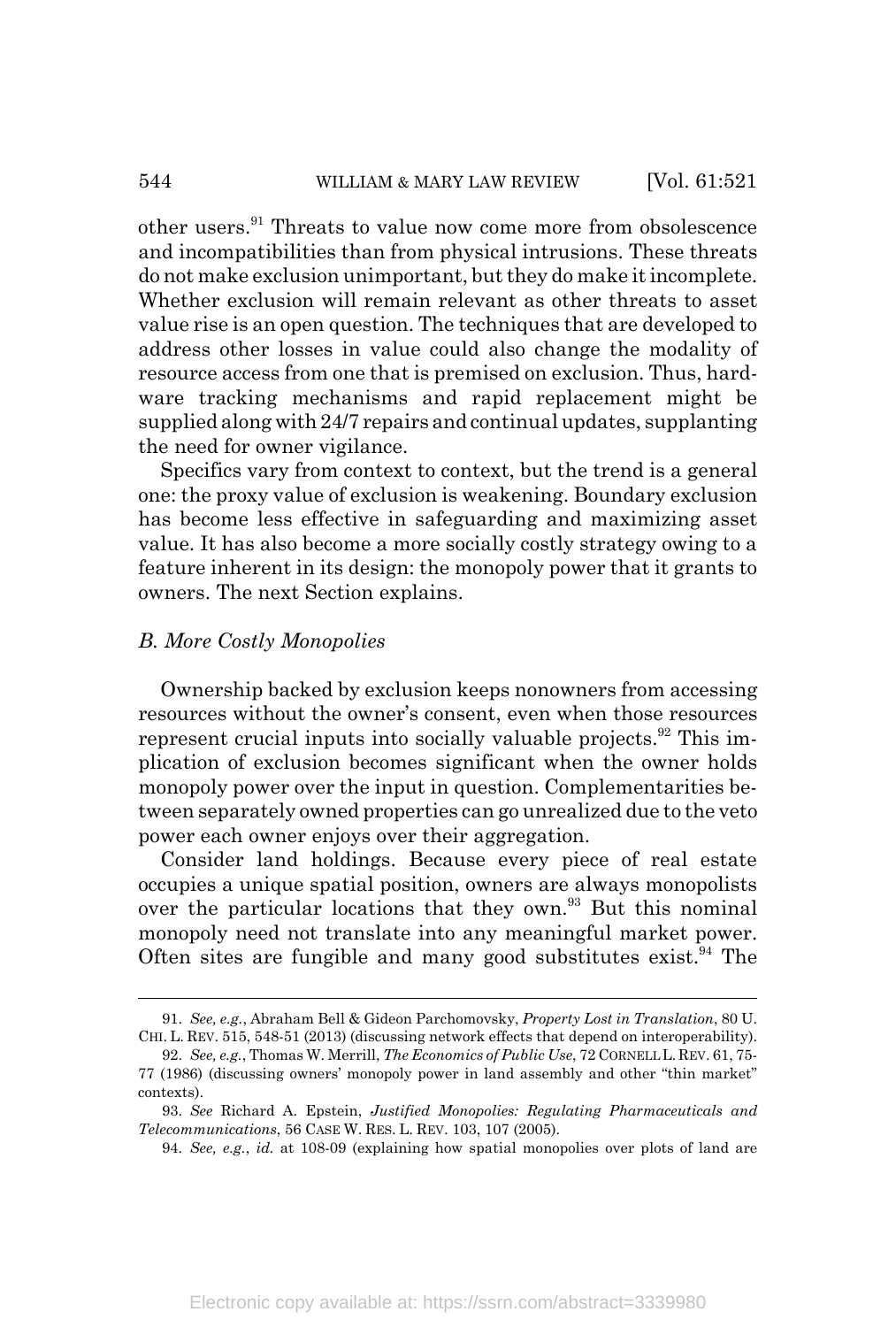spatial uniqueness of land becomes relevant when it is an essential input into a larger project, such as the assembly of land for a highway or redevelopment project.<sup>95</sup> It also becomes significant when an issue arises between neighbors about impacts or access specific to their positions relative to each other, since they have no choice but to deal with each other.<sup>96</sup>

Personal property can also, if less commonly, confer monopoly power. Most goods are fungible and readily available on open markets. Of course there are some unique goods—custom cars, hand-designed jewelry, artwork, and the like—for which close substitutes do not exist. More commonly, goods that are initially fungible become unique to a particular owner because of associations and experiences that infuse the good with subjective value. This uniqueness confers relevant monopoly power only if the high valuer is not also the current owner—if, say, one person's cherished heirloom has somehow fallen into the hands of another.<sup>97</sup> Monopoly leverage also becomes meaningful when a particular item serves as a crucial input into a larger assembly, such as a collection of artwork representing a particular period, school, style, or phase of an artist's career.<sup>98</sup>

Situations in which owners of unique goods wield significant monopoly power can be recast in terms of complementarities.

98. *See* Lon L. Fuller, *The Forms and Limits of Adjudication*, 92 HARV. L. REV. 353, 394 (1978) (describing as "polycentric" the task of dividing a set of paintings between two art museums because "the disposition of any single painting has implications for the proper disposition of every other painting"). Related issues arise regarding the siting and curation of items of cultural significance, which can implicate (among other concerns) competing complementarities*. See, e.g.*, Jim Leitzel, The Parthenon Marbles in the British Museum 11- 12 (July 2, 2016) (unpublished manuscript), https://ssrn.com/abstract=2803930 [https:// perma.cc/9AGZ-2983] (discussing the advantages of viewing the Parthenon Marbles in proximity to the Parthenon versus in proximity to other cultural treasures in the British Museum).

constrained by competition).

<sup>95.</sup> *See, e.g.*, Merrill, *supra* note 92, at 75.

<sup>96.</sup> *See, e.g.*, IAN AYRES, OPTIONAL LAW 19-20 (2005).

<sup>97.</sup> Put another way, personal property that an owner has customized or has become attached to through long possession and use is unlikely to represent a crucial input into the projects of other people. For example, a wedding ring may be valued as a unique and irreplaceable good by the person whose relationship it represents, but almost anyone else would view it as fungible with physically similar rings. *See* Margaret Jane Radin*, Property and Personhood*, 34 STAN. L. REV. 957, 959-60 (1982) (using the example of wedding rings to distinguish "personal property" from "fungible property").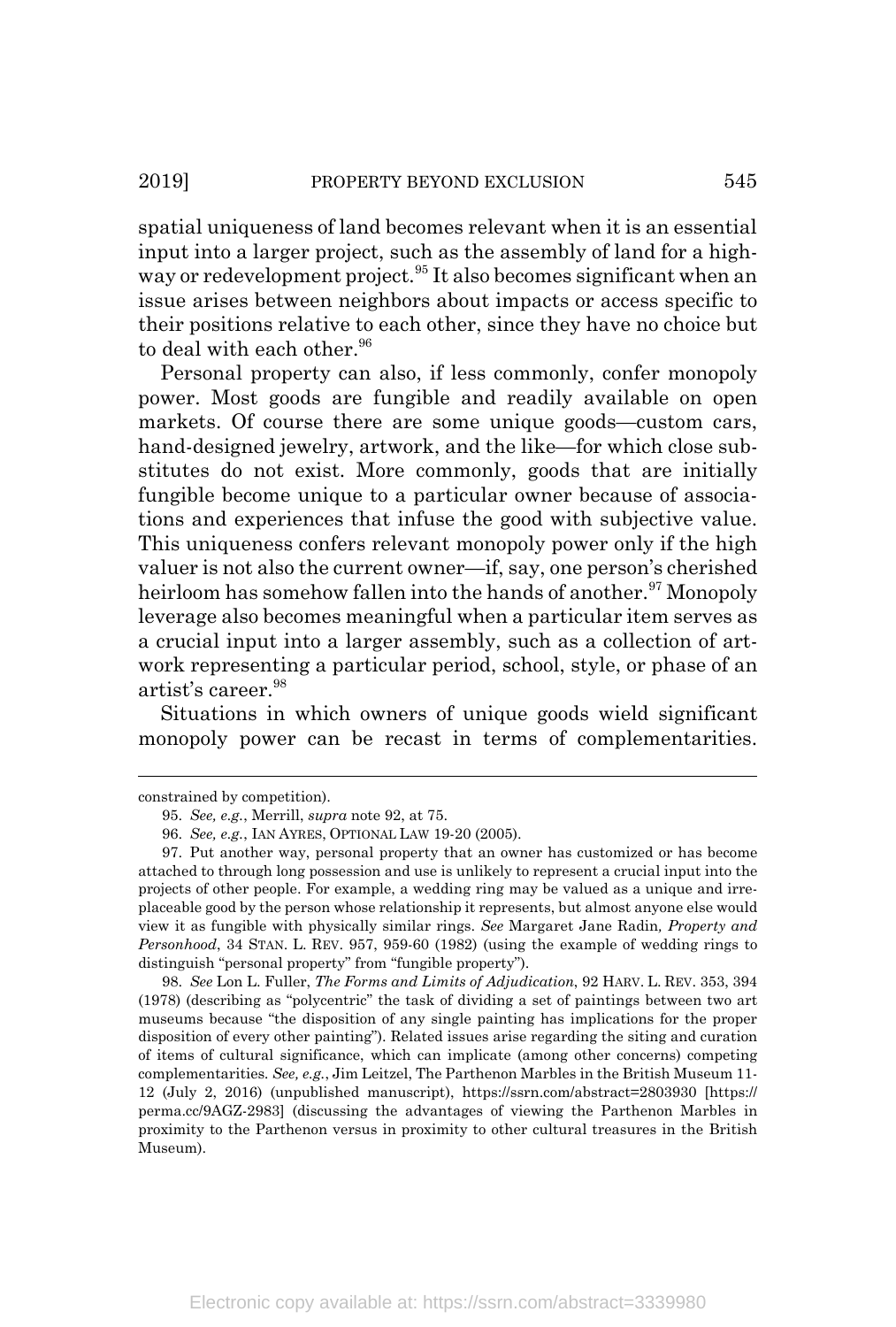Assembly surplus for land, like anticommons analysis more generally, is premised on a set of entitlements gaining value when put together.99 The potential leverage of any one party in these contexts depends on the degree of complementarity among the elements to be assembled—whether plots of land, pieces of artwork, or slices of radio spectra.100 Complementarity also features heavily in disputes between neighbors that present bilateral monopoly dynamics. For example, a landlocked parcel and the access rights necessary to reach it are perfect complements—each is useless without the other. Likewise, the portion of a wall that was accidentally built over the owner's property line complements the rest of that wall and the structure that it supports. Pieces of real and personal property can also be complementary to the special skills, interests, or sentiments of particular individuals. For example, a brickmaker's skill complements land that contains brick-making clay, and a descendant's personal history and memories make a family heirloom more valuable in her hands than in those of a stranger.

Complementarity is important to emphasize for two reasons. First, the degree to which entitlements are complementary to each other is contingent on prevailing social and economic conditions. This point is tightly connected to the idea of efficient scale, which can vary over time depending on the types of resources that are most economically important and on the societal arrangements surrounding those resources. New economies of scale and diseconomies of scale require property holdings to be reconfigured over time.<sup>101</sup> The difficulty of a given reconfiguration depends not only on who holds the necessary entitlements, but also on the constraints—on contiguity, shape, and location (both absolute and relative to other land uses)—that define the relevant complementarities.<sup>102</sup> Both the

<sup>99.</sup> *See, e.g.*, Michael A. Heller, *The Tragedy of the Anticommons: Property in the Transition from Marx to Markets*, 111 HARV. L. REV. 621, 640 (1998) (discussing difficulties in assembling rights "into usable bundles").

<sup>100.</sup> *See generally* Scott Duke Kominers & E. Glen Weyl, *Holdout in the Assembly of Complements: A Problem for Market Design*, 102 AM. ECON. REV. 360 (2012).

<sup>101.</sup> On problems of optimal scale, see, for example, Lee Anne Fennell, *Commons, Anticommons, Semicommons*, *in* RESEARCH HANDBOOK ON THE ECONOMICS OF PROPERTY LAW 35, 48 (Kenneth Ayotte & Henry E. Smith eds., 2011); Abraham Bell & Gideon Parchomovsky, *Reconfiguring Property in Three Dimensions*, 75 U. CHI. L. REV. 1015, 1024 (2008); and Demsetz, *supra* note 3, at 357-58.

<sup>102.</sup> *See* Kominers & Weyl, *supra* note 100, at 362-63 & nn.13-14 (discussing variations in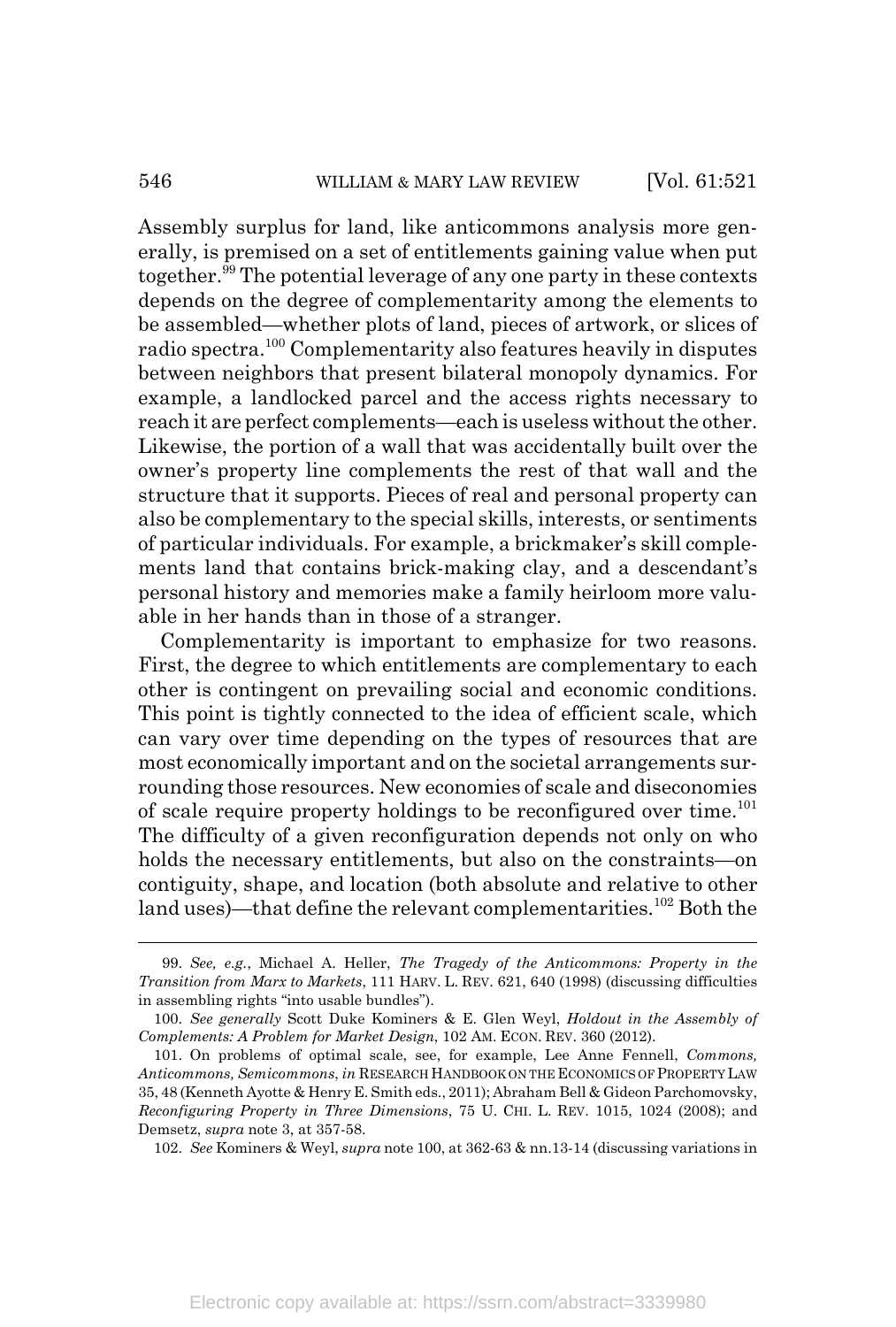need for reconfiguration and the constraints upon it have increased with greater urbanization.<sup>103</sup> More value can be gained by putting together complementary land uses, but doing so becomes harder to the extent that the components are already separately owned. The monopoly power that owners hold has accordingly become more economically significant, which increases the costs associated with the exclusion strategy and the veto power it gives owners.

A second reason to emphasize complementarity relates to the nature of the costs imposed by monopolistic owners of unique resources. In textbook monopoly situations, a sole supplier limits output of a good and raises its price, generating a deadweight loss.<sup>104</sup> When a property owner holds monopoly power over a unique good or entitlement that is essential to the value or usefulness of someone else's projects or holdings, there is only one unit of the good in the picture; it will or will not be transferred at some price. In this context, losses to efficiency take two forms: (1) a loss in allocative efficiency if a transfer does not take place that should take place; and (2) a loss of time, money, and effort associated with wrangling over the division of surplus in the course of determining whether the deal will or will not occur.<sup>105</sup>

The magnitude of these costs depends on how much more valuable the assembled set of entitlements is relative to the sum of the individual pieces, and on other features of the situation that determine the bargaining costs and dynamics. Given the modern significance of urban agglomerations to the value of real property, it is a reasonable surmise that the gap in value between assembled and unassembled entitlements is growing.106 And while technology has greatly reduced the costs of carrying out transactions in

assembly problems and noting the relevance of contiguity requirements).

<sup>103.</sup> *See, e.g.*, Lee Anne Fennell, *Fee Simple Obsolete*, 91 N.Y.U. L. REV. 1457, 1461-62 (2016).

<sup>104.</sup> *See, e.g.*, AUSTAN GOOLSBEE ET AL., MICROECONOMICS 331, 358 (2d ed., 2016).

<sup>105.</sup> *See, e.g.*, A. Mitchell Polinsky, *Resolving Nuisance Disputes: The Simple Economics of Injunctive and Damage Remedies*, 32 STAN. L. REV. 1075, 1092 & n.37 (1980).

<sup>106.</sup> Recent empirical work has examined the premiums paid for parcels that were destined for assembly, in an effort to identify land use frictions. *See* Leah Brooks & Byron Lutz, *From Today's City to Tomorrow's City: An Empirical Investigation of Urban Land Assembly*, 8 AM. ECON. J.: ECON. POL'Y 69, 71-72 (2016); Chris Cunningham, *Estimating the Holdout Problem in Land Assembly* 1-2 (Fed. Res. Bank of Atlanta, Working Paper No. 2013-19, 2013), http:// papers.ssrn.com/sol3/papers.cfm?abstract\_id=2579904 [https://perma.cc/F525-S73K].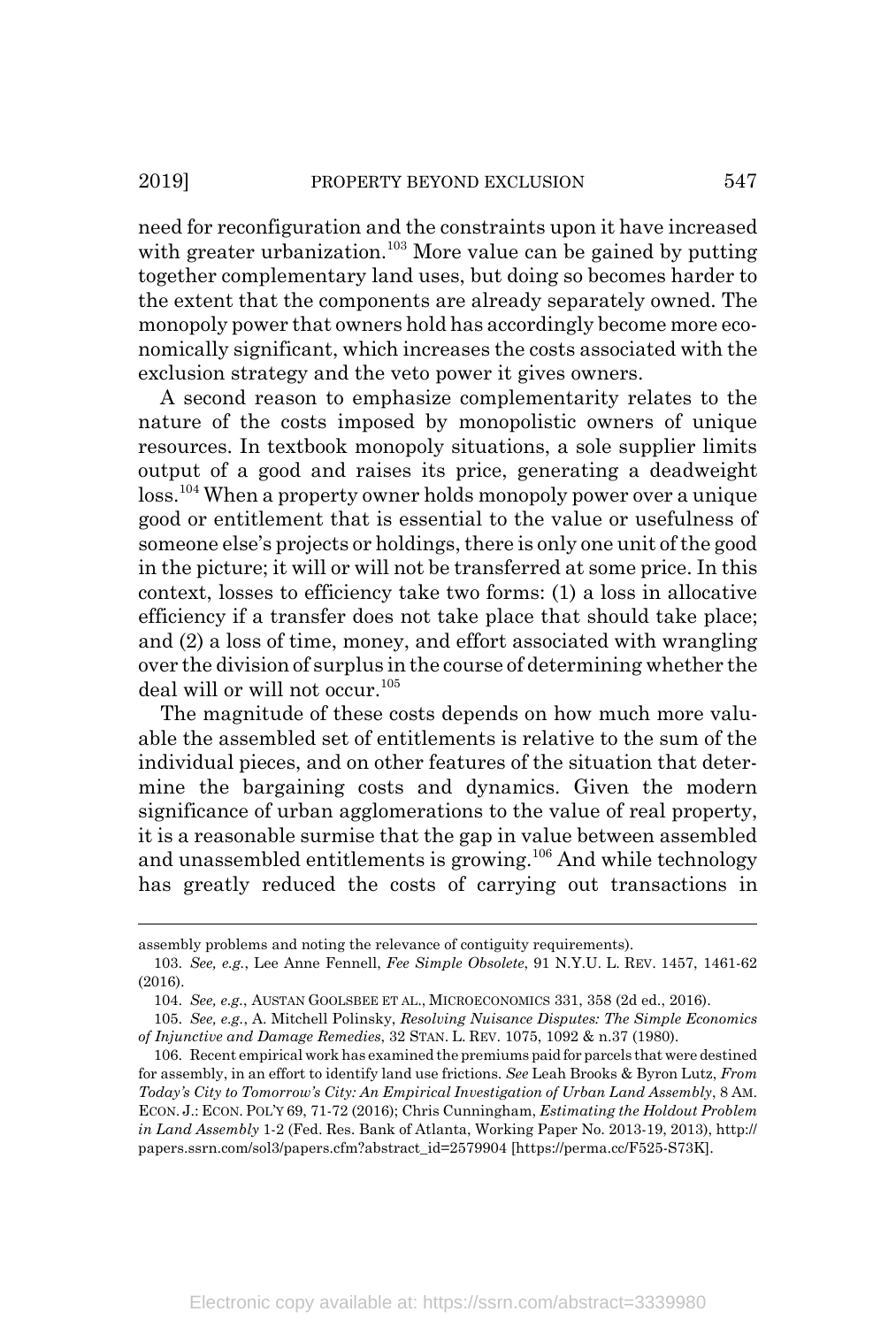competitive settings where prices are not subject to haggling, the problem of how to divide the surplus in bilateral monopoly situations continues to loom large.<sup>107</sup> However, any source of substitution greatly eases bargaining dynamics by introducing competition and loosening the degree of complementarity among particular entitlements.108 For example, if it is only necessary to assemble eight out of ten parcels in a given area, no owner can act as a holdout, and any owner who tries may find herself out of a bargain that would have made her better off. Although it is an empirical question, the spatial sensitivity of many would-be assemblies in urban areas has likely reduced the availability of substitutes and made complementarities increasingly strict.

The basic claim, then, is that as complementarities between separately owned elements tighten, the capacity of each owner to monopolize an element of a complementary set grows, increasing social costs. There are many ways that these costs might be addressed. Most obviously, the property rule protection that gives owners a veto power could be replaced with a liability rule, as already occurs with eminent domain.109 Eric Posner and Glen Weyl contemplate a massive expansion of this move, coupled with selfassessed valuation (and associated taxation) to address the monopoly problems baked into current property arrangements.<sup>110</sup> Many other proposals have attempted to surmount holdout problems through mechanisms that alter owners' property rights.<sup>111</sup> But all

<sup>107.</sup> For related distinctions among types of transaction costs, see, for example, Lee Anne Fennell, *The Problem of Resource Access*, 126 HARV. L. REV. 1472, 1485-87, 1510-15 (2013); Richard N. Langlois, *The Secret Life of Mundane Transaction Costs*, 27 ORG. STUD. 1389, 1389-90 (2006); and Carol M. Rose, *The Shadow of* The Cathedral, 106 YALE L.J. 2175, 2184 (1997).

<sup>108.</sup> *See, e.g.*, Kominers & Weyl, *supra* note 100, at 362-63; Abel M. Winn & Matthew W. McCarter, *Who's Holding Out? An Experimental Study of the Benefits and Burdens of Eminent Domain*, 105 J. URB. ECON. 176, 184-85 (2018).

<sup>109.</sup> *See* Guido Calabresi & A. Douglas Melamed, *Property Rules, Liability Rules, and Inalienability: One View of the Cathedral,* 85 HARV. L. REV. 1089, 1092 (1972) (defining and distinguishing property rules and liability rules).

<sup>110.</sup> *See* ERIC A.POSNER & E. GLEN WEYL, RADICAL MARKETS: UPROOTING CAPITALISM AND DEMOCRACY FOR A JUST SOCIETY 30-79 (2018). *See generally* Eric A. Posner & E. Glen Weyl, *Property Is Only Another Name for Monopoly*, 9 J. LEGAL ANALYSIS 51 (2017).

<sup>111.</sup> *See, e.g.*, Michael Heller & Rick Hills, *Land Assembly Districts,* 121 HARV. L. REV. 1465, 1488-97 (2008); Amnon Lehavi & Amir N. Licht, *Eminent Domain, Inc.*, 107 COLUM.L. REV. 1704, 1731-48 (2007); Abraham Bell & Gideon Parchomovsky, *Taking Compensation Private*, 59 STAN. L. REV. 871, 890-900 (2007).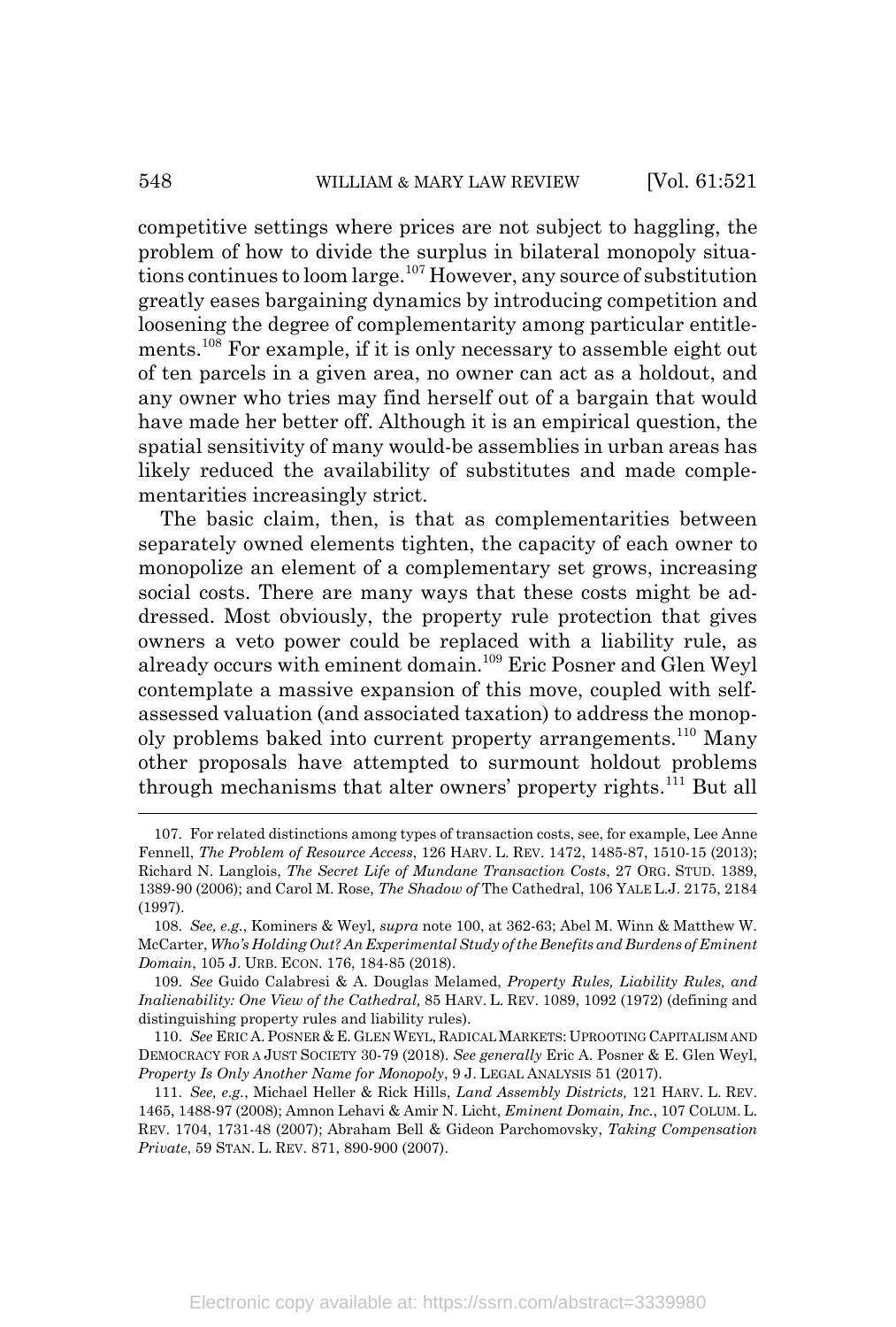such solutions must confront another important fact about modern property rights: there is frequently more than one complementarity in the picture.

We see competing complementarities play out in eminent domain when a close-knit neighborhood is broken up through displacement in order to redevelop an area or put in a highway.<sup>112</sup> We see temporal complementarities disrupted when longtime residents are forced to move from homes and communities to which they have developed strong attachments.113 And partial takings can break up complementarities within property holdings, making the balance dramatically less valuable.114 Boundary exclusion supports the maintenance of many such complementarities by allowing the owner to deflect attempted involuntary acquisitions. Yet at the same time, other complementary bundles are impeded or left vulnerable by an exclusion-based model.

One might suggest at this point that the problem is not with the boundary exclusion model as such, but rather with where the boundary lines are drawn. Perhaps some urban land holdings are uneconomically small, for example, and should simply be made  $larger.<sup>115</sup>$  A similar intuition crops up in work on the theory of the firm, where ownership of complementary assets prevents hold-up problems from developing.116 If broken complementarities produce costly monopolies, why not just expand the circle of ownership? Consolidating larger blocks of ownership in fewer hands is indeed a potential strategy for managing complementarities,  $117$  but it

<sup>112.</sup> The costs of severing communities—both internally and from nearby amenities and services—is examined in, for example, José M. Grisolía et al., *Burying the Highway: The Social Valuation of Community Severance and Amenity*, 9 INT'L J. SUSTAINABLE TRANSP. 298 (2015).

<sup>113.</sup> *See, e.g.*, Lee Anne Fennell, *Lumpy Property*, 160 U.PA.L. REV. 1955, 1971-72 (2012). 114. *See* Abraham Bell & Gideon Parchomovsky, *Partial Takings*, 117 COLUM.L.REV. 2043, 2045, 2062-66 (2017).

<sup>115.</sup> *Cf.* TERRY L. ANDERSON & PETER J. HILL,THE *NOT SO*WILD, WILD WEST 170, 231 n.33 (2004) (observing that certain Homestead Act claims were of insufficient size, given the land's characteristics).

<sup>116.</sup> *See* Sanford J. Grossman & Oliver D. Hart, *The Costs and Benefits of Ownership: A Theory of Vertical and Lateral Integration*, 94 J. POL. ECON. 691 (1986); Oliver Hart & John Moore, *Property Rights and the Nature of the Firm*, 98 J. POL. ECON. 1119 (1990).

<sup>117.</sup> *See, e.g.*, Parchomovsky & Siegelman, *supra* note 87, at 247-57.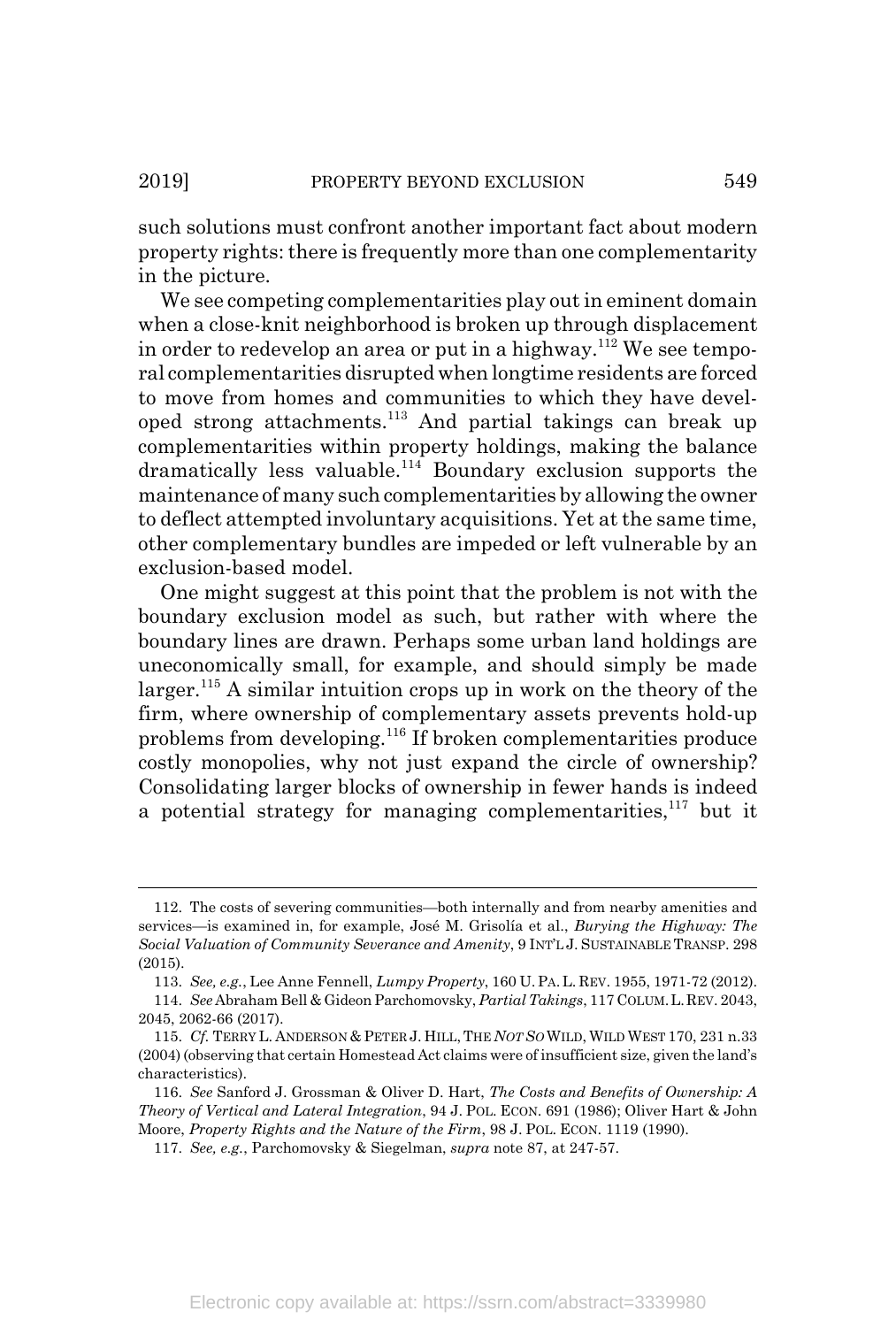introduces internal management challenges as well as questions about overly concentrated ownership.<sup>118</sup> And it may be unnecessary.

The complementarities to which exclusion's monopoly power poses a threat are ones that *could* be achieved through unified ownership of all the pieces. But complementary parts can work together to produce value even if separately owned, so long as coordination is possible.<sup>119</sup> Moreover, sometimes the relevant complementarity is not between entire properties but certain pieces of each one. Commercial air travel through what owners might have thought were their own personal columns of air is the classic example.<sup>120</sup> A boundary exclusion model lends itself to thinking about ownership and nonownership in whole-property units. Yet it has always been possible to break up unified blocks of ownership into separately owned components, both in time and space, and it has become increasingly worthwhile to do so. This brings us to the flip side of boundary exclusion's waning relevance: the diminishing complementarity found *within* pieces of real and personal property.

#### III. FROM LUMPS TO SLICES

Exclusion's value as a strategy depends on the capacity of boundaries to group together elements that, in combination, generate value. The discussion in Part II emphasized ways that boundaries fail to capture extraparcel impacts and interactions. But can we at least say that, however underinclusive they may be, boundaries do manage to mark out chunks of ownership that are internally complementary, both spatially and temporally? Not necessarily. Although this remains true for some resources, for others enduring lumps of ownership are giving way to slices of access on demand.

Alternatives to full-strength ownership are emerging: new modes of access do away with the continuity in possession that accompanies traditional boundary exclusion, and can also alter the physical

<sup>118.</sup> *See, e.g.*, Coase, *supra* note 16, at 394-95 (noting the costs of carrying out transactions within a firm); Thomas W. Merrill, *The Property Strategy*, 160 U. PA. L. REV. 2061, 2094 (2012) (noting the disadvantages of concentrated ownership).

<sup>119.</sup> *See* Lloyd Cohen, *Holdouts and Free Riders*, 20 J. LEGAL STUD. 351, 351-53 (1991).

<sup>120.</sup> For a thorough history of the overflight issue and its resolution, see generally STUART BANNER, WHO OWNS THE SKY? THE STRUGGLE TO CONTROL AIRSPACE FROM THE WRIGHT BROTHERS ON (2008).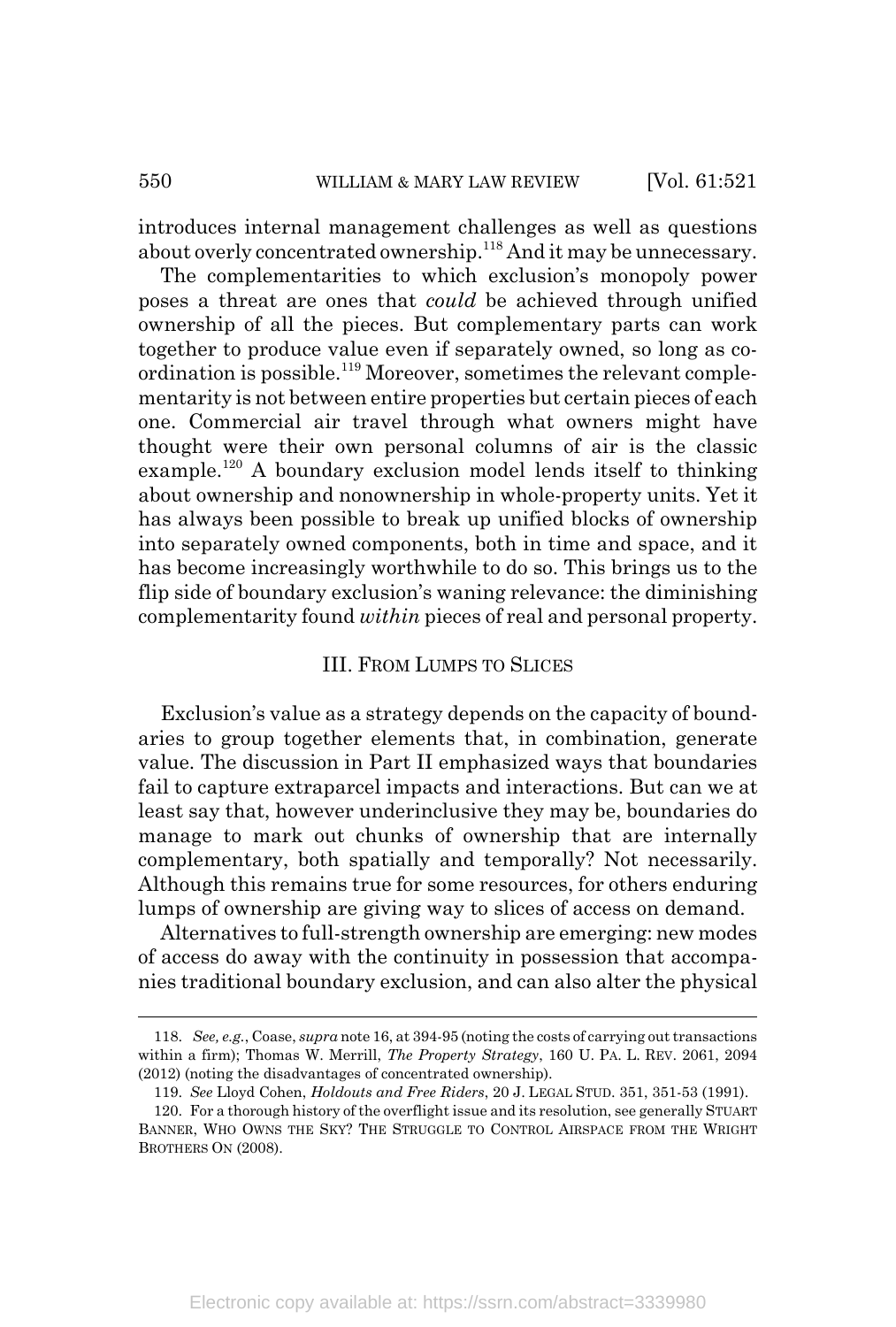#### 2019] PROPERTY BEYOND EXCLUSION 551

scope of ownership. For example, it becomes less necessary to choose a home with space for infrequent houseguests if it is easy to find spare bedrooms right in the neighborhood on an as-needed basis. The costs of small-scale transactions over slices of access have fallen dramatically, making outright ownership of many goods unnecessary. At the same time, the burdens of constant possession have grown as space has become more scarce and as the opportunity costs associated with untapped excess capacity have increased. Put another way, the boundary exclusion model assumes that there are temporal economies of scale, with longer periods of possession producing disproportionately greater value. But diseconomies of scale are now emerging in the dimension of time: shorter, scattered stints of possession often generate more value in total than persistent possession of a thing by a single owner.

To be clear, this shift is not uniformly occurring in all domains nor should it. The discussion below will consider some limits on the disaggregation of the ownership experience. But it is important to consider this trend alongside the greater interdependence among holdings discussed in the previous Part. Doing so shows us that property's exclusion-based model is under pressure from two directions, not just one. At the same time as interdependence among properties is growing, within-property interdependence is breaking down in interesting ways. That these trends have appeared together is not a coincidence. The same processes of urbanization that generate interdependencies among properties also facilitate the thick markets that can support new ways of slicing up interests in property.<sup>121</sup>

### *A. Ownership and Overbreadth*

A boundary exclusion strategy, as I emphasized at the outset, is prophylactic. By parceling out rights in lumpy, thing-shaped servings, ownership builds in overbreadth.<sup>122</sup> Physical contiguity and temporal continuity together secure blocks of potential use that are greater than a typical owner can personally consume. Likewise,

<sup>121.</sup> *See* Davidson & Infranca, *supra* note 4, at 220.

<sup>122.</sup> On the lumpiness of property rights, see, for example, Fennell, *supra* note 113, at 1962-64; Smith, *supra* note 2, at 1693.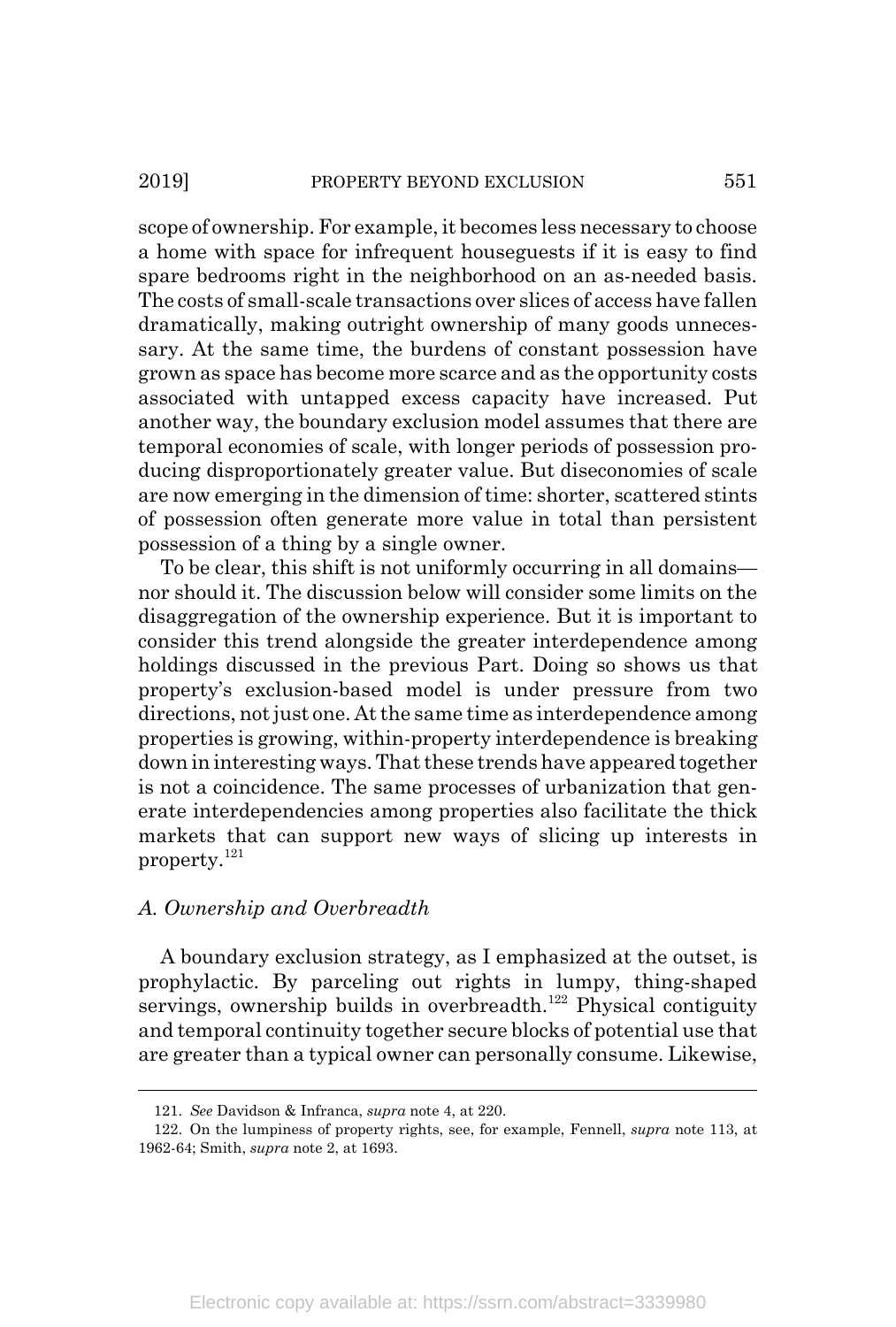the investments the owner undertakes on or with her property do not generally depend on a strong right to exclude others from every square inch, around the clock, every day of the year. In short, boundary-focused property characteristically gives people more rights than they need or can use.

The result is excess capacity: unused benefit streams sequestered within owned resources. This underutilization does not necessarily signal inefficiency. Policing boundaries might be so much cheaper than making moment-by-moment judgments about claims over resources that it makes no sense to worry about excess capacity when defining property rights. $123$  Moreover, excess capacity only persists to the extent that the owner does not transfer it to others through market transactions or sharing arrangements. A boundary exclusion model puts the owner in charge of those transactions and leaves it up to her to decide whether they are worth carrying out, or whether it is instead more advantageous to simply tolerate the excess capacity. There are costs and benefits on both sides of the ledger.

Although slack capacity sounds wasteful, it carries considerable benefits for owners, including the option of using the property whenever the owner wishes.<sup>124</sup> A toaster or washing machine may go unused for days at a time, but it stands ready whenever the owner wishes to make use of it. Similarly, unneeded capacity can be spontaneously gifted. For example, a spare bedroom can accommodate an unexpected out-of-town guest or family member in need of a place to stay. Not making deals over every fragment of unused property preserves flexibility even as it avoids the costs of transacting.

Unused capacity carries downsides, however. People cannot acquire assets at all if full-time ownership of the thing is too expensive and it is too cumbersome or costly to set up a sharing or fractional

<sup>123.</sup> *See* Demsetz, *supra* note 3, at 350-52 (observing that the costs of delineating and enforcing property rights will not always be worth incurring); Ellickson, *supra* note 16, at 1327-28 ("Monitoring boundary crossings is easier than monitoring the behavior of persons situated inside boundaries.").

<sup>124.</sup> I thank Scott Baker for emphasizing this dimension of value. For a discussion of option value in the context of collective goods, see Burton A. Weisbrod, *Collective-Consumption Services of Individual-Consumption Goods*, 78 Q.J. ECON. 471, 472-73 (1964). Like a public park that offers the option of use to many who never make actual use of it, a privately owned good that is continually possessed stands available for use by all temporal selves, no matter how many or few of them actually exercise the option to use it.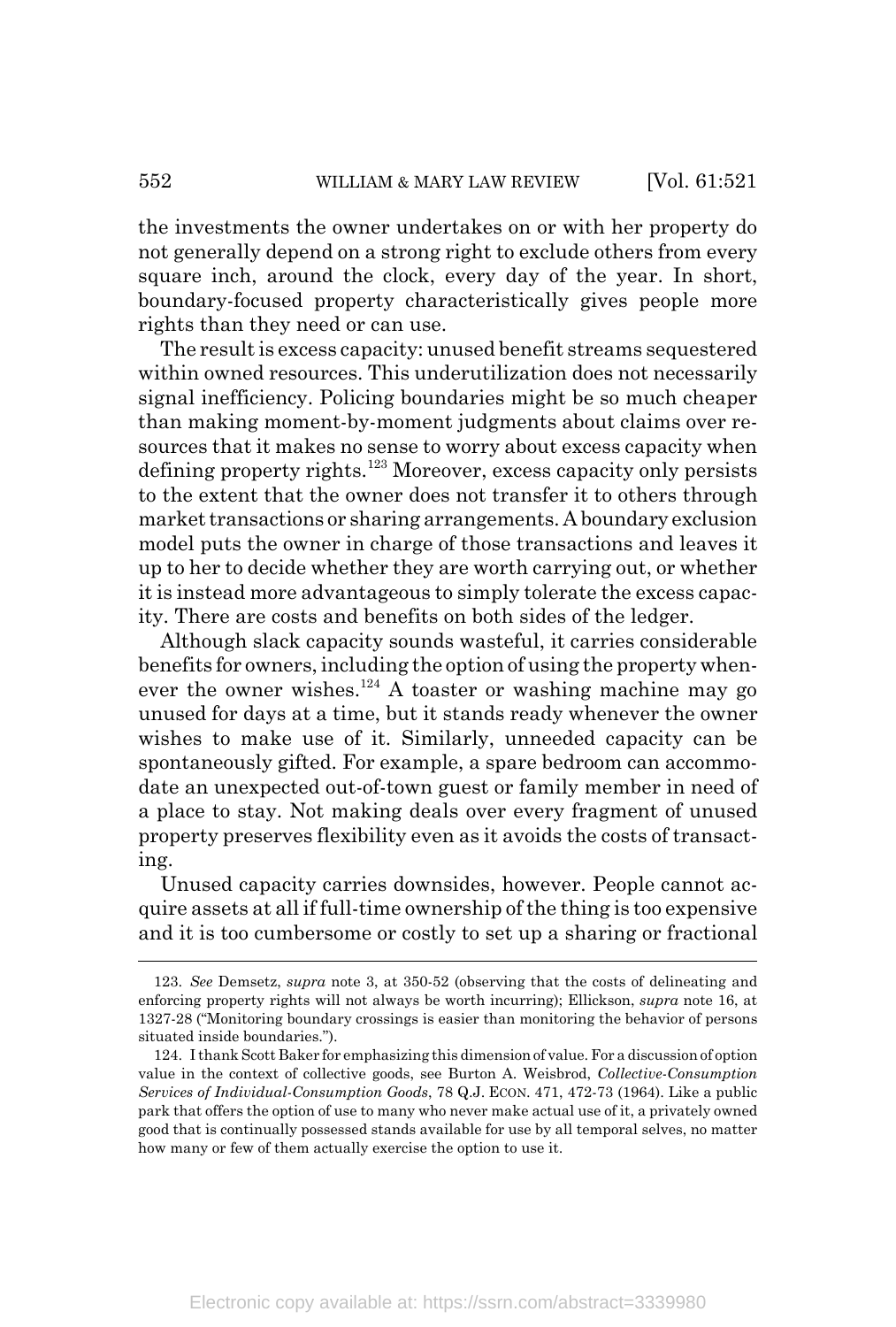ownership arrangement.<sup>125</sup> If an owner's demand for a resource fluctuates over time, she must choose between episodic inadequacy or persistent surplus. For example, a car that is used for daily commuting and occasional family outings might be optimally sized for either the former or the latter, or for something in between, with concomitant shortages or excesses of space. As this example suggests, the carrying costs of excess capacity, such as extra fuel consumption, can be significant. Relatedly, owning something all the time means having to store it whenever it is not in use.

Some of these costs and benefits are changing as a function of social and technological developments. Most obviously, technology is offering new platforms for tapping into excess capacity through business models such as Airbnb and Uber. Urbanization helps sustain thick markets in which these models can thrive,<sup>126</sup> even as it sharpens some of the costs of constant possession by making space more expensive to consume. Technology is thus offering new ways to tap into—and relieve oneself of—excess capacity. Yet it is doing so from a starting point of boundary exclusion. This trend might make us question whether excess capacity should be classed as a *problem* with boundary exclusion, rather than merely an opportunity that it presents.

In fact, we are likely observing a transitional phase in resource use. As it becomes increasingly attractive for people to access certain kinds of resources on demand, full-strength ownership of those assets will presumably become less popular.<sup>127</sup> We would expect to see ownership concentrated among those who are especially well-suited to manage assets, and who are in a good position to bring those goods to market in readily accessible slices (or to form contracts with intermediaries who will do so on their behalf).<sup>128</sup> As this process unfolds, ordinary consumers may own fewer assets that

<sup>125.</sup> *See, e.g.*, PHILIP H. WICKSTEED, THE COMMON SENSE OF POLITICAL ECONOMY 99-100, 108-09 (1910) (presenting examples illustrating this point).

<sup>126.</sup> *See* Davidson & Infranca, *supra* note 4, at 219-21.

<sup>127.</sup> *See, e.g.*, Orly Lobel, *The Law of the Platform*, 101 MINN. L. REV. 87, 108-09 (2016).

<sup>128.</sup> This conclusion depends on some parties having lower costs than others to bring newly subdivided goods to market, whether due to economies of scale, expertise, or other factors. *See* John J. Horton & Richard J. Zeckhauser, *Owning, Using and Renting: Some Simple Economics of the "Sharing Economy"* 19-20 (Nat'l Bureau of Econ. Res., Working Paper No. 22029, 2016).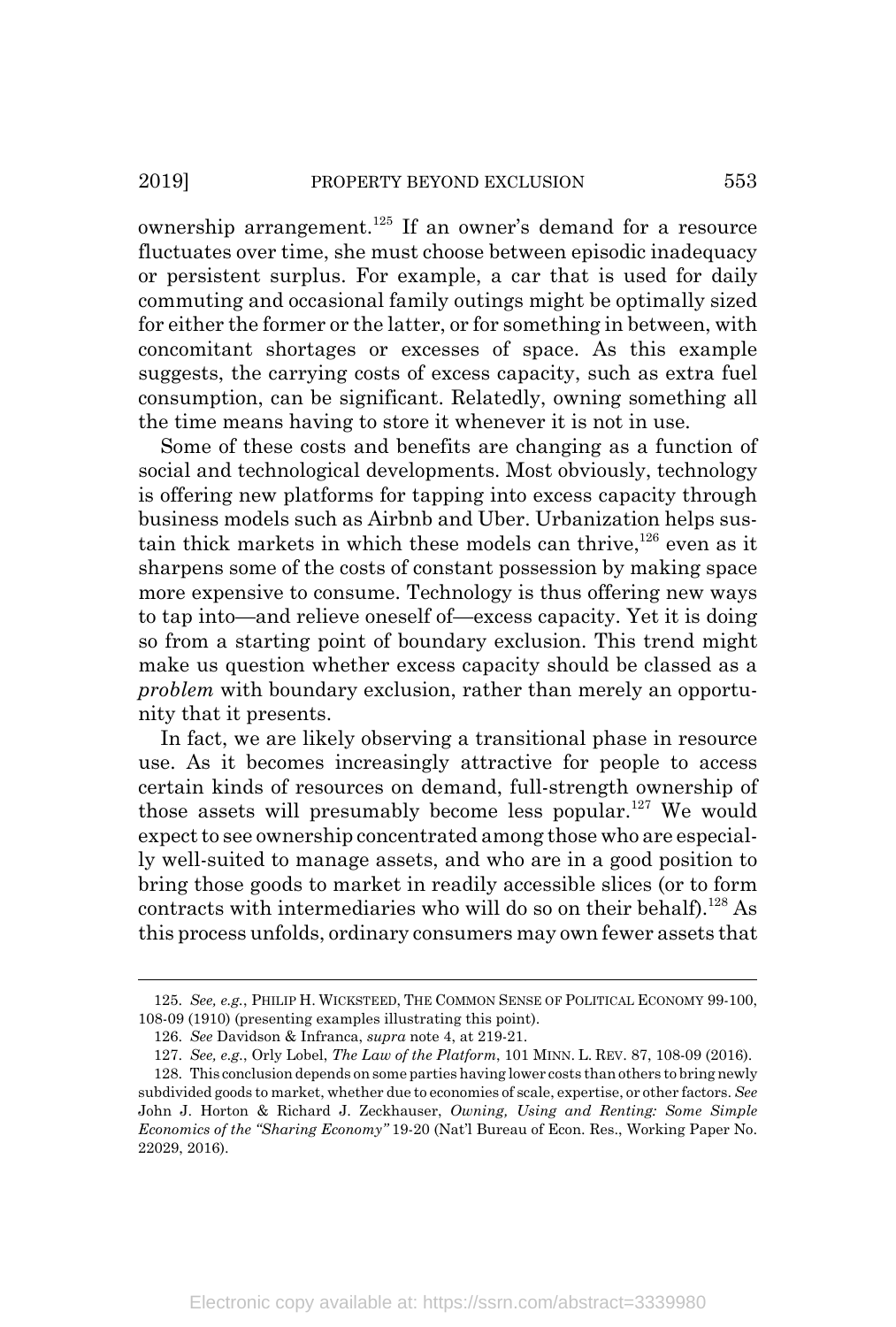come with excess capacity, and thus less frequently wind up with leftovers to share.<sup>129</sup> Although platform economies are making entrepreneurs and hoteliers out of millions of regular folks, only those who are really good at the job of managing transactions are likely to keep at it for long, once they have the option of simply accessing their own on-demand streams of resources.

We are moving into a new *slicing economy*—a world in which a great deal of innovation surrounds the process of dividing up products and services to form "right-sized" benefit streams.130 Just as it is not practical for most people to own their own cows to secure access to milk, it increasingly will not make sense for most people to own the means of producing transportation services—or perhaps in the foreseeable future, the means of producing residential services. To the extent that new models represent better ways of making use of existing capacity, the potential for significant gains exists. Value that is now trapped inside owned resources can be tapped more affordably on an as-needed basis.

To be sure, exclusion will continue to lie behind these arrangements. *Someone* has to own the loaf (and be able to keep others from using it), even if most people are just buying slices as they need them. But this "pre-slicing" exclusion will have different implications than boundary exclusion as we know it today. It will not be designed to deliver use value to possessors, but rather exchange value to those in charge of slicing up access.131 Exclusion will, in

<sup>129.</sup> In other words, consumers might purchase fewer goods of "mid-grained" granularity, which come with shareable excess capacity. *See* Yochai Benkler*, Sharing Nicely: On Shareable Goods and the Emergence of Sharing as a Modality of Economic Production,* 114 YALE L.J. 273, 276-77, 297 (2004) (presenting a taxonomy of granularity). On-demand access in which consumers buy just what they need, when they need it, involves finer granularity and does not leave extra capacity to sell or give away. *See, e.g.*, Eric E. Johnson, *The Economics and Sociality of Sharing Intellectual Property Rights*, 94 B.U.L.REV. 1935, 1952 (2014) (observing that "[w]ith small-grained goods, you tend to buy only as much as you need, so you are unlikely to have shareable leftovers").

<sup>130.</sup> ROBIN CHASE, PEERS INC 44 (2015) (observing that platforms capable of "slicing" and "aggregating" can "create a right-sized asset"); *see also* UMAIR HAQUE, THE NEW CAPITALIST MANIFESTO 128-31, 137 (2011) (discussing how new business models engage in "microchunking"—making products and services available in smaller increments).

<sup>131.</sup> The distinction between "use-value" and "exchange value" appears in KARL MARX, CAPITAL 2-8 (Frederick Engels ed., Samuel Moore & Edward Aveling trans., George Allen & Unwin Ltd. 4th ed. 1971) (1889). For use of this distinction in property theory, see, for example, JOHN R. LOGAN & HARVEY L. MOLOTCH, URBAN FORTUNES: THE POLITICAL ECONOMY OF PLACE 1-2 (20th anniversary ed. 2007); and Eduardo M. Peñalver, *Land Virtues*, 94 CORNELL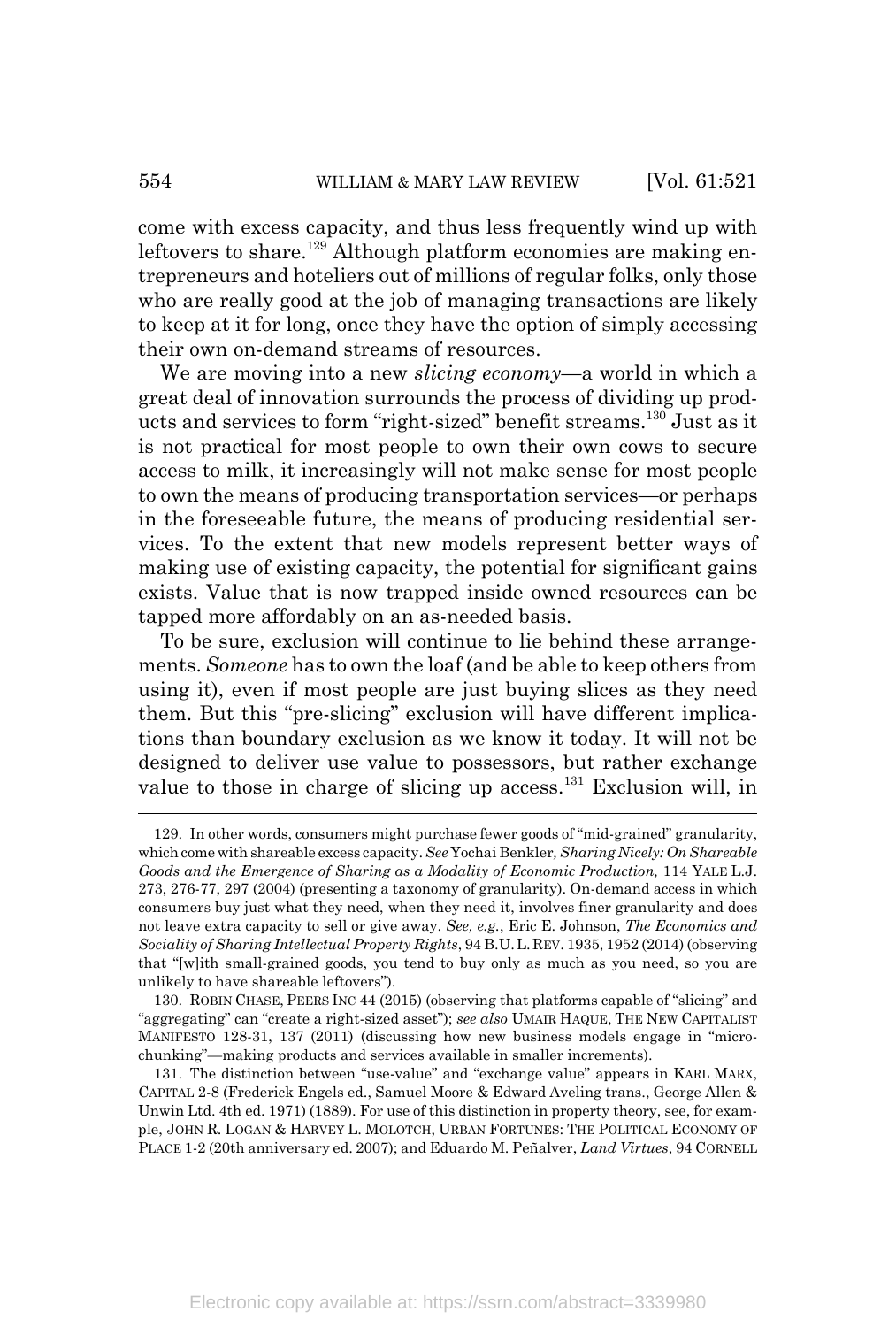other words, become a raw material for production rather than an attribute for direct consumption by end users. Any excess capacity that remains will be regarded not as foundational to the architecture of property, but rather as a form of industrial waste that exists only because the technology is not yet good enough to wring value out of every scrap.

This point should not be overstated. Asset ownership and associated exclusion will probably always make sense for certain kinds of goods. Moreover, excess capacity offers some unremarked benefits, including the flexibility to meet unexpected needs. Welldeveloped on-demand models can restore that flexibility in a different form: a person who cannot loan a car to a friend can call a ridesharing service for her, for example. Difficulties may arise, however, in the transitional period when people have ceded the flexibility that is bundled with traditional asset ownership without fully built-out alternative sources of flexibility. And there are many categories of assets that at least some people will wish to continue owning outright, for a variety of reasons, long after on-demand alternatives become widespread and seamless. But exclusion's relevance to the everyday experience of resource use is likely to be waning.

### *B. Pinpointing Gains, Recognizing Costs*

Although we are seeing a flurry of experimentation in various platform-enabled access arrangements, not all of them will prove viable over time. Without question, the costs of carrying out smallscale transactions have dropped dramatically, which opens up the possibility of resource arrangements that were previously too expensive to contemplate. But before we reach the question of whether these "bringing-to-market costs"<sup>132</sup> are worth bearing, a more foundational question must be addressed: whether the potential gains of the new resource arrangement exceed the costs of jettisoning the continuity and contiguity of full ownership. Sometimes this will

L. REV. 821, 834-36 (2009).

<sup>132.</sup> Horton & Zeckhauser, *supra* note 128, at 3-4 (using the term "bringing-to-market costs" to encompass labor, transaction, and other costs associated with peer-to-peer rental of excess capacity).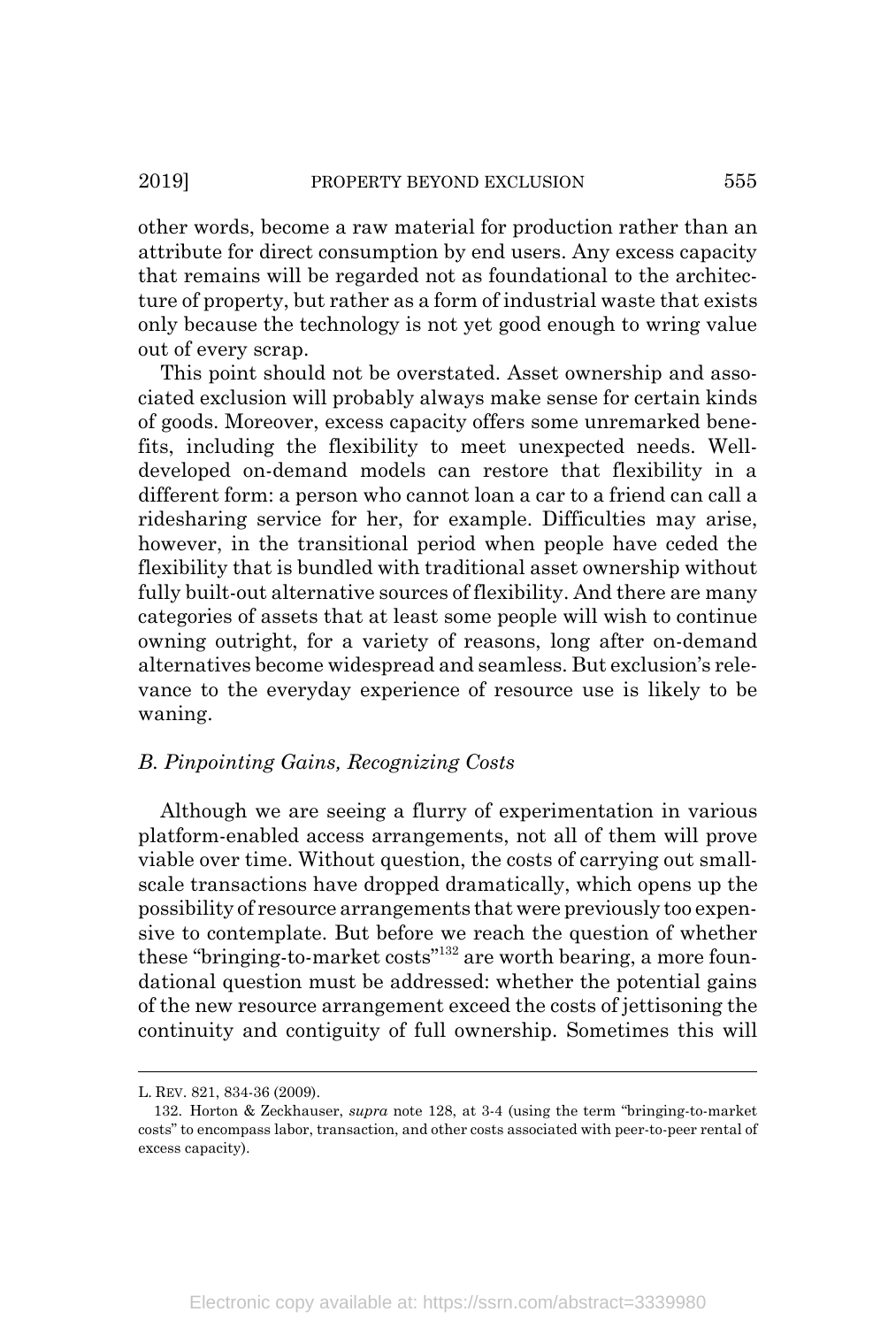simply not be the case, even for assets that might seem underutilized.

#### *1. Efficiently Underused?*

Commentators often cite the proportion of time that a given asset sits idle as prima facie evidence, if not conclusive proof, that it is being wastefully employed. For example, Jeremy Rifkin laments that "[t]he average vehicle in the United States is idle 92 percent of the time, making it an extremely inefficient fixed asset."133 Yet "percent of time idle" is an utterly unreliable metric for identifying opportunities for gains from resource reconfiguration. This is obvious in the case of rarely used but contingently essential items such as fire extinguishers, but the critique applies as well to a variety of more mundane items.

Think of a toothbrush. A person who brushes her teeth for two minutes twice per day will leave her toothbrush sitting idle for about 23.93 hours out of each 24-hour period, or about 99.7 percent of the time. Suppose there were a sharing service capable of whisking a toothbrush from person to person by drone, instantaneously sterilizing it en route, so that a given toothbrush could be used continuously throughout each 24-hour period. Would this herald in a brave new era of toothbrushing hyperefficiency? Of course not. Toothbrushes wear out as a function of brushing teeth. So a toothbrush shared among dozens of people each day will wear out dozens of times faster, requiring roughly the same number of toothbrushes to be used population-wide over time as before, only far less conveniently. Even if setting up a sharing service were costless, it would be worse than pointless.<sup>134</sup>

This conclusion turns on some key facts about toothbrushes, including the fact that use, rather than the mere passage of time, wears them out. Toothbrushes are easy to store and transport, do not require a large outlay of cash up front, and are relatively immune to design changes that would render them obsolete or

<sup>133.</sup> JEREMY RIFKIN, THE ZERO MARGINAL COST SOCIETY: THE INTERNET OF THINGS, THE COLLABORATIVE COMMONS, AND THE ECLIPSE OF CAPITALISM 228 (2014).

<sup>134.</sup> Horton and Zeckhauser note that the shortness of use sessions for toothbrushes cut against their suitability as a rental item. *See* Horton & Zeckhauser, *supra* note 128, at 22.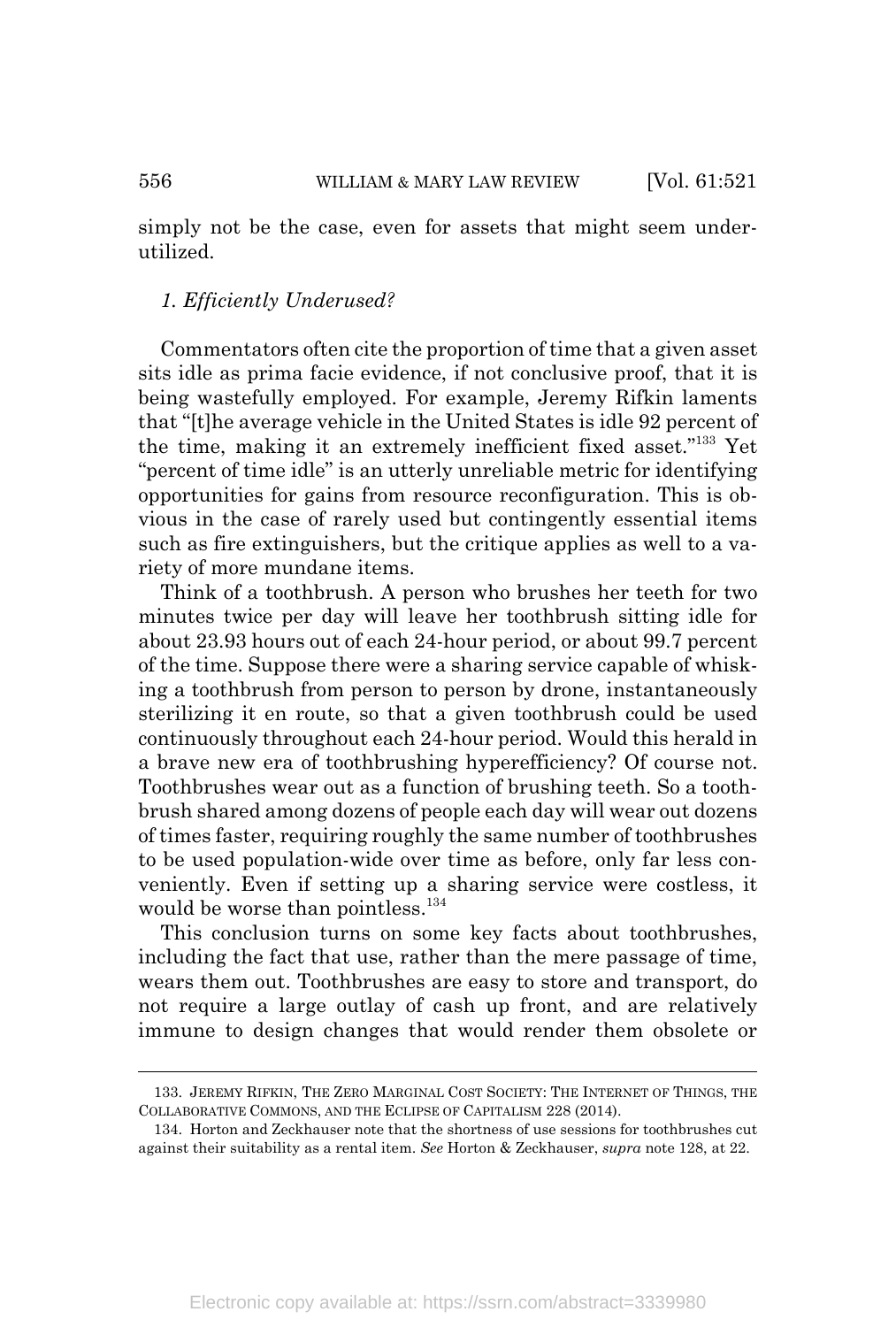unstylish during their normal life cycle. Moreover, much of their value comes from having the option to use them whenever one wishes (that is, choosing *which* four minutes one will spend brushing one's teeth). Continuity of ownership might not be strictly necessary to deliver the benefits of the toothbrush, but it is hard to imagine any sharing or rental system that could dominate asset ownership for such an item. $135$ 

Not everything is as good a candidate for outright ownership as a toothbrush, but it remains important to specify the ways in which a more thinly sliced approach to resource access could generate savings. Consider another example commentators have focused on: the lawnmower.136 Lawnmowers, like cars and toothbrushes, spend most of their time just sitting around. Could a group of neighbors enjoy gains by sharing one? The answer depends in part on what causes lawnmowers to wear out. Is it the number of lawn-acres cut, the passage of time, the effects of sitting idle (rust, clogged fuel lines), technical obsolescence, or some of each? If grass cutting alone is what wears out lawnmowers, then the situation looks a bit like the toothbrush case. On this assumption, ten households sharing one lawnmower will burn through the same number of machines in the same period of time as if they owned their own machines assuming, perhaps counterfactually, that the inconvenience of the sharing arrangement does not cause them to curtail their mowing practices.

However, the sharing arrangement could be useful in other ways. For one thing, it could economize on storage if space is at a premium, since the machines would be owned sequentially rather than concurrently. For another, the households could take advantage of technological advancements as their shared use shortens the life cycle of each machine. Having all households pitch in on one machine at a time can also address liquidity shortfalls and serve as a pocketbook-friendly alternative to financing the purchase. Perhaps the neighbors would enjoy intangible benefits of thrifty solidarity or

<sup>135.</sup> *See* Cohen, *supra* note 41, at 236 ("There is little sense in one hundred people sharing control over one hundred toothbrushes.").

<sup>136.</sup> *See, e.g.*, Shelly Kreiczer-Levy, *Consumption Property in the Sharing Economy*, 43 PEPP.L. REV. 61, 83 (2015) (quoting a video from NeighborGoods that asks "does everyone on your block need to own a lawnmower?").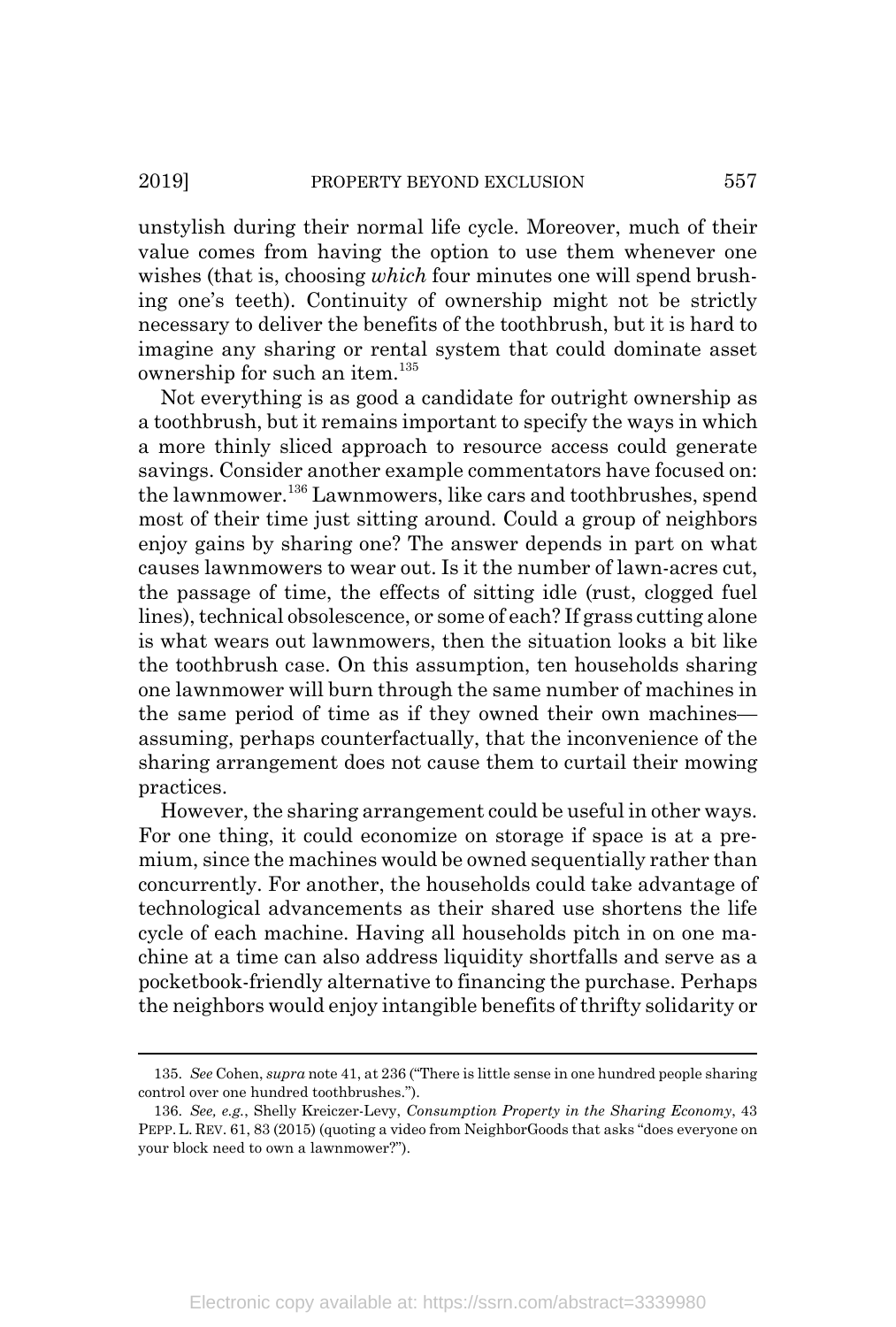sociability. At the same time, correlated demand for the machine could be a problem—everyone is likely to want to mow the yard on weekend days with good weather. For similar reasons, snow shovel sharing might be a nonstarter. The option value of constant availability that featured prominently in the toothbrush case may reemerge here.

For each of the many goods and services that seem poised to move to on-demand access, we must ask a similar set of questions. In some cases, continuity of access offers real benefits, while in others the stream of benefits can be just as easily provided through an ondemand model, without outright asset ownership. The next Sections elaborate on two implications of making ownership less continuous: tradeoffs between familiarity and variety, and the possibility that a less continuous ownership experience will enable people to offload costs onto others.

## *2. Familiarity and Variety*

Property, in exclusion mode, bundles together possession over lengthy, unbroken stretches of time. The implicit assumption is that there are temporal economies of scale, so that ownership across a long span of time generates more value than would the sum of disaggregated time slices of possession. Even if property sits idle much of the time, it may still be more valuable in one person's hands than if it were constantly passed around from user to user.

One reason is the familiarity and experience that an owner gains with a particular possession. Someone who rides the same bicycle or operates the same coffeemaker over a span of time learns its special quirks, finds ways to overcome its shortfalls, and can adjust all of its settings to fit her preferences with no need for readjustment. The owner interacts with the thing and adapts it to suit her particular needs and purposes, perhaps even adorning it with personal touches. Sentimental attachments may form as well, though this need not occur in order for temporal economies of scale to exist—it is enough that there are gains from having the same object day to day, even if those gains are practical rather than emotional.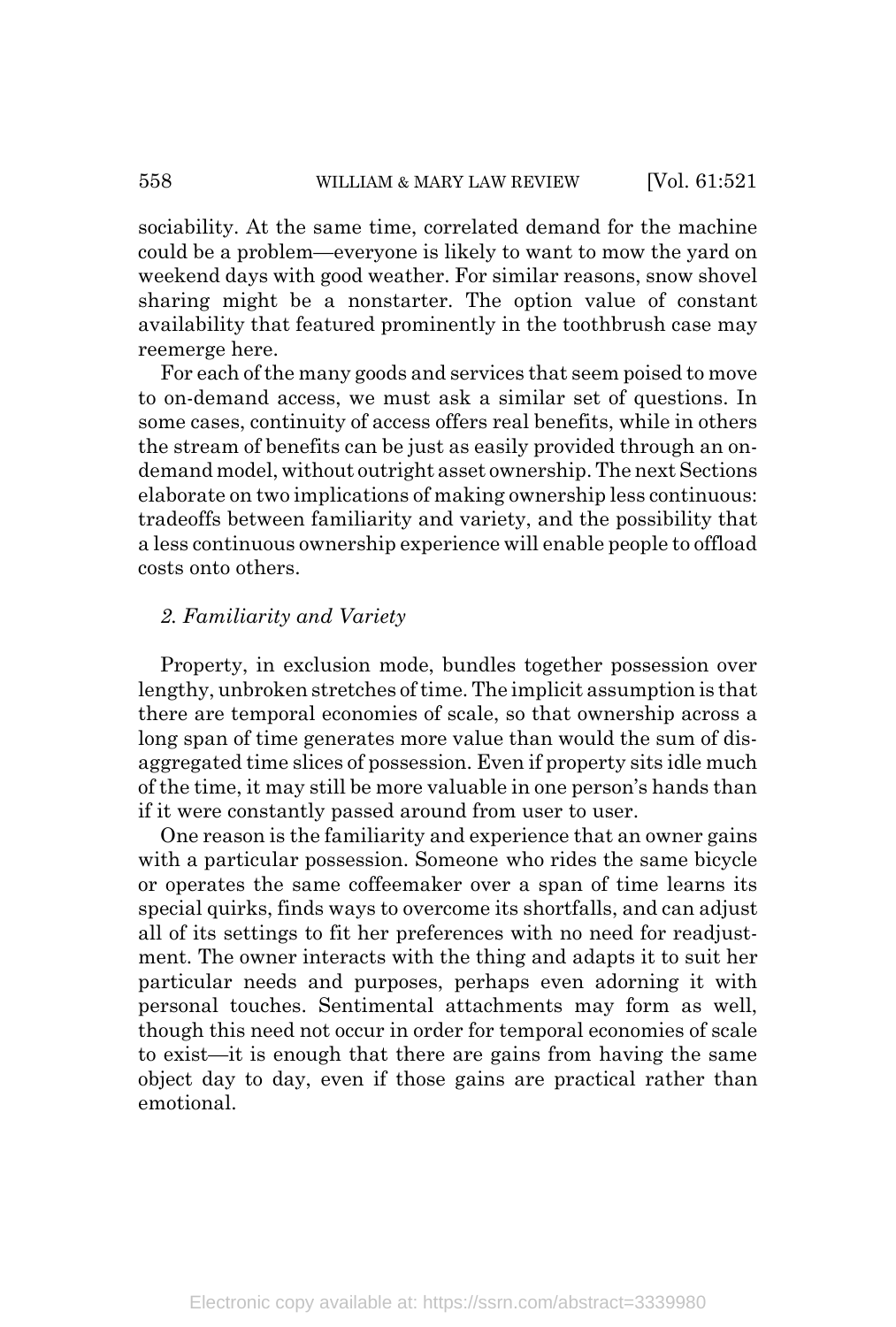#### 2019] PROPERTY BEYOND EXCLUSION 559

These points carry special force when it comes to real property especially residential real property. An individual or household gains experience not only with the physical structure itself, but also with its location relative to other amenities and services in the vicinity. A life is built up around the home, and to switch homes would disrupt far more than one's interactions with the residence itself. Some of the reasons may be quite personal in nature, but many are simply practical: knowing where to get the best deals on groceries, perfecting the commuting route, or finding one's regular coffee shops, fitness classes, and dry cleaners. As these examples suggest, technology now massively speeds up the learning process along many of these dimensions, but some forms of familiarity come only with experience.

Diseconomies of temporal scale—situations in which more total value can be wrung from a resource if it is subdivided over time among users—are also fully possible. Similarly, there can be diseconomies of physical scale, so that a tract of land renders more value if subdivided into multiple parcels rather than maintained intact. Both temporal and spatial diseconomies of scale have been largely ignored by property scholars, presumably because of the way property ownership is typically structured. If someone owns a larger parcel of land than she needs, she simply sells part of it. Likewise, she does not have to hold onto property for longer than serves her needs; she can lease or sell it at any time. The advent of platforms that make subdividing in time and space increasingly seamless would seem to further reduce concerns about these diseconomies. Still, regulatory barriers can block efforts to divide interests in time and space, making these diseconomies relevant to policy. Identifying the sources of these diseconomies also becomes important analytically as we consider new forms of ownership.

An asset held over time can become obsolete or boring, or it can fall out of alignment (temporarily or permanently) with one's needs. Conversely, slicing up goods in time can enable people to experience a greater variety of goods.137 Many acquisitions, whether of cars, houses, or winter coats, require the purchaser to consider the full span of conditions under which use will occur and assess how well

<sup>137.</sup> *See* Horton & Zeckhauser, *supra* note 128, at 32 (noting the ability to diversify across types of blenders or cars with shorter-term use arrangements).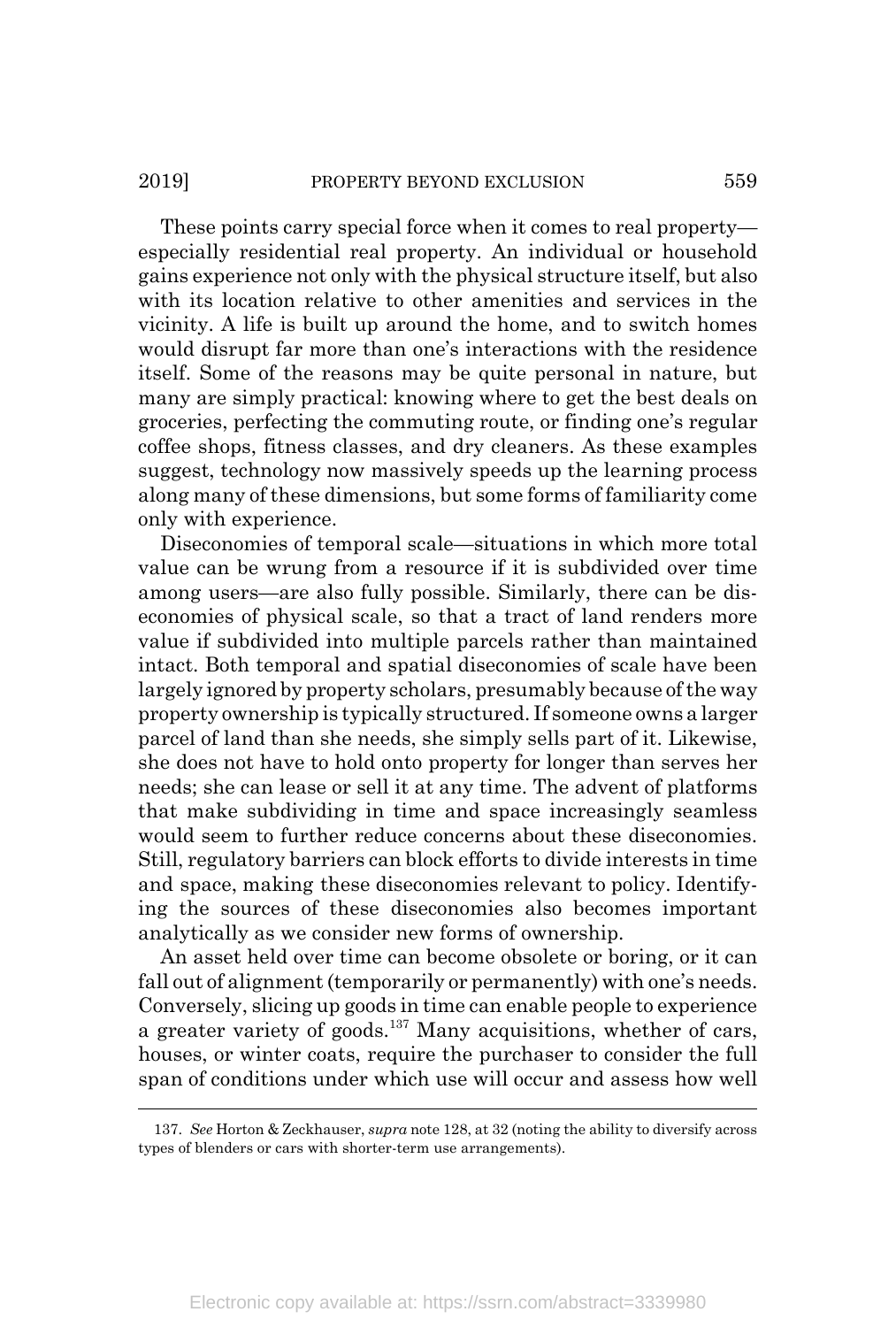particular features will accommodate those fluctuations. The coat that is warm enough for the coldest days of the year may be unsuitable on other days, and the vehicle that works well for carpooling kids to soccer practice or hauling lumber home for a renovation project may lack the sportiness and fuel efficiency desired for other uses. The resulting compromises are a function of the durability and temporal bundling of the product. If cars and coats were purchased by the week or by the day rather than at multiyear intervals, people would be able to experience a larger variety of these goods.

Whether variety adds or subtracts value, however, depends on the relative costs of foregone familiarity. For goods with a nontrivial learning curve, like a new car, familiarity may win out, at least for some users.<sup>138</sup> But this may be changing. We can imagine portable profiles that auto-adjust the seats and mirrors and instantly reconfigure touchscreen-based controls to match our preferred arrangement. Alternatively, providers of short-term use rights might tend toward a limited menu of standard models—a sort of *numerus clausus* of goods—to ease transitions. If tastes for familiarity were strong enough, thinner slicing could mean less rather than more variety. What is interesting, and empirically uncertain, is the capacity of asset slicing to alter preferences for goods and thereby change the kinds of things that get produced.<sup>139</sup>

Relatedly, by providing what amounts to fractional ownership, slicing arrangements can enable people to obtain access to higherquality goods than they could acquire outright.<sup>140</sup> For goods with shallow or nonexistent learning curves, these advantages can combine with variety to bring substantial gains. For example, the ability

<sup>138.</sup> I thank Lior Strahilevitz for discussions on this point.

<sup>139.</sup> Umair Haque has suggested that underserved markets might benefit from new business models that make products and services available in smaller segments. *See* HAQUE, *supra* note 130, at 129-31, 137. But if the underlying asset that is subdivided (such as a car) must serve a broad range of tastes, it could become both more widely available *and* more standardized, depending on the assumptions that we make about consumer preferences. For a related discussion of how high fixed costs can constrain product offerings, see JOEL WALDFOGEL, THE TYRANNY OF THE MARKET: WHY YOU CAN'T ALWAYS GET WHAT YOU WANT 100-07 (2007).

<sup>140.</sup> *See* BARZEL, *supra* note 47, at 63 (observing that tools for amateur users "are often low-cost, low-quality versions of superior professional-quality tools," and that professionalgrade tools can be made more widely available through rental markets).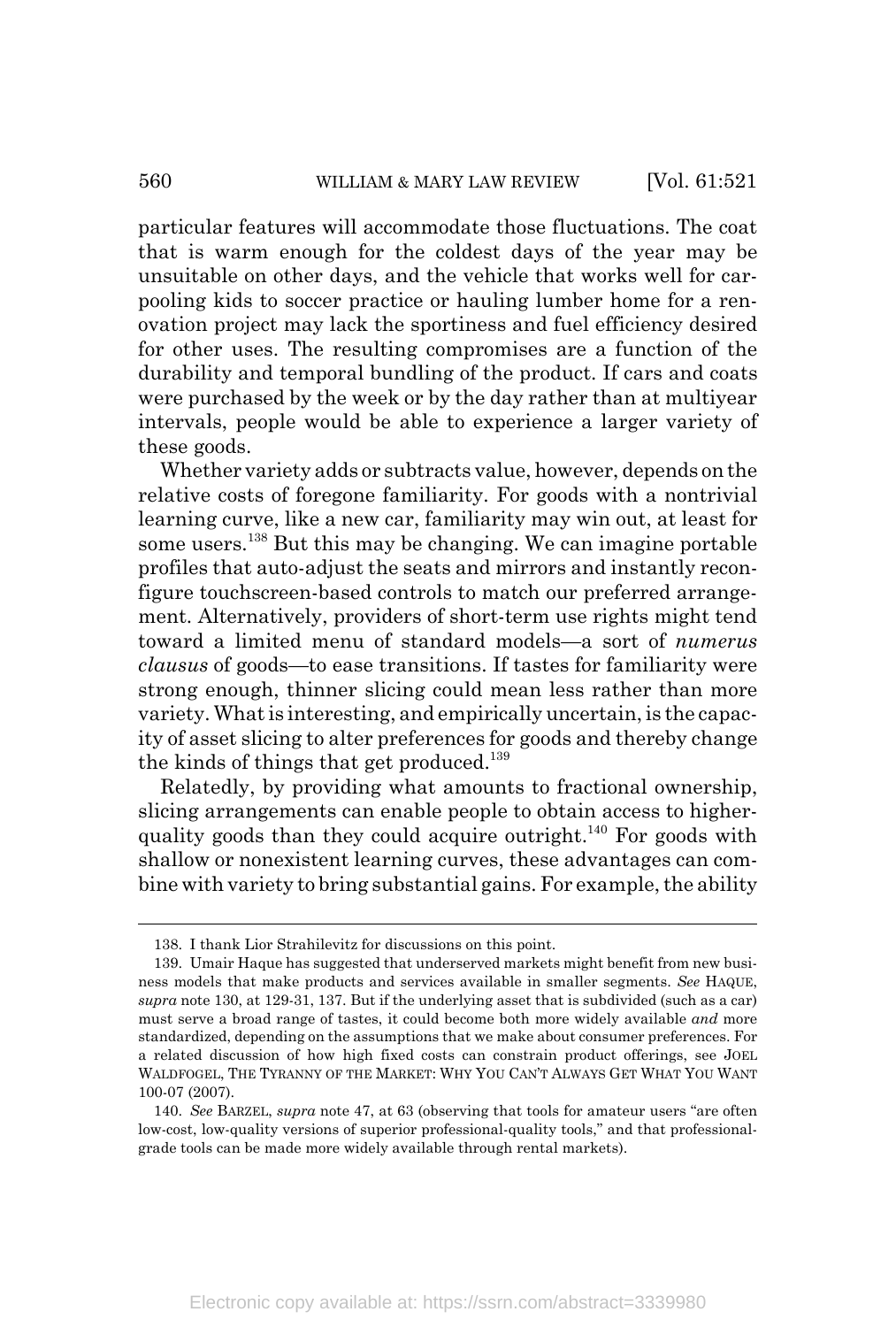to diversify and upgrade one's wardrobe provides a primary impetus for short-term clothing rental services such as Rent the Runway.<sup>141</sup> Other claimed advantages of this model, such as reducing the overall production of cloth,  $142$  are far less clear. The analysis here is a bit like that for the toothbrush. Given secondhand and recycling opportunities for fabrics, people might ultimately get comparable amounts of use out of the cloth that is produced under sharing and traditional models, whether quickly or slowly.

An intriguing question is whether more "fashion value" can be wrung from a given outfit through arrangements that enable it to be worn by many people. If the window of fashionability were fixed, the slicing arrangement might enable more people to be more fashionable more of the time. In fact, fashionability seems like a status good that is inherently limited. If fashions diffuse more quickly through new platforms, fashion cycles may speed up accordingly.143 We would need to know what "wears out" the fashionability of an outfit: Is it the mere passage of time, or the number of times people observe the style being worn? As this example suggests, the benefits one can derive from property may be endogenous to the arrangements that exist for slicing it up or bundling it together.

## *3. Responsibility and Residual Claims*

A boundary exclusion model internalizes the effects of an owner's acts—insofar as those effects fall within the property's bounds. Although spillovers across boundaries are common and imperfectly addressed, spillovers across time can be obviated (at least in theory) by granting the owner the full temporal arrow of ownership. She can, of course, transfer the property at any point, but the sales price should reflect whatever positive or negative effects her activities

<sup>141.</sup> *See, e.g., Our Vision*, RENT THE RUNWAY, https://www.renttherunway.com/about-us [https://perma.cc/JMS8-96DV] (touting an "unlimited closet").

<sup>142.</sup> *See* Anna Soler Perlacia et al., Collaborative Consumption: Live Fashion, Don't Own It 6-7 (Oct. 27, 2016) (unpublished manuscript), available at https://papers.ssrn.com/abstract= 2860021 [https://perma.cc/6Z33-QM9C].

<sup>143.</sup> For a discussion of the effect of copying on fashion cycles, see Kal Raustiala & Christopher Sprigman, *The Piracy Paradox: Innovation and Intellectual Property in Fashion Design*, 92 VA. L. REV. 1687, 1718-28 (2006).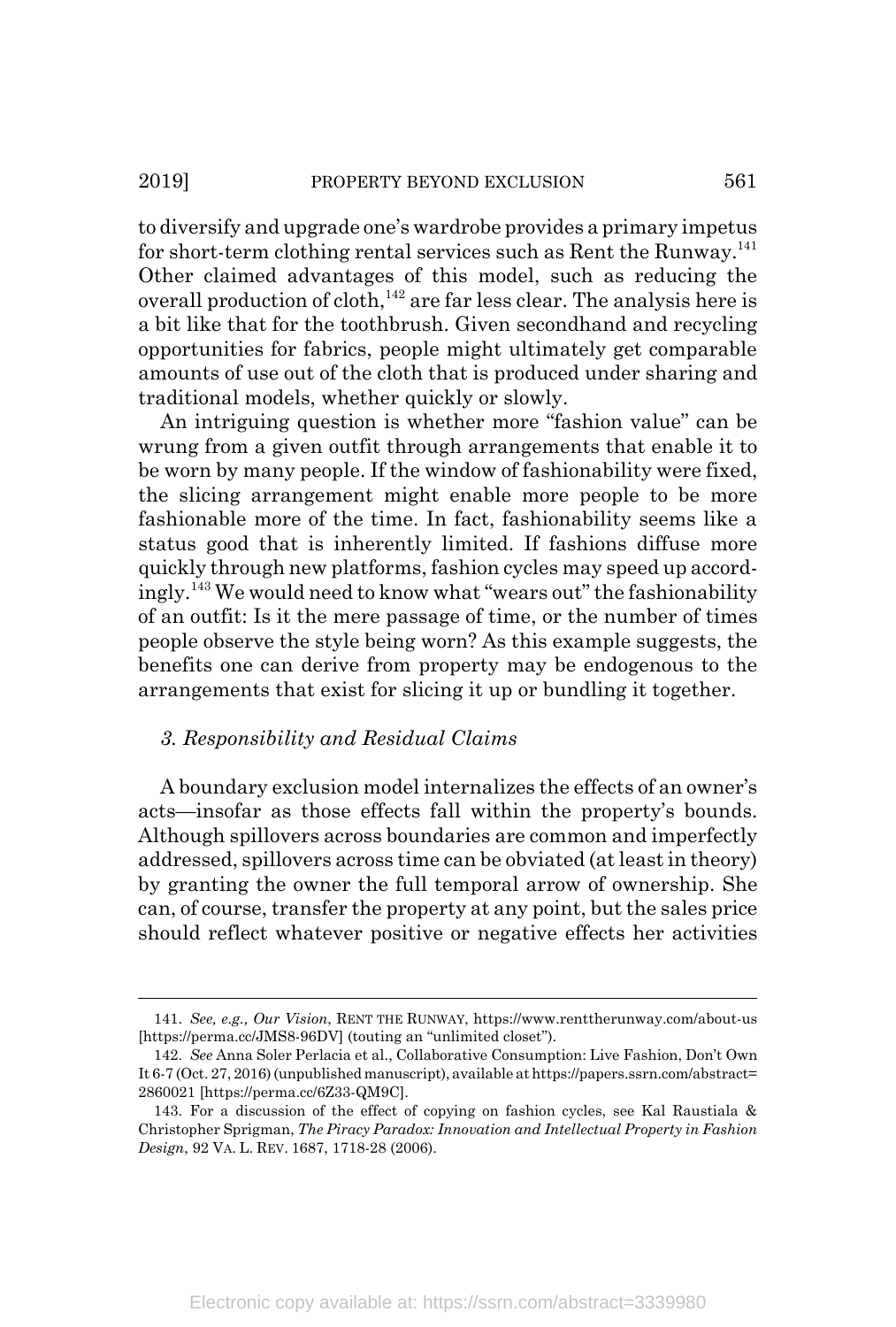have had on the property.<sup>144</sup> The investment incentive that comes from internalizing positive effects—reaping where one sows—forms a core economic justification of ownership.145 Significantly, these incentive effects extend to simply taking care of the property so that it does not deteriorate. The owner can form contracts with others to maintain the property, but she is the residual claimant—the one who, at the end of the day, will benefit or suffer from the effects of whatever happens to the asset.<sup>146</sup>

It is easy to overstate this "responsibility" facet of full ownership. Owners may be myopic or misinformed, and may do a poor job managing their property. They can degrade the property and walk away from it. Even though the common law precludes landowners from legally abandoning fee interests, they can avoid responsibility by simply decamping, if they are judgment proof, or by transferring the property to another judgment-proof party.147 Nonetheless, to the extent that an owner plans to continue using the property in the future, she might be expected to take better care of it than if it were going to be handed off to a stranger.

New business models for slicing up access to resources can create governance systems to stand in for the "automatic" internalization that long-term ownership accomplishes.<sup>148</sup> Those who abuse their rental properties can be fined or penalized. But a problem remains if some of the relevant costs are not contained within the overall envelope of the slicing enterprise, and instead spill over to third parties. Regulation is of course possible, but it adds to the overall costs of the new arrangement and must be taken into account in assessing the value of the shift. Once ownership is unbundled, the societal functions that the bundling served must be replicated in some other way.

<sup>144.</sup> *See* Demsetz, *supra* note 3, at 355.

<sup>145.</sup> *See supra* note 46 and accompanying text.

<sup>146.</sup> *See, e.g.*, BARZEL, *supra* note 47, at 78-80; Smith, *supra* note 14, at 1795-97.

<sup>147.</sup> *See* Lior Jacob Strahilevitz, *The Right to Abandon*, 158 U.PA.L.REV. 355, 401 (2010).

<sup>148.</sup> *See* Robert C. Ellickson, *The Costs of Complex Land Titles: Two Examples from China*, 1 BRIGHAM-KANNER PROP. RTS. CONF. J. 281, 284 (2012) ("When a private farmer is entitled to keep a crop he grows, for example, he is automatically rewarded for choosing the best crop to plant, planting at the right time, weeding, applying fertilizer, fallowing a field when

appropriate, and so on.").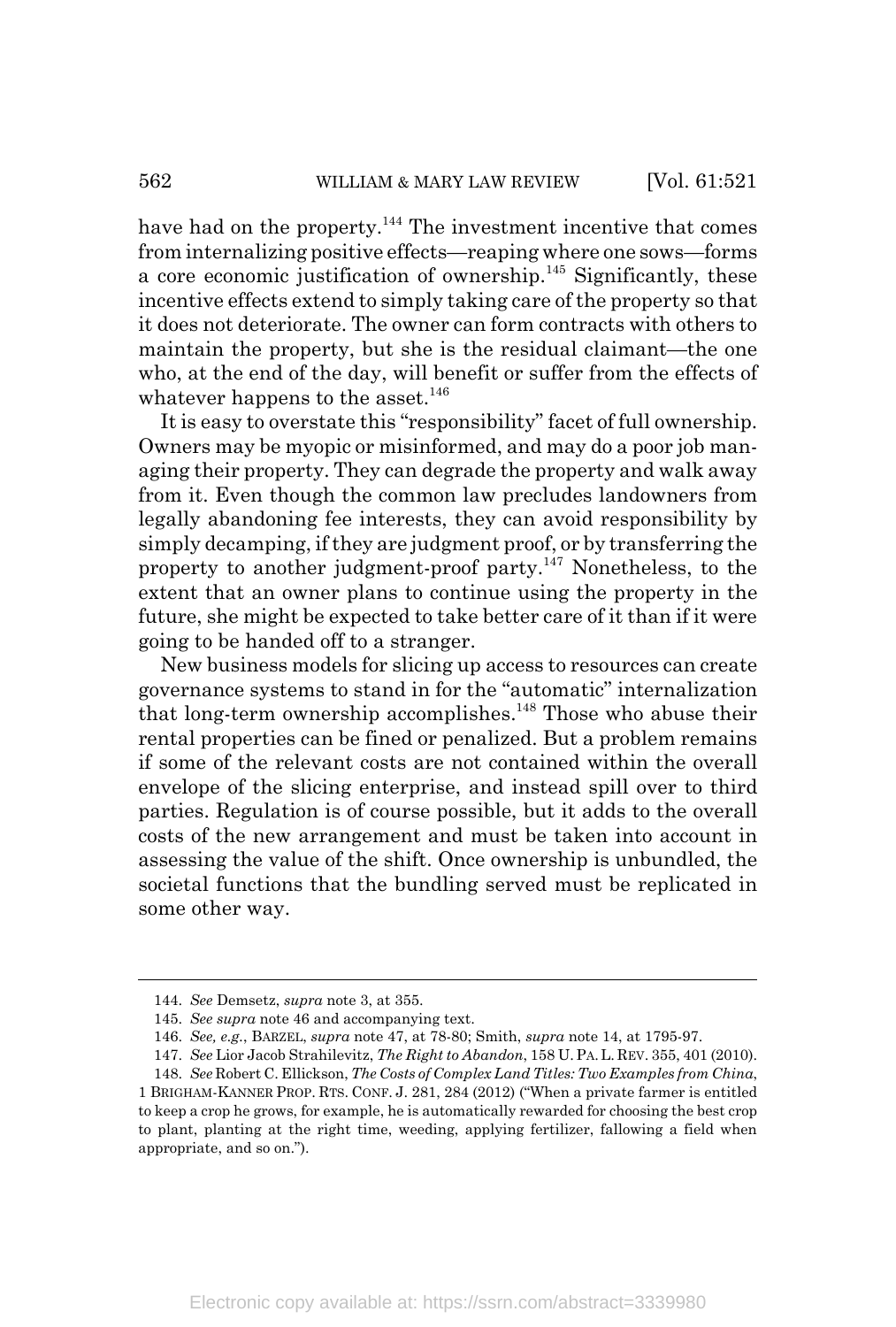Scholarship on the commons is instructive on this score. For example, Elinor Ostrom discusses a "wintering" rule used to control overgrazing in the Swiss Alps: no one could graze more cattle on the pasture than they could sustain over the winter.<sup>149</sup> The costs of winter feeding thus effectively rationed the use of the commons.150 No one could skim disproportionate benefits from the commons by buying cattle, grazing them, and selling them before the costly winter season kicked in. Exclusive ownership of both pasture and cow would have constrained grazing in a different way, but those constraining effects could be partially replicated by the wintering rule while keeping the pasture as a commons.

The temporal bundling accomplished by traditional ownership automatically performs a similar rationing function by requiring people to bear the costs of ownership over time. If one wants to own a car, one must also acquire rights to park it somewhere, pay to license it, and keep it reasonably maintained. A major impetus for thinner slicing is relief from some of the burdens of constant ownership. But for the same reason, reducing the continuity of ownership raises concerns about externalities. For example, pressing questions about externalities surround ride-hailing services, which have gained much of their tremendous popularity by relieving riders of the burdens of parking.<sup>151</sup>

Keeping cars constantly in circulation should translate into less parking. But recent work suggesting that these services contribute to congestion raises an important question: are the cars effectively being stored *in traffic* in between trips?<sup>152</sup> Are the public roads themselves being appropriated as an adjunct to the business model? Unpriced roads are already susceptible to congestion because drivers do not bear the full effects of their entry.153 But the practical

<sup>149.</sup> *See* ELINOR OSTROM,GOVERNING THE COMMONS:THE EVOLUTION OF INSTITUTIONS FOR COLLECTIVE ACTION 62 (1990).

<sup>150.</sup> *See id.*

<sup>151.</sup> *See* Regina R. Clewlow & Gouri Shankar Mishra, *Disruptive Transportation: The Adoption, Utilization, and Impacts of Ride-Hailing in the United States* 1 (UC Davis Inst. of Transp. Studies, Working Paper No. UCD-ITS-RR-17-07, 2017).

<sup>152.</sup> *See* Bruce Schaller, *Empty Seats, Full Streets: Fixing Manhattan's Traffic Problem* 12, (Dec. 21, 2017), http://schallerconsult.com/rideservices/emptyseats.pdf [https://perma.cc/ CM73-B8PM].

<sup>153.</sup> *See, e.g.*, U.S. GOV'T ACCOUNTABILITY OFFICE, GAO-12-119, TRAFFIC CONGESTION: ROAD PRICING CAN HELP REDUCE CONGESTION, BUT EQUITY CONCERNS MAY GROW 3 (2012).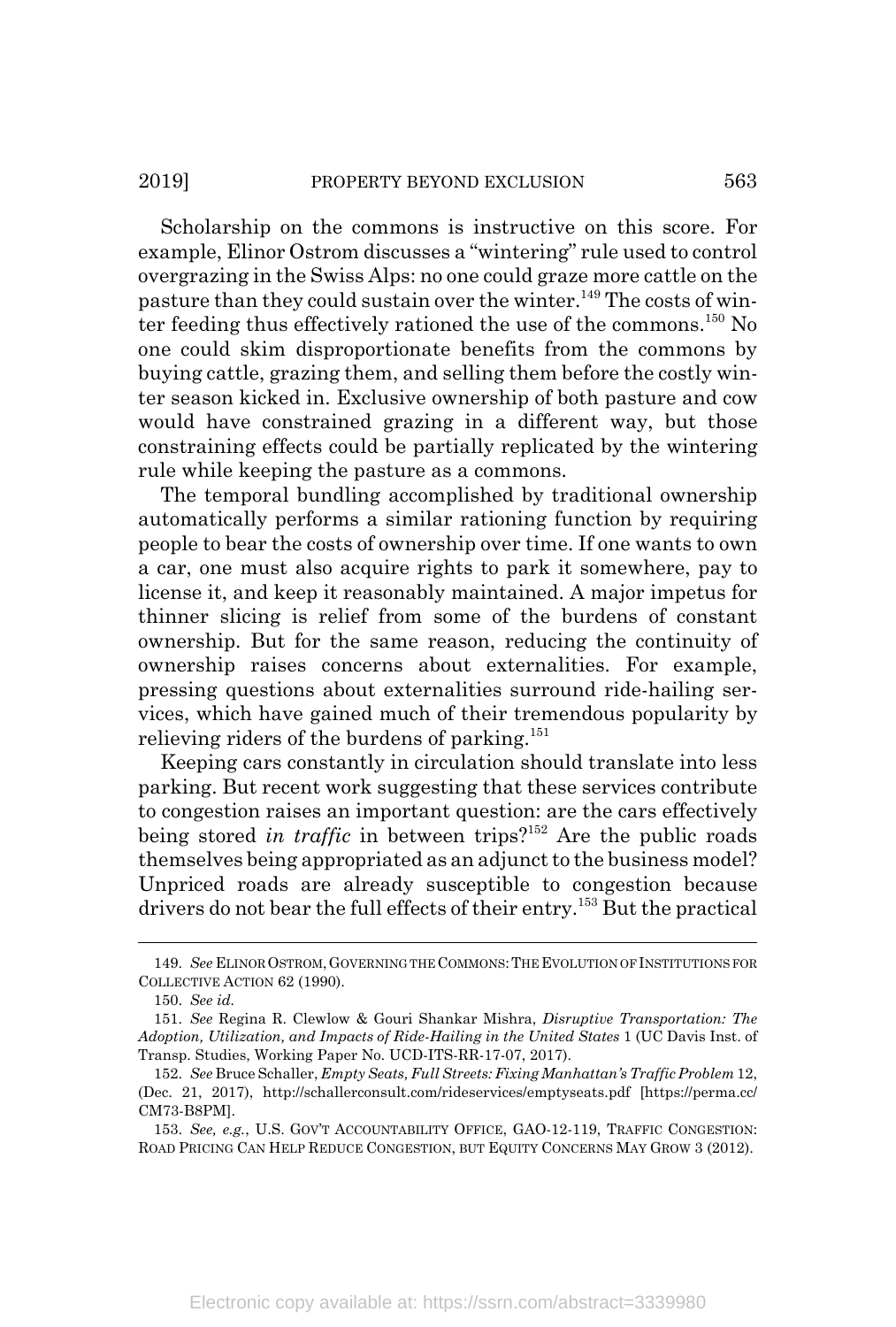#### 564 WILLIAM & MARY LAW REVIEW [Vol. 61:521]

requirement that anyone who drives must also park provides a partial check, one that has now been lifted through fleets of circulating drivers. An analogue to the wintering rule might place offsetting responsibilities on platform providers for each car added to the commons. We need not go back to the old model to see the externality in the picture and understand the need to fix it.

## IV. POST-EXCLUSION PROPERTY?

The foregoing analysis identified some shortcomings in an exclusion-centric model of property rights. Boundaries are no longer a robust proxy for strong complementarity, due to both the increasing interdependence among separately owned entitlements and the decreasing significance of continuous possession.<sup>154</sup> The costs of boundary exclusion have also gone up, both because complementarities among properties raise the frequency and cost of monopoly holdout dynamics, and because continual possession imposes increasing burdens in space-constrained urban environments.155

These developments do not, however, establish that property has moved beyond exclusion, or that it should do so. As I have also emphasized, boundary exclusion and the related thing-based vision of full ownership carry important benefits that may not (or may not yet) be possible to replicate through alternative mechanisms.156 The fact that a given arrangement has become less efficacious and more costly is not enough reason to jettison it—we must always ask whether a better alternative exists. The answer, as I hope is clear by now, is not a categorical yes or no, but rather maybe, sometimes, depending on context.

This last Part offers a few thoughts on the directions property might take as it starts to move beyond exclusion. It starts with some examples of how law might begin to evolve in directions consistent with the changes detailed above. It closes by addressing a critique: whether property, properly understood, can ever really move beyond exclusion.

<sup>154.</sup> *See supra* Parts II.A., III.A.

<sup>155.</sup> *See supra* Parts II.B., III.A.

<sup>156.</sup> *See supra* Part III.B.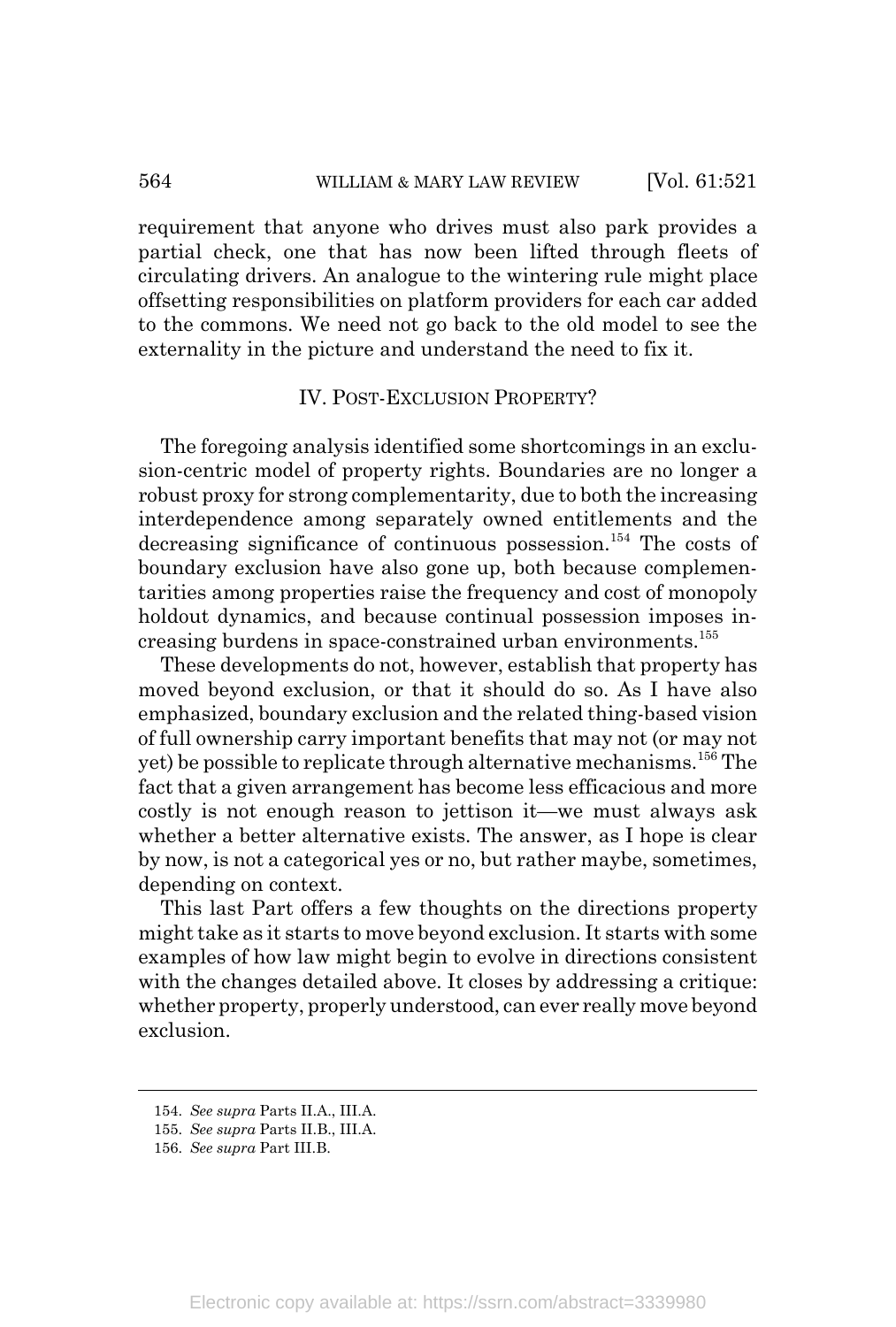## *A. What Now?*

The shifting nature of complementarities among and within entitlements suggests some possible directions in which property might evolve. While a full account of the possibilities is beyond the scope of this Article, a few examples and observations will help to illustrate.

#### *1. Land Use Beyond Exclusion*

Interdependence among pieces of real property has been addressed to date through an array of land use controls: nuisance, covenants, and zoning. In one sense, these controls can be viewed as moving "beyond exclusion" and squarely into the realm of governance. They explicitly focus on spillovers and are thus premised on the imperfect containment that boundaries perform.<sup>157</sup> At the same time, however, modern land use controls are infused with an exclusion mentality. Zoning excludes classes of uses, based (at best) on predictions about their likely spillover effects.158 Covenants are commonly deployed in private communities that, whether gated or not, are premised on expanding a circle of control to encompass the whole neighborhood.<sup>159</sup> Nuisance does consider actual impacts, but addresses only a subset of them—negative spillovers that rise to a certain level of substantiality.160 None of these controls are focused

<sup>157.</sup> *See, e.g.*, Smith, *supra* note 22, at 980-83.

<sup>158.</sup> Exclusionary land use controls may be based on prejudices and stereotypes rather than any actual spillovers; they may also be based on fiscal, political, or monopolistic motives. *See, e.g.*, Lee Anne Fennell, *Exclusion's Attraction*, *in* THE TIEBOUT MODEL AT FIFTY: ESSAYS IN PUBLIC ECONOMICS IN HONOR OF WALLACE OATES 163, 173-77 (William A. Fischel ed., 2006); William T. Bogart, *"What Big Teeth You Have!": Identifying the Motivations for Exclusionary Zoning*, 30 URB.STUD. 1669, 1671-72 (1993); Richard Thompson Ford, *The Boundaries of Race: Political Geography in Legal Analysis*, 107 HARV. L. REV. 1841, 1855-56, 1870-74 (1994). The political power and risk aversion of homeowners play a large role. *See generally* FISCHEL, *supra* note 48.

<sup>159.</sup> *See, e.g.*, FENNELL, *supra* note 14, at 23-24, 55-56.

<sup>160.</sup> *See, e.g.*, RESTATEMENT (SECOND) OF TORTS § 821F (AM. LAW INST. 1979) ("There is liability for a nuisance only to those to whom it causes significant harm, of a kind that would be suffered by a normal person in the community or by property in normal condition and used for a normal purpose.").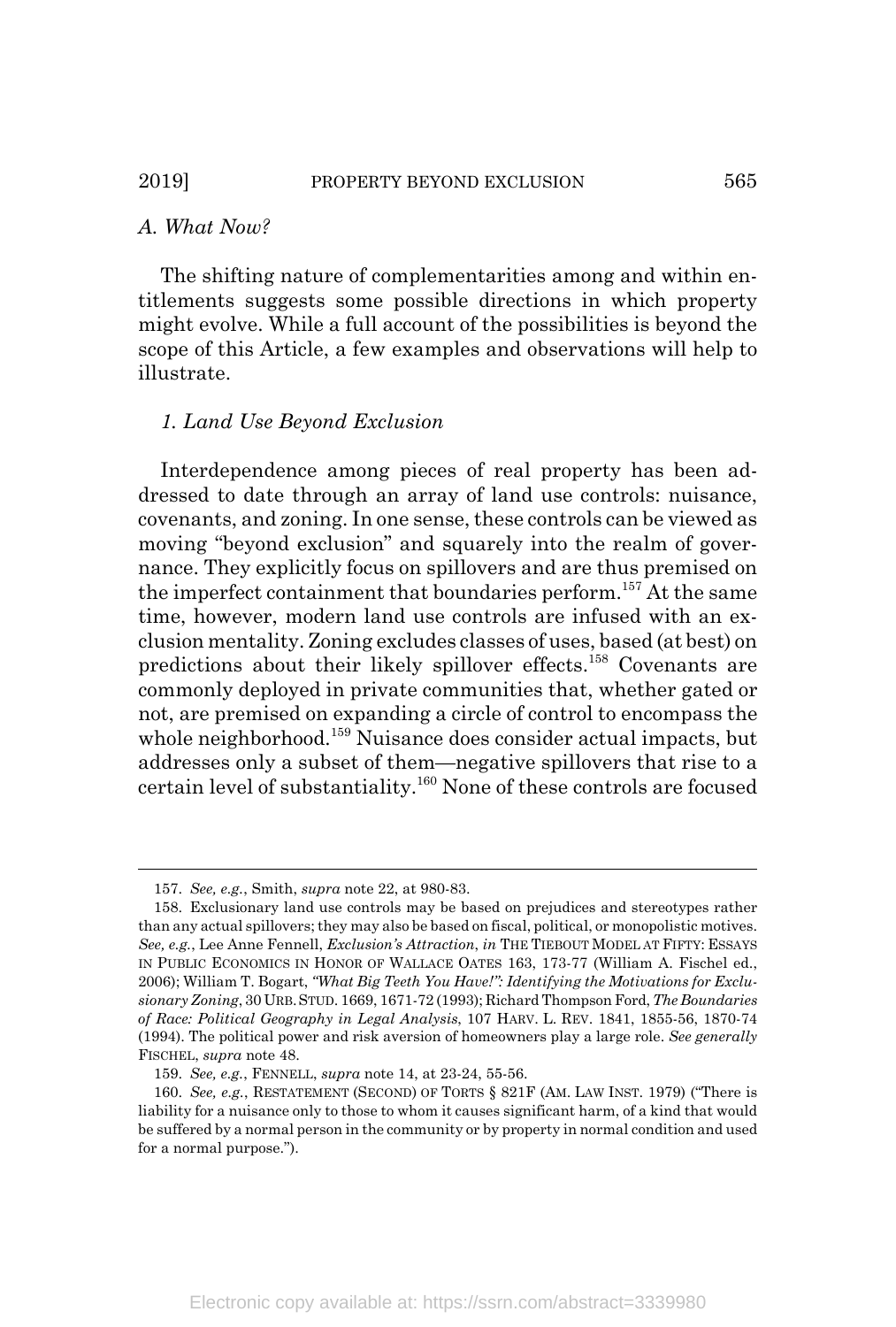on the most pressing urban land use challenge: how to put together complementary uses to maximize agglomeration benefits.<sup>161</sup>

A modest move in that direction would entail focusing more explicitly on actual impacts experienced by neighbors, both positive and negative, rather than on summarily excluding classes of uses. The idea of impact-based zoning—performance zoning—is not new, but it has not yet been widely implemented.<sup>162</sup> For example, instead of banning all commercial or industrial uses, a performance zoning code might simply ban uses that generate a certain amount of noise or traffic.163 Conversely, in an area where foot traffic generates important benefits, businesses locating in the area might be required to generate minimum numbers of customers on average.<sup>164</sup>

This family of approaches has become increasingly feasible with the rise of widely available tools for gathering and aggregating information about the effects of activities carried out on land.165 For example, smartphone apps enable dispersed monitoring and reporting using a tool that most adults now carry with them at all times.<sup>166</sup> Other means of gathering and aggregating data would be trivial to implement with readily available technologies.<sup>167</sup> The expanding ability to secure large amounts of real-time data makes thinkable

<sup>161.</sup> *See, e.g.*, Fennell, *supra* note 82, at 1398-1401.

<sup>162.</sup> *See, e.g.*, DONALD L. ELLIOTT, A BETTER WAY TO ZONE: TEN PRINCIPLES TO CREATE MORE LIVABLE CITIES 23-26 (2008); DOUGLAS R. PORTER ET AL., FLEXIBLE ZONING: HOW IT WORKS 11-13 (1988); John R. Nolon, Golden *and Its Emanations: The Surprising Origins of Smart Growth*, 35 URB. LAW. 15, 30-32 (2003). *See generally* Frederick W. Acker, Note, *Performance Zoning*, 67 NOTRE DAME L. REV. 363 (1991).

<sup>163.</sup> *See, e.g.*, JANE JACOBS, DARK AGE AHEAD 153-57 (2004) (discussing a "performance code" focused on impacts); PORTER, *supra* note 162, at 11 (explaining how performance zoning in pure form specifies permissible effects rather than uses).

<sup>164.</sup> *See* Fennell, *supra* note 82, at 1410-12. A related motivation could explain efforts by local governments to restrict large employers from subsidizing on-site meals for their employees—a move that has a notable impact on the surrounding businesses. *See* Nellie Bowles, *San Francisco Officials to Tech Workers: Buy Your Lunch*, N.Y.TIMES (July 31, 2018), https://www.nytimes.com/2018/07/31/technology/san-francisco-tech-free-lunch.html [https://perma.cc/5GBU-JYRW]; Wendy Lee & Roland Li, *Mountain View's Unusual Rule for Facebook: No Free Food*, S.F. CHRON. (July 23, 2018), https://www.sfchronicle.com/ business/article/Mountain-View-s-unusual-rule-for-Facebook-No-13096100.php [https://perma.cc/CWF5-3KM6].

<sup>165.</sup> *See, e.g.*, Lee Anne Fennell, *Crowdsourcing Land Use*, 78 BROOK. L. REV. 385, 391-96 (2013).

<sup>166.</sup> *See id.* at 392-94.

<sup>167.</sup> *See id.*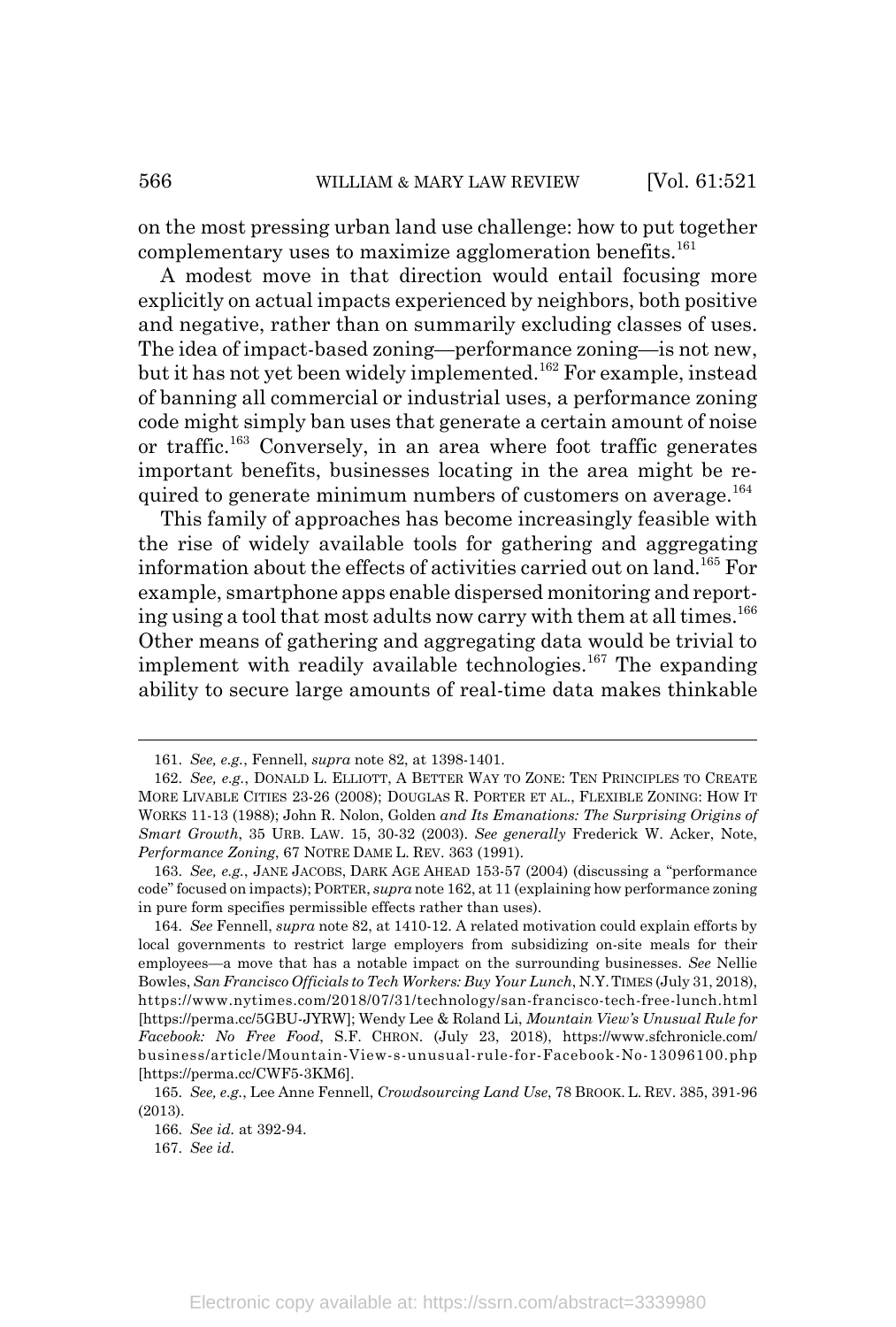a land use regime that is based on impacts, rather than on invasions and exclusions.<sup>168</sup>

The ultimate goal would be to promote the most valuable complementarities among land uses, not just block incompatibilities. Focusing on impacts can advance that goal, but fully achieving it would require interjecting more flexibility into real property ownership than presently exists. Individual owners currently hold vetoes that can block synchronized redevelopment efforts that require the assembly of parcels.<sup>169</sup> This produces a rigidity in urban arrangements that is presently unpriced.<sup>170</sup> Instead, ownership comes equipped for intransigence as part of its standard operating equipment.<sup>171</sup> Loosening up land use regulations to refocus on impacts would help, but because large-scale changes are often necessary to remake a particular area, monopoly represents a continuing impediment.

There have been many proposals for breaking through this deadlock, some of which I have written about elsewhere.<sup>172</sup> For purposes of the current discussion, two observations suffice. First, to the extent that property's exclusionary shell imposes substantial and increasing social costs, it will inevitably be softened or broken down in some fashion.173 Eminent domain already provides a bruteforce alternative, and large-scale concentrated ownership offers another possibility that also carries significant drawbacks.<sup>174</sup> Finding ways to enable people to opt into ownership regimes that are designed from the outset to be less permanent or less rooted is an underexplored alternative.<sup>175</sup>

<sup>168.</sup> *See id.* at 395-96.

<sup>169.</sup> *See supra* Part II.B.

<sup>170.</sup> *See, e.g.*, Lee Anne Fennell, *Property and Precaution*, 4 J. TORT L., Sept. 2011, at 22 (discussing rigidities associated with ownership and considering responses to it); T. Nicolaus Tideman, *Integrating Land-Value Taxation with the Internalization of Spatial Externalities*, 66 LAND ECON. 341, 347 (1990) (suggesting taxation on the right to remain as a response to the flexibility that landowners withdraw from society's overall fund).

<sup>171.</sup> *See* Fennell, *supra* note 170, at 3-4, 14-16.

<sup>172.</sup> *See, e.g.*, *id.* at 24-31; Fennell, *supra* note 103, at 1480-1504.

<sup>173.</sup> *See* Fennell, *supra* note 103, at 1463-64.

<sup>174.</sup> *See id.* at 1461-62, 1469, 1508-09.

<sup>175.</sup> For an extended discussion of these points, see *id.* at 1479-1504.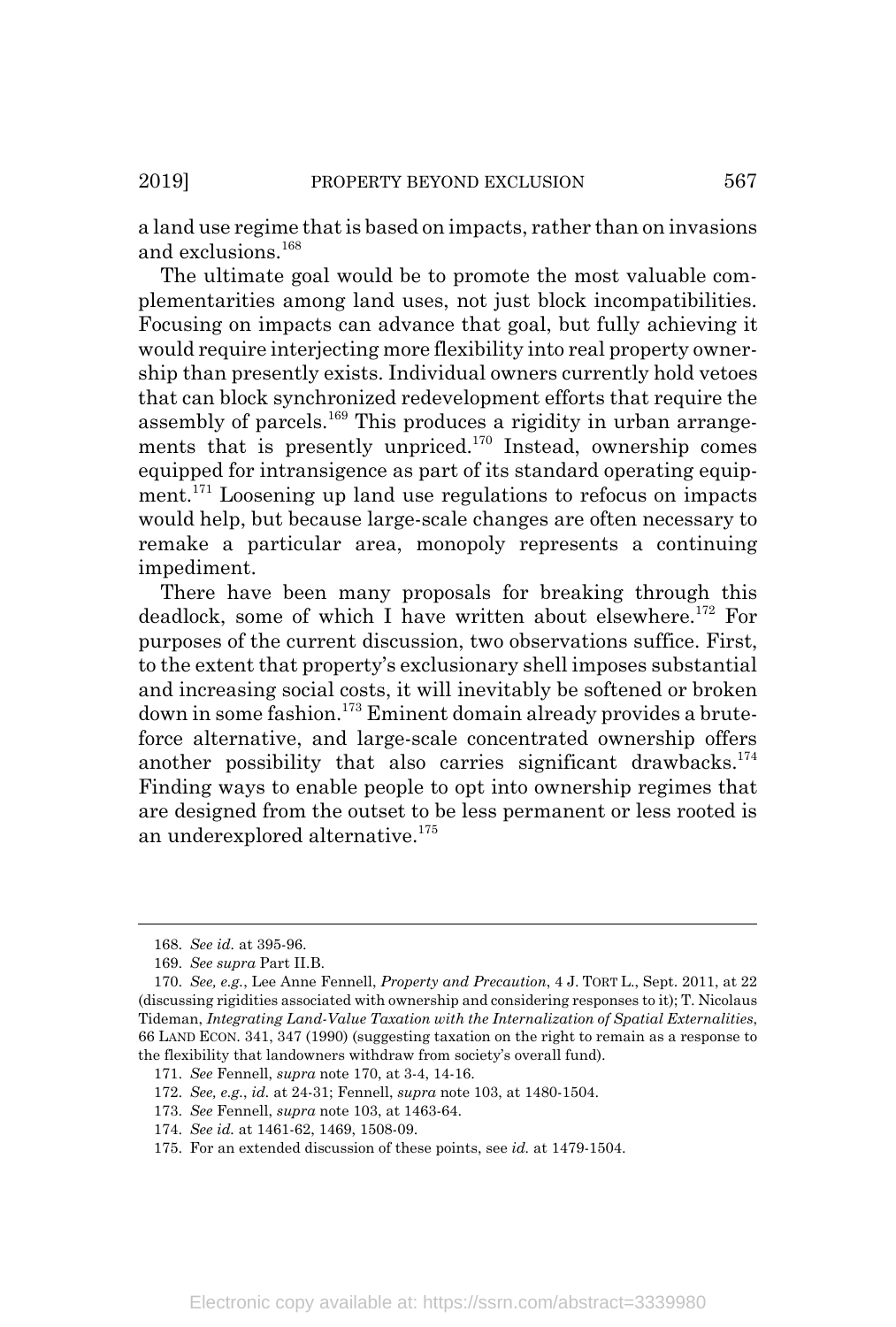#### 568 WILLIAM & MARY LAW REVIEW [Vol. 61:521]

Second, solutions to problems of thwarted complementarities must be sensitive to existing temporal and spatial complementarities—including those that involve separately owned entitlements, such as the homes that make up a close-knit community. One possibility would establish designated districts in which property could be taken (with compensation) after a certain amount of time, but only if the option to take were exercised on an all-or-nothing basis.176 Another set of ideas would build on land readjustment models that enable areas to be spatially rearranged in ways that alter people's existing holdings but guarantee them the right to remain within the reconfigured community.<sup>177</sup>

### *2. Unbundling and Rebundling*

The changes currently afoot in property regimes have an interestingly bidirectional character: property has never been more interdependent, but it has also never been easier to divide up into smaller slices. Bundles and patterns of property holdings are now a primary source of value, even as unbundling and disaggregation continues apace. We cannot predict a simple trajectory toward fragmentation, nor one toward ever-expanding consolidation. Instead, property is changing from a thing that contains a stream of benefits to a stream of benefits that implicates things. Finding ways to maximize, capture, and recombine those benefit streams is the essential modern task of property.

The water metaphor is not accidental. Land-based ways of defining and regulating property have proved inapposite to fugitive resources such as water, oil, and wildlife populations.178 Making the most of resources requires tracing the particular ways in which they deliver value and shaping entitlements accordingly. Urbanization

<sup>176.</sup> *See id.* at 1482-85.

<sup>177.</sup> For background on this approach, which has many variations, see, for example, ANALYZING LAND READJUSTMENT: ECONOMICS, LAW, AND COLLECTIVE ACTION (Yu-Hung Hong & Barrie Needham eds., 2007).

<sup>178.</sup> *See, e.g.*, Carol M. Rose, *Property as the Keystone Right?*, 71 NOTRE DAME L. REV. 329, 351 (1996) (asking how our conceptions of property might be different if water rather than land had served as "our chief symbol for property"); Karen Bradshaw Schulz & Dean Lueck, *Contracting for Control of Landscape-Level Resources*, 100 IOWA L.REV. 2507, 2514-19 (2015) (discussing challenges of coordinating the management of "landscape-level resources").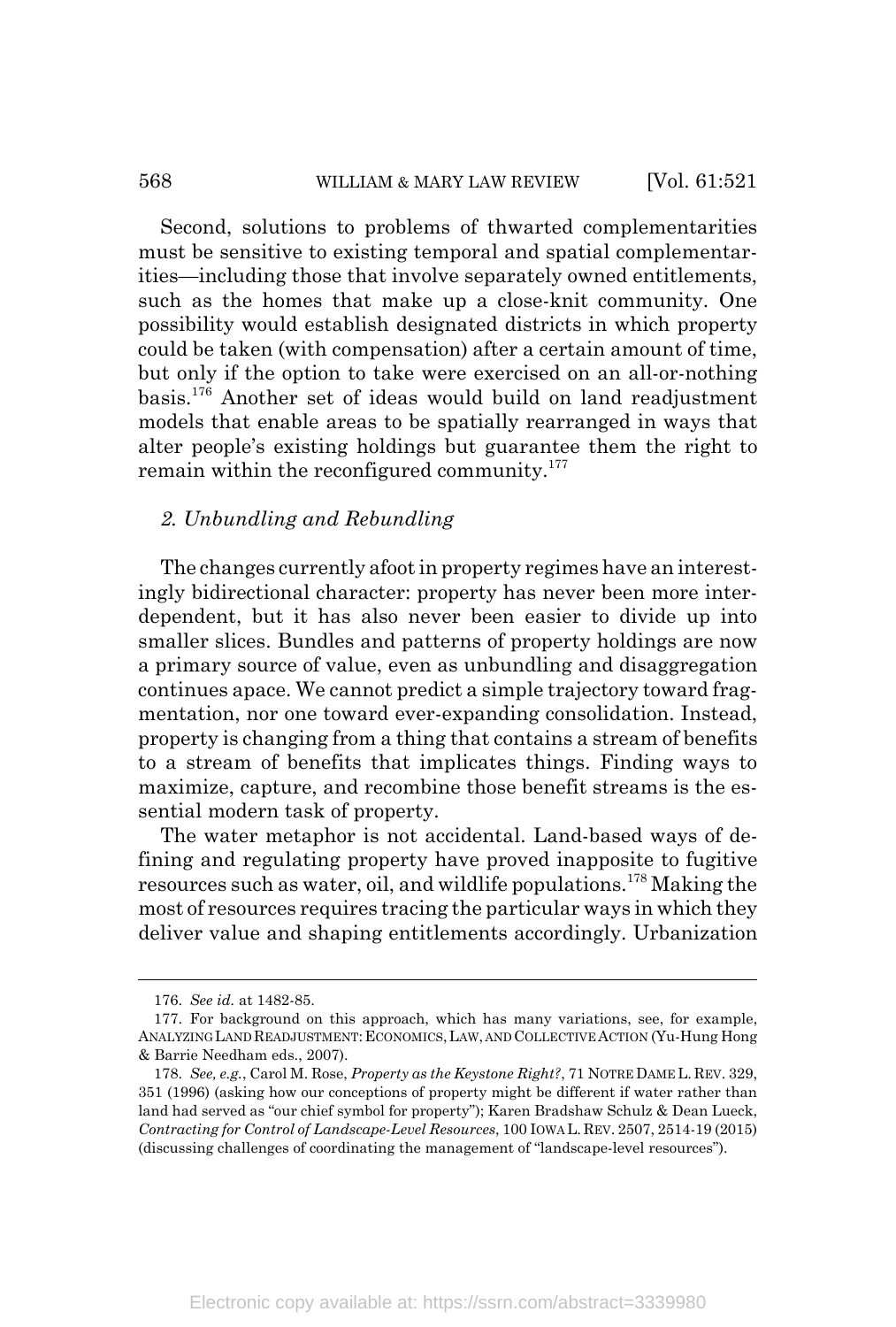and technological change have brought about a profound shift in how resources deliver value to people, one in which reconfigurability looms large.<sup>179</sup> It is not just a matter of how to best reconfigure entitlements at one moment, but rather how to set up the institution of property so that reconfiguration can occur again and again as needs change.<sup>180</sup>

Part of making property reconfigurable is recognizing the full set of conditions necessary for more flexible property arrangements. For example, condominiums that either do or do not come with parking spaces cannot readily accommodate fractional car ownership.<sup>181</sup> Consider also the interplay between ownership of personal belongings and of real estate. If every piece of personal property one needed to use on a given day could be instantly delivered to whatever location one happened to be occupying, the temporal economies of scale associated with sustained ownership of real property would disappear. We can see a similar phenomenon playing out in workplaces where people no longer have permanent claims on particular offices, but rather are assigned to floating workstations—an arrangement made feasible by technologies that make certain kinds of work highly portable.<sup>182</sup>

More broadly, property ownership's temporal bundling can be viewed as an artifact of imperfect portability. It amounts to a type of indivisibility—components that cannot be detached from their current location or from the current owner's hands without loss of value. But not all existing sets of entitlements lose value when they are broken apart; sometimes disaggregation facilitates a far more valuable reconfiguration. As this analysis has emphasized, the packages into which property has traditionally been bundled should not be viewed as inevitable; rather, they are only as good and as durable as the contingencies that shaped them in the first place.

<sup>179.</sup> *See* Fennell, *supra* note 103, at 1474-77.

<sup>180.</sup> *See, e.g.*, *id.* at 1496-97.

<sup>181.</sup> I thank Lior Strahilevitz for this example.

<sup>182.</sup> *See, e.g.*, Sue Shellenbarger, *Don't Get Too Used to Your Own Desk*, WALL ST. J. (May 15, 2018, 9:17 AM), https://www.wsj.com/articles/dont-get-too-used-to-your-own-desk-152639 0258 [https://perma.cc/ND3H-9NWP].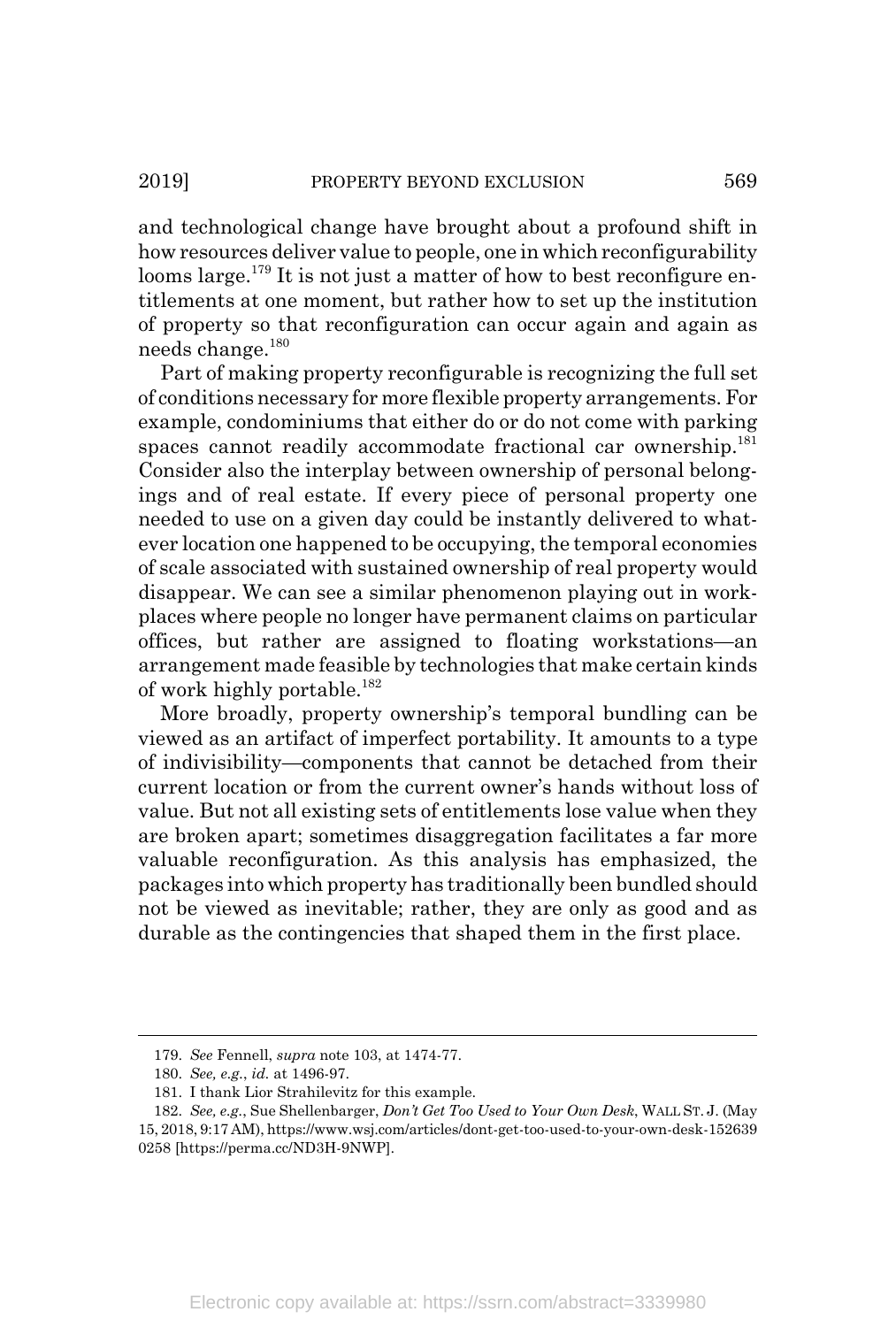#### *B. Objections*

There are many substantive objections that might be made to specific changes in property arrangements, some of which have been alluded to already. In this last Section, I want to take on the metacritique implicit in the question of whether property beyond exclusion is a logical or conceptual impossibility. Two challenges might be mounted against the possibility of property beyond exclusion. Predictably, the first relates to how we conceptualize property and the second relates to the meaning and limits of the word exclusion.

First, to the extent that exclusion is understood as a defining characteristic of property, one might dispute that there is anything recognizable as property that lies beyond exclusion. Because even scholars who emphasize exclusion recognize a role for governance, the objection cannot be to the use of the word "property" to encompass strategies other than boundary exclusion.183 Nonetheless, one might contend that any system of resource management that does not have exclusion as its core strategy (or that eschews exclusion altogether) cannot count as property.<sup>184</sup>

Definitions should be assessed by their usefulness.<sup>185</sup> By that benchmark, we must decide whether it is more useful to toss all resource access arrangements into the property bucket or reserve that category for institutional arrangements that exhibit certain structural or formal features.<sup>186</sup> As a property professor who would like to continue being one, I have self-interested reasons to favor the former approach. But treating property as a functional category also has a conceptual advantage: it allows the complementarities that lie behind resource arrangements to take center stage. As the management of resources becomes increasingly fine-grained, the category

<sup>183.</sup> *See, e.g.*, Smith, *supra* note 2, at 1693-94.

<sup>184.</sup> *See, e.g.*, *id.* at 1705 ("Exclusion is at the core of [property's] architecture because it is a default, a convenient starting point."); Merrill, *supra* note 1, at 730 ("Deny someone the exclusion right and they do not have property.").

<sup>185.</sup> *See* Felix S. Cohen, *Dialogue on Private Property*, 9 RUTGERS L. REV. 357, 373 (1954) ("[A]sking whether a definition is true or false is a meaningless question. But we can ask whether a definition is useful or useless.").

<sup>186.</sup> For one view of property's essential features, see Chang & Smith, *supra* note 25, at 30-35.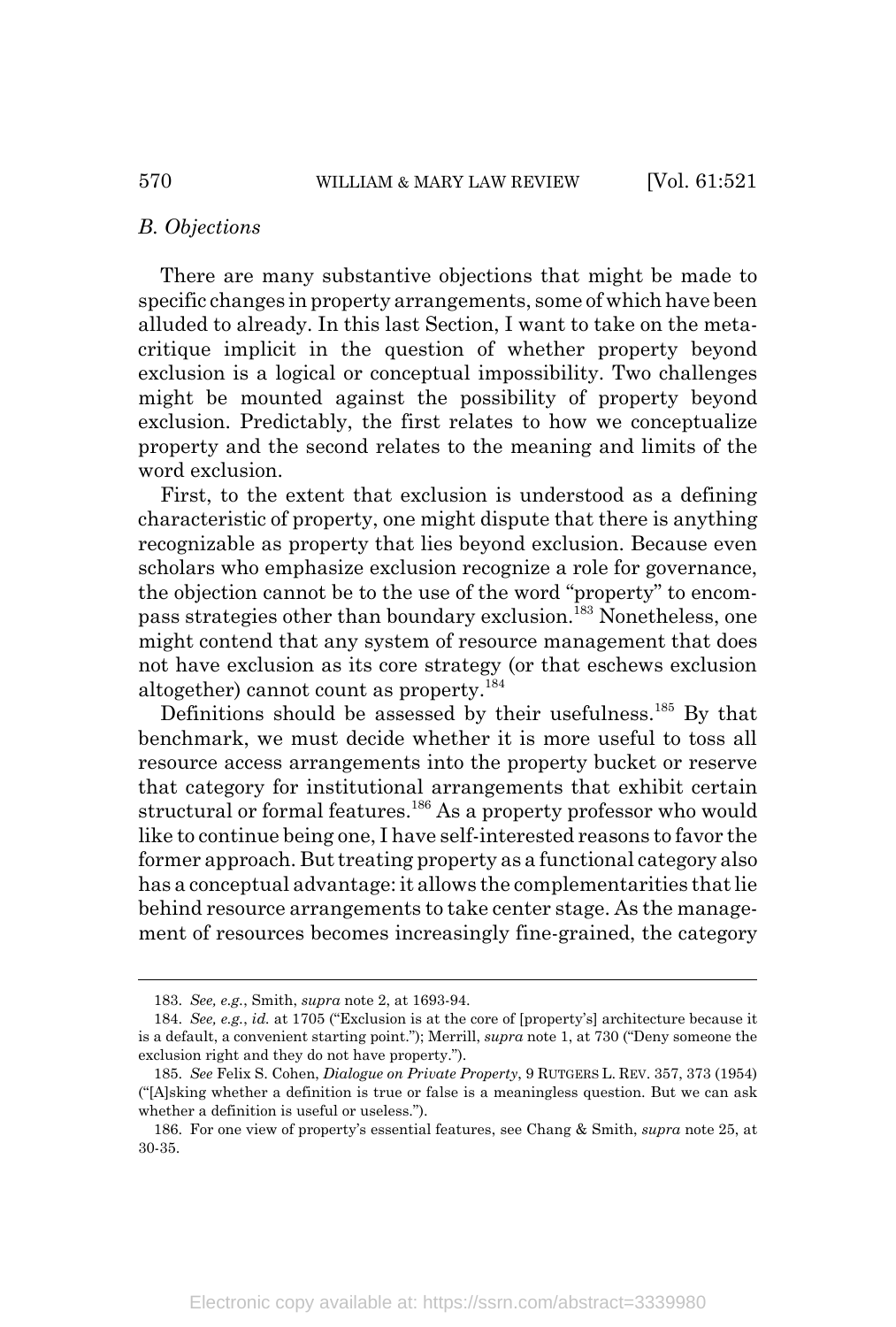of property may start to bump into contract, but the varied solutions to resource dilemmas have enough systemic implications that they should be treated together. There is nothing inevitable about the doctrinal categories that we use, however, and my primary concern is not with labels but with coming up with the best ways of structuring access to resources.

The second critique comes from the opposite direction, questioning whether it is even logically possible for a resource arrangement to diverge from an exclusion model. At least when we are talking about rival resources like real and personal property, it might seem that any affirmative use implies exclusion of all other uses. Is it not, then, exclusion all the way down? The answer depends, again, on how we define terms, and for what purpose. In this Article, I have defined exclusion as an overinclusive strategy that relies on boundary defense, not as a synonym for the rival nature of tangible resources.<sup>187</sup> This is consistent with the usage in the literature,<sup>188</sup> and it is essential to treating exclusion as a conscious strategy rather than as an inevitability or a tautology.

Regardless of what we choose to call it, there is something conceptually significant about more closely tailoring entitlements in time and space to fit the value that users derive from resources. The distinction drawn in the commons literature between resource systems, or "stocks" (such as a fishery), and resource units, or "flows" (such as individual fish), is illustrative.<sup>189</sup> Whether or not one thinks property can go beyond exclusion, resource access can morph from a modality that focuses on stocks to one that focuses on flows.190 Although one can comprehensibly speak of having private exclusionary rights to the fish that one is in the act of catching, an "own what you catch" approach is still a much different way of

<sup>187.</sup> *See supra* Part I.A. For discussion of different ways of using the term "exclusion" (and a defense of an alternative approach in a different context), see Lee Anne Fennell, *Common Interest Tragedies*, 98 NW.U. L. REV. 907, 939 (2004).

<sup>188.</sup> *See, e.g.*, Smith, *supra* note 18, at S467-74.

<sup>189.</sup> *See, e.g.*, OSTROM, *supra* note 149, at 30-33; Dean Lueck, *First Possession as the Basis of Property*, *in* PROPERTY RIGHTS: COOPERATION, CONFLICT, AND LAW 200, 202 (Terry L. Anderson & Fred S. McChesney eds., 2003).

<sup>190.</sup> *See* Lueck, *supra* note 189, at 202-03 (discussing different ownership arrangements for stocks and flows).